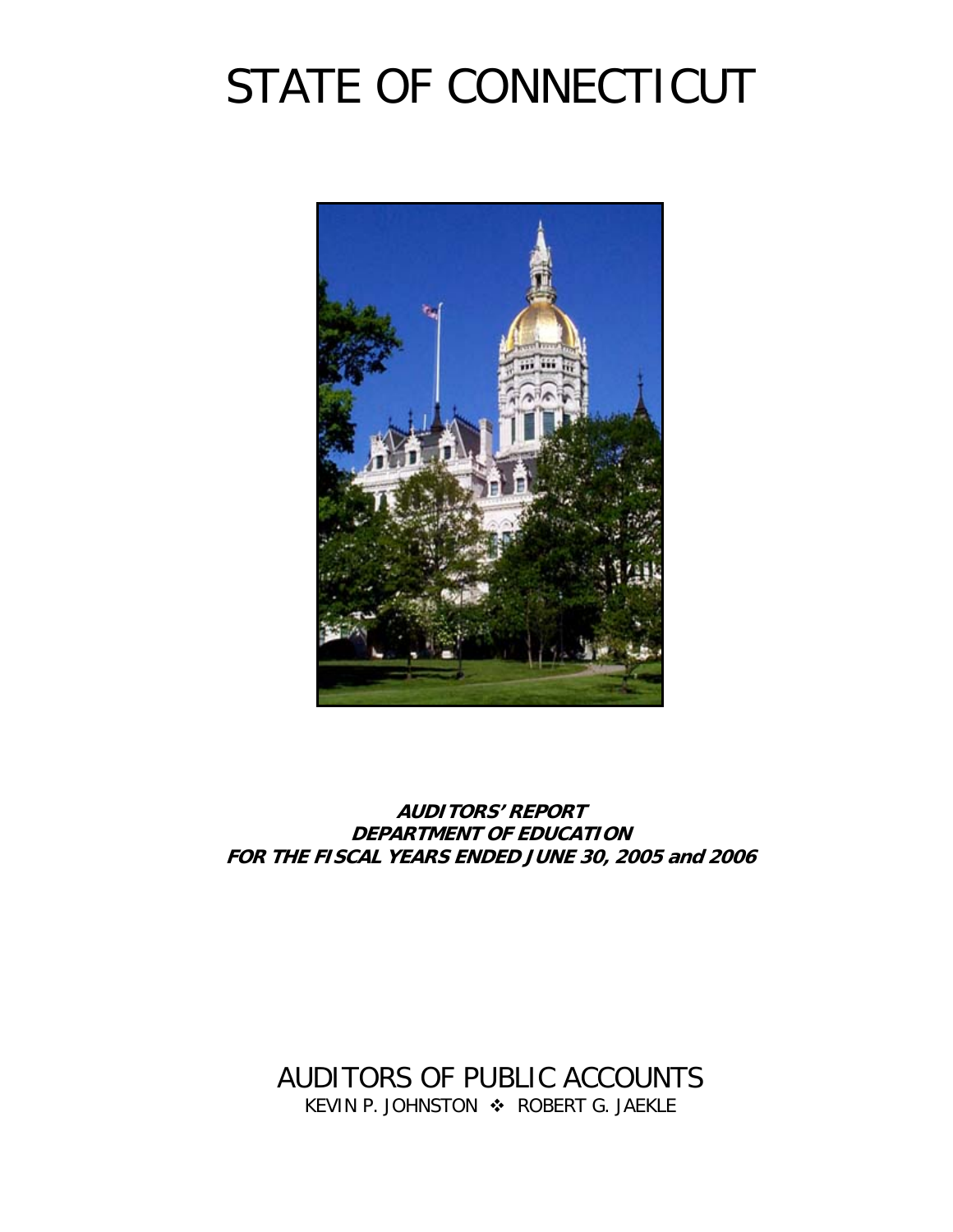| Enrollment Projections Utilized in the Computation of State Grant Reimbursements |  |
|----------------------------------------------------------------------------------|--|
|                                                                                  |  |
|                                                                                  |  |
|                                                                                  |  |
|                                                                                  |  |
|                                                                                  |  |
|                                                                                  |  |
|                                                                                  |  |
|                                                                                  |  |
|                                                                                  |  |
|                                                                                  |  |
|                                                                                  |  |
|                                                                                  |  |
|                                                                                  |  |
|                                                                                  |  |
|                                                                                  |  |
|                                                                                  |  |
|                                                                                  |  |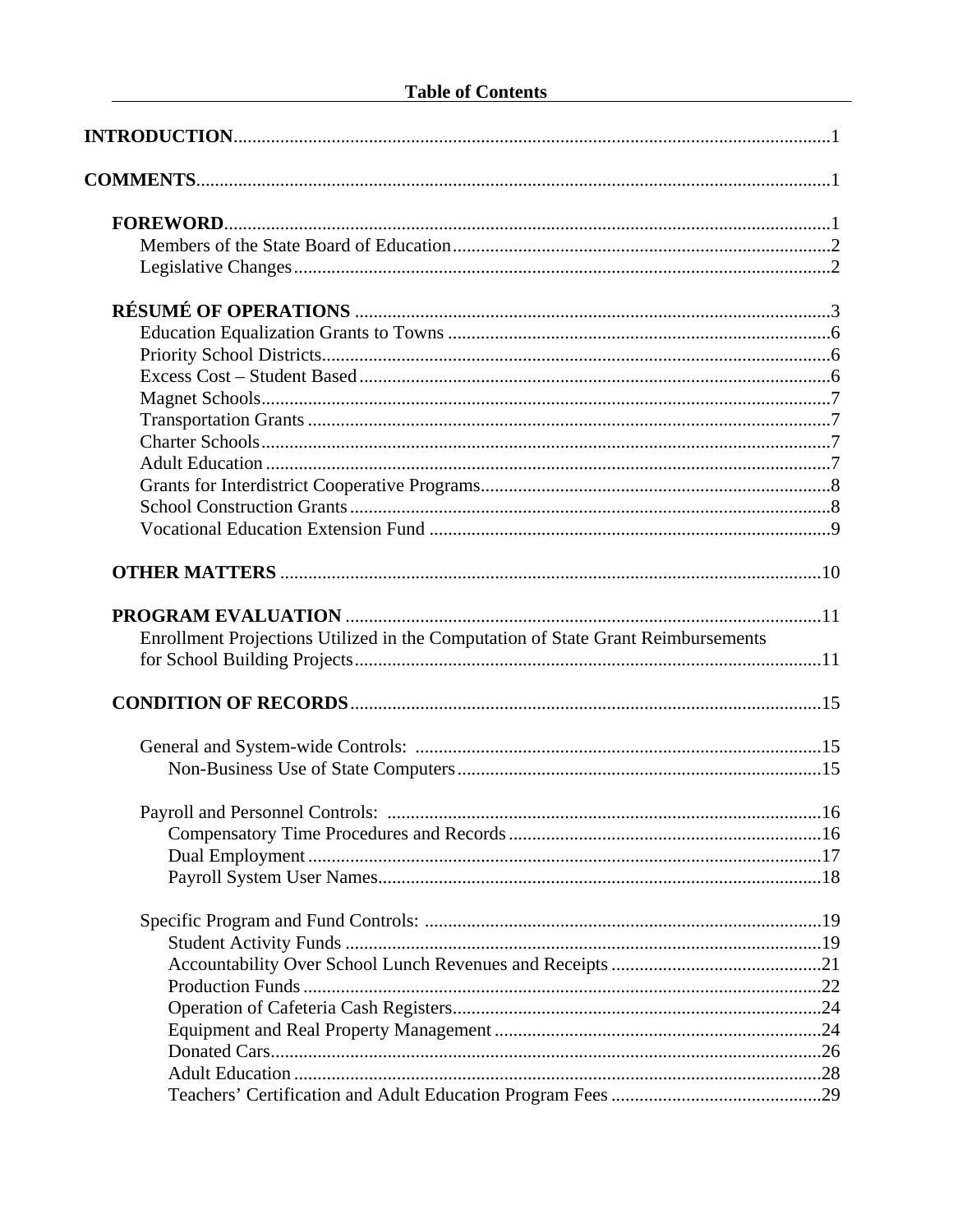| Calculation of Service Fee Rates by Management Service Organizations32        |  |
|-------------------------------------------------------------------------------|--|
| Fund Transfers between Charter Schools and Management Service Organizations33 |  |
|                                                                               |  |
|                                                                               |  |
|                                                                               |  |
|                                                                               |  |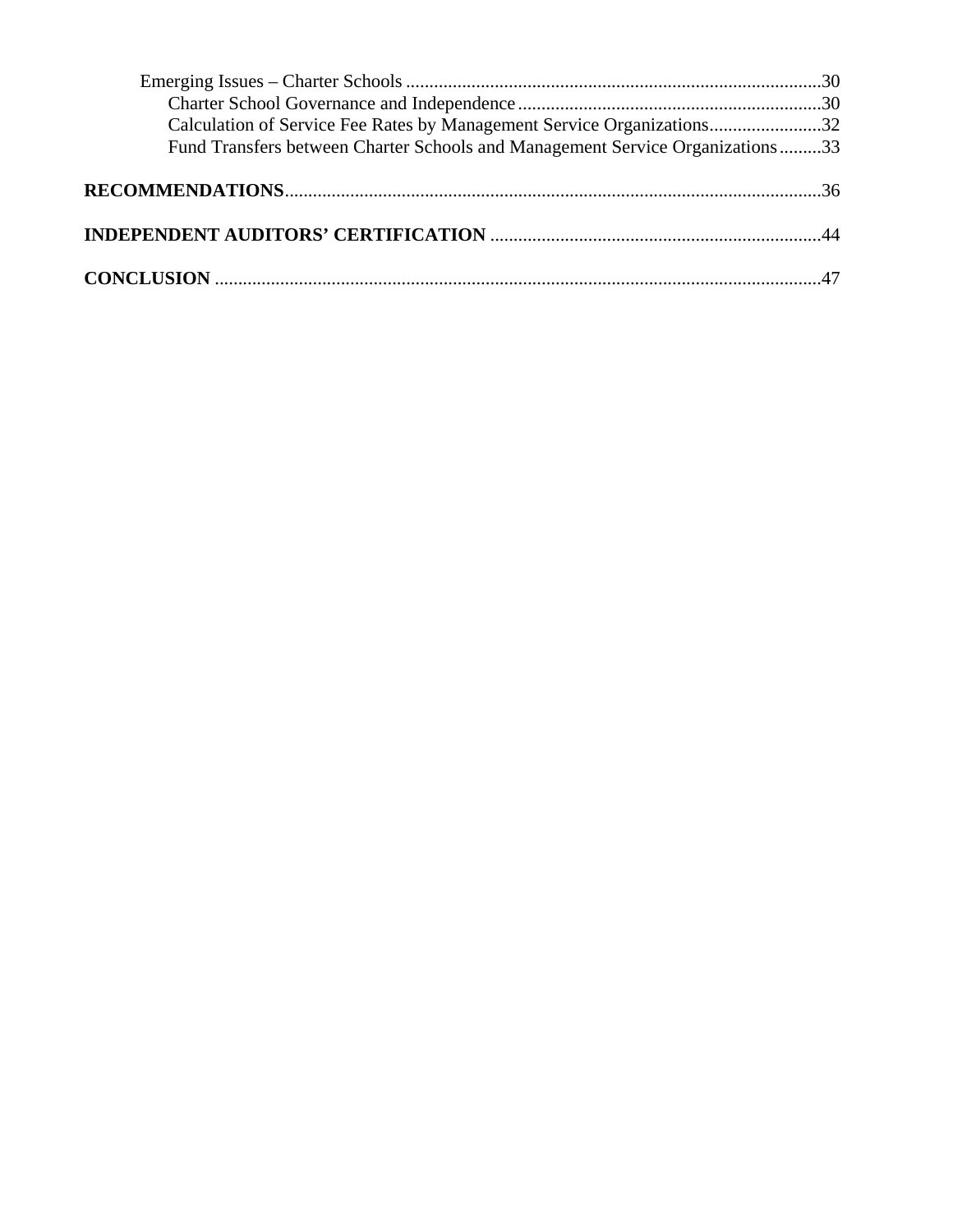June 16, 2008

### **AUDITORS' REPORT DEPARTMENT OF EDUCATION FOR THE FISCAL YEARS ENDED JUNE 30, 2005 and 2006**

We have made an examination of the financial records of the Department of Education for the fiscal years ended June 30, 2005 and 2006. This report on our examination consists of the Comments, Recommendations and Certification which follow.

Financial Statements pertaining to the operations and activities of the Department of Education are presented on a Statewide Single Audit basis to include all State agencies. This audit examination has been limited to assessing the Department's compliance with certain provisions of laws, regulations, contracts and grants, and evaluating the Department's internal control structure policies and procedures established to ensure such compliance.

#### **COMMENTS**

#### **FOREWORD:**

The Department of Education (hereafter "the Department") functions primarily under the provisions of Title 10 of the General Statutes. The Department, under the direction of the Commissioner of Education, serves as the administrative arm of the State Board of Education, established under Section 10-1 of the General Statutes. General supervision and control of the State's educational interests with respect to preschool, elementary and secondary education, special education, vocational education and adult education are included in the statutory responsibilities of the State Board. The fiscal duties of the Department of Education include the administration of State and Federal grants which are paid to local and regional educational agencies. The Department of Education also administers the State's Connecticut Technical High School System.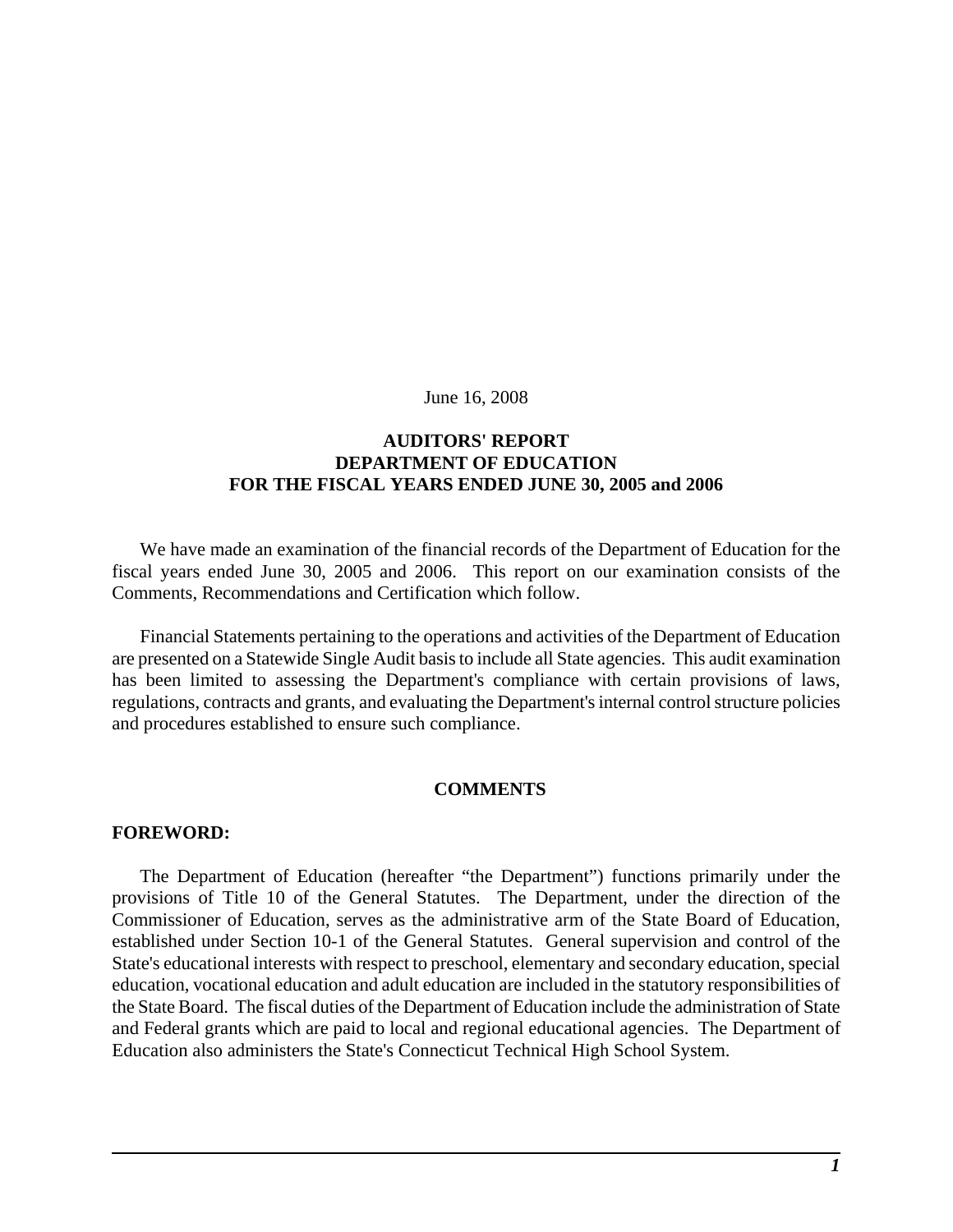### **Members of the State Board of Education:**

Members of the Board as of June 30, 2006, were as follows:

|                                                                | Term Expires February 28, |     |
|----------------------------------------------------------------|---------------------------|-----|
| Allan B. Taylor, Chairperson                                   | 2009                      |     |
| Donald J. Coolican                                             | 2009                      |     |
| Patricia B. Luke                                               | 2009                      |     |
| Beverly R. Bobroske                                            | 2007                      |     |
| Alice L. Carolan                                               | 2009                      |     |
| Janet M. Finneran, Vice-Chairperson                            | 2007                      |     |
| Lynne S. Farrell                                               | 2007                      |     |
| Timothy J. McDonald                                            | 2007                      |     |
| Theresa Hopkins-Staten                                         | 2009                      |     |
| Non-voting members                                             |                           |     |
| Valerie F. Lewis, Commissioner, Department of Higher Education |                           | (A) |
| Edna N. Chukwurah, Student member                              |                           | (B) |
| Sloan W. Danenhower, Student member                            |                           | (B) |

### Note A:

Under the provisions of Section 10-1 of the General Statutes, the Commissioner of Higher Education serves as an ex-officio member without a vote.

Note B:

There are two non-voting student members. Each student's term expired on June 30, 2007.

Betty J. Sternberg resigned as Commissioner of Education on August 14, 2006. The State Board of Education appointed George A. Coleman as the temporary Commissioner of Education, effective August 14, 2006. He served in that capacity until Dr. Mark K. McQuillan was appointed the Commissioner of Education, effective April 16, 2007.

### **Legislative Changes:**

Notable legislative changes, which took effect during the audited period, are presented below:

• **Public Act 04-254** – This Act required the Office of Policy and Management and the Commissioner of Education to analyze and report to the General Assembly's Education Committee, on or before January 1, 2005, on the costs associated with compliance with mandates imposed by the Federal No Child Left Behind Act. The Act also amended the Education Cost Sharing (ECS) formula by reducing the cap on annual increases and made the 28 poorest towns not meeting the statutory conditions to be priority school districts eligible for competitive School Readiness grants. See the Other Matters section of this report for a related discussion concerning this Public Act.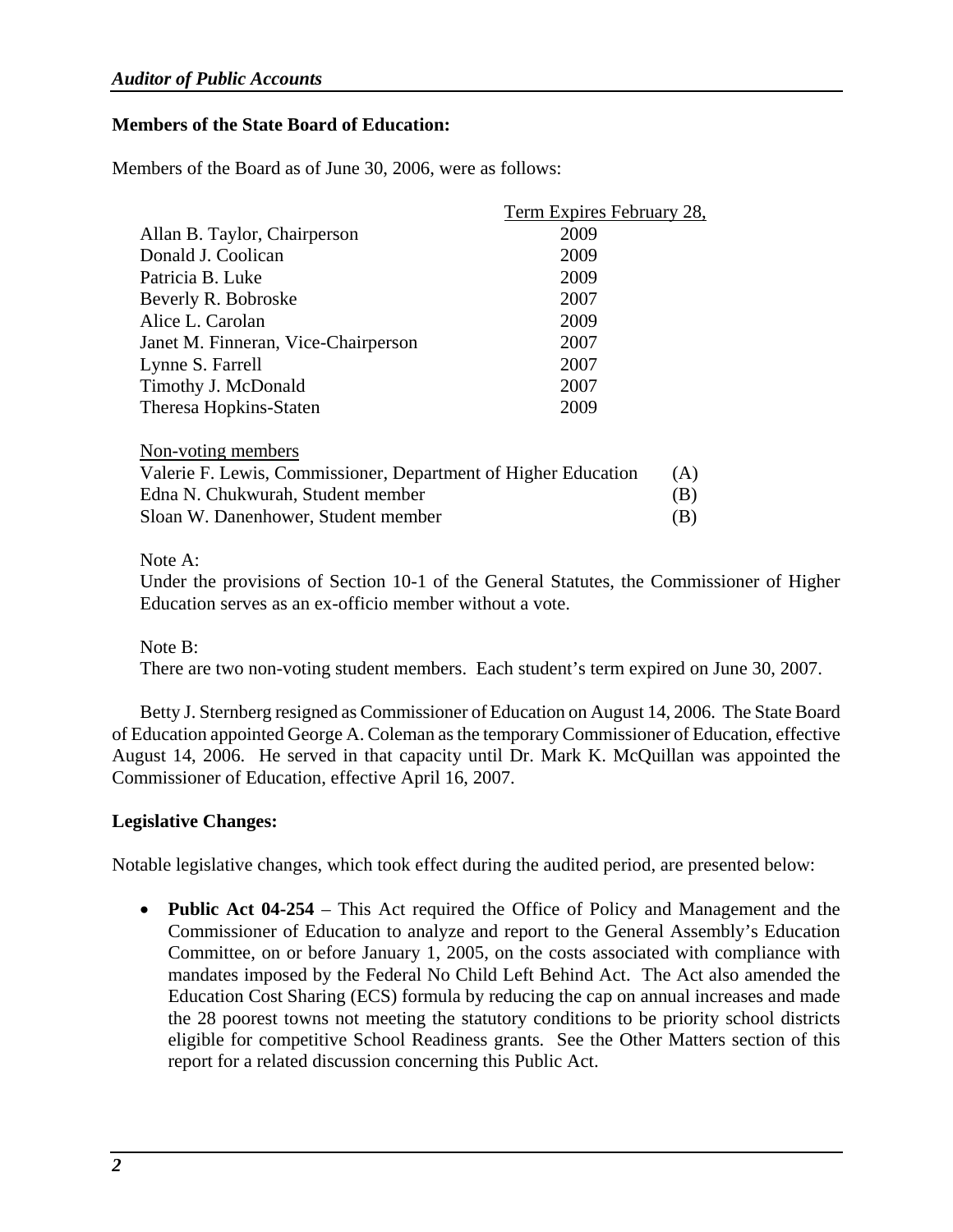- **Public Act 05-2** This Act gives the Attorney General the authority to bring, in a court of competent jurisdiction, a lawsuit on behalf of the General Assembly and the State of Connecticut against the Federal government to enforce provisions of the Federal No Child Left Behind Act (NCLB).
- **Public Act 05-245** This Act concerned a wide range of education implementer provisions. The following provisions were included in this act. The Education Cost Sharing Grant calculation for FY 06 and FY 07 was changed to equal each town's FY 05 grant plus 2 percent. Also, the law requires towns to spend all of Education Cost Sharing aid and only for educational purposes. The Act requires that the annual budgeted education appropriation of any town that receives an increase in Education Cost Sharing funding be at least the amount the town appropriated for education in the previous year plus the Education Cost Sharing increase.

### **RÉSUMÉ OF OPERATIONS:**

Public Act 04-2 of the May Special Session of the 2004 General Assembly authorized the establishment of the "Grants and Restricted Accounts Fund" to account for certain Federal and other revenues and expenditures that are restricted from general use. In previous years those Federal and other restricted revenues and expenditures were accounted for in the General Fund as "Federal and Other Grants." Thus, starting in the fiscal year ended June 30, 2004, Federal grants and other restricted funds that were formerly accounted for in the General Fund have been reclassified into the "Grants and Restricted Accounts Fund." The change in fund structure resulted from the implementation of a new State accounting system. Therefore, our presentation of receipts and expenditures has been modified to reflect the change in the manner in which the successor accounting system accounts for those funds.

 Total receipts, as recorded by the State Comptroller, for the Department of Education totaled \$421,919,496 and \$446,512,155 for the 2004-2005 and 2005-2006 fiscal years, respectively. For comparison purposes, the combined 2003-2004 fiscal year receipts as recorded by the State Comptroller for the Department of Education totaled \$391,445,955.

A summary of those receipts by Fund, as compared to the 2003-2004 fiscal year, follows:

| <b>Fund</b>                            | 2005-2006     | 2004-2005     | 2003-2004     |
|----------------------------------------|---------------|---------------|---------------|
| Federal grants – Restricted            | \$424,182,578 | \$412,448,485 | \$382,563,075 |
| Grants – Other then Federal Restricted | 16,533,049    | 4,065,689     | 3,728,380     |
| <b>Connecticut Tech.</b> Extension     | 3,020,022     | 2,778,913     | 2,608,909     |
| <b>Teachers' Certification fees</b>    | 2,132,603     | 1,987,631     | 2,015,820     |
| General Fund                           | 643,903       | 638,778       | 529,771       |
| <b>Total Receipts</b>                  | \$446,512,155 | \$421,919,496 | \$391,445,955 |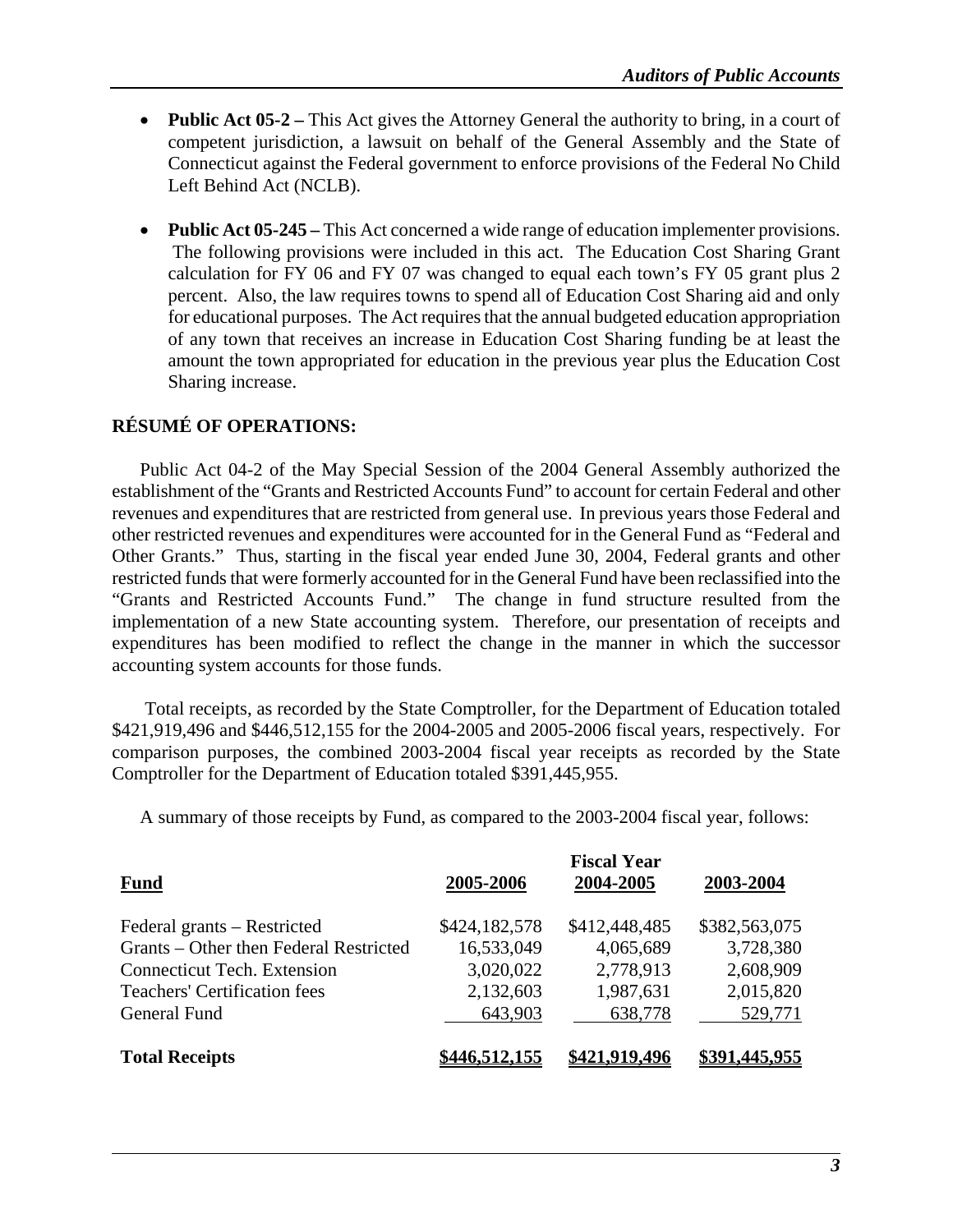As presented in the summary, the increase in revenues was primarily attributable to increases in Federal grants. Refunds of expenditures resulted primarily from the return of grant funds from educational agencies.

The increase in Grants – Other then Federal Restricted for 2005-2006 resulted from additional costs incurred for construction work at the Department's Connecticut Technical High School System.

Total expenditures for Department of Education for the fiscal years ended June 30, 2005 and 2006 were \$2,529,344,694 and \$2,657,676,351, respectively. For comparison purposes, the 2004 fiscal year expenditures, as recorded by the State Comptroller for the Department of Education, were \$2,384,805,985.

A summary of General Fund, Grants and Restricted Accounts Fund and other fund expenditures by category, as compared to the fiscal year ended June 30, 2004, follows:

|                                      | 2005-2006                  | <b>Fiscal Year</b><br>2004-2005 | 2003-2004                   |
|--------------------------------------|----------------------------|---------------------------------|-----------------------------|
| <b>Budgeted Appropriations:</b>      |                            |                                 |                             |
| Personal services                    | 125,704,653<br>\$          | 117,300,715<br>$\mathbb{S}$     | 111,439,408<br>\$           |
| Other expenses                       | 15,695,768                 | 13,661,124                      | 13,367,102                  |
| Equipment                            | 57,475                     | 152,211                         | 57,475                      |
| Grants to education agencies         |                            |                                 |                             |
| and Various other payments           | 2,091,344,121              | 1,960,198,958                   | 1,874,749,506               |
| <b>Total Expenditures from</b>       |                            |                                 |                             |
| <b>Budgeted Appropriations</b>       | \$2,232,802,017            | \$2,091,313,008                 | \$1,999,613,491             |
| <b>Restricted Contributions:</b>     |                            |                                 |                             |
| Other than Federal                   | 5,585,118                  | 3,815,588                       | 3,747,029                   |
| Federal                              | 414,010,093                | 424,270,007                     | 368,286,850                 |
| <b>Total General Fund and Grants</b> |                            |                                 |                             |
| and Restricted Accounts Fund         |                            |                                 |                             |
| <b>Expenditures</b>                  | \$2,652,397,228            | \$2,519,398,603                 | \$2,371,647,370             |
| <b>Other Funds:</b>                  |                            |                                 |                             |
| <b>Grants to Local Governments</b>   | $\mathcal{S}$<br>(23, 282) | $\mathcal{S}$<br>7,455,984      | $\mathcal{S}$<br>10,422,263 |
| Grants – Capital Equipment           | 2,595,689                  | 108,446                         | 75,050                      |
| <b>Extension Fund</b>                | 2,574,095                  | 2,344,140                       | 1,891,514                   |
| All Other Funds                      | 132,621                    | 37,521                          | 769,788                     |
| <b>Total Expenditures</b>            | \$2,657,676,351            | \$2,529,344,694                 | \$2,384,805,985             |

Federal restricted contributions were audited on a State-wide basis. The results of that review are presented as part of our Statewide Single Audit for each respective fiscal year.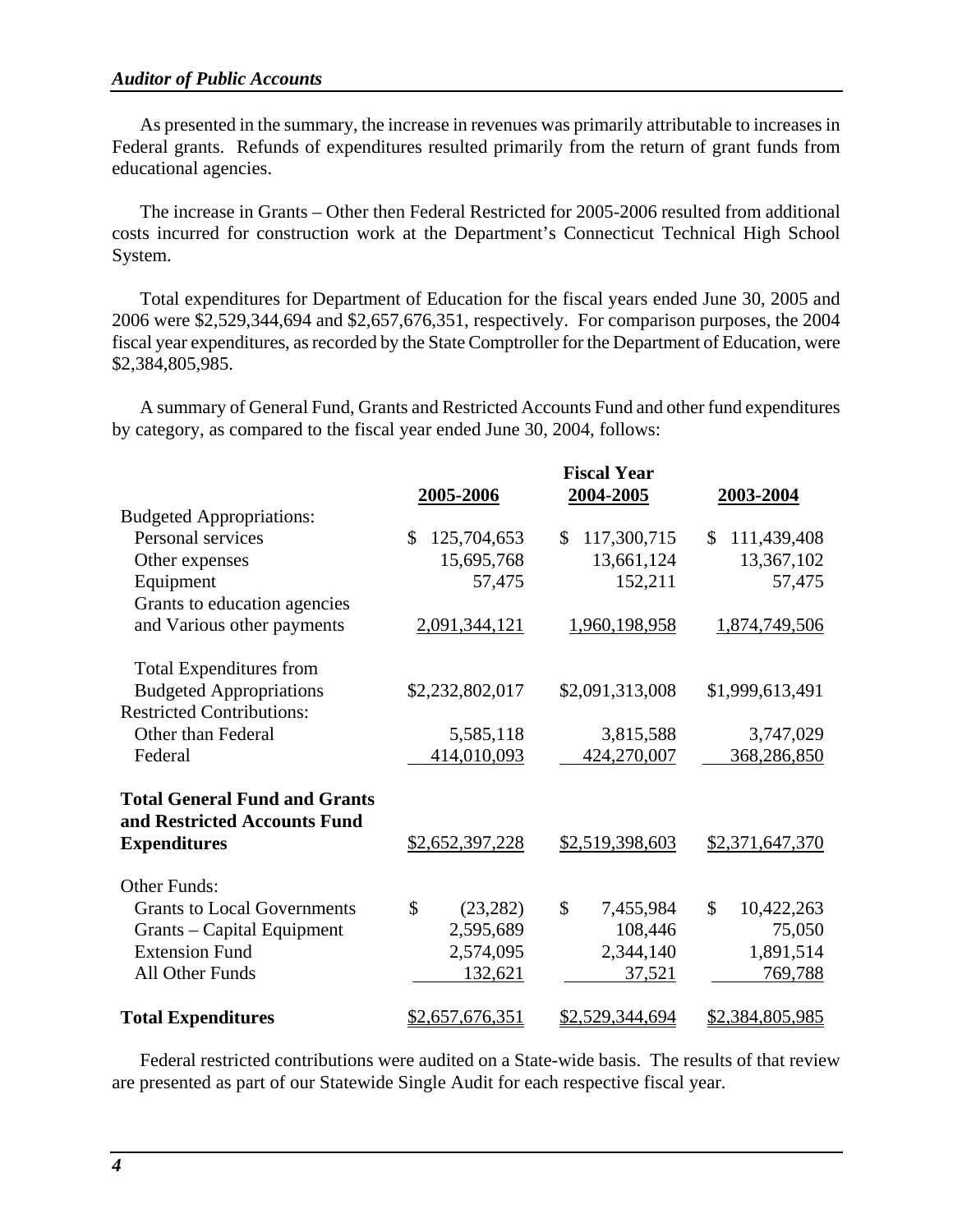The increase in Federal restricted expenditures from 2003-2004 was primarily attributable to corresponding increases in the funding allocations for Federal Assistance programs made by the United States Congress.

Two large Federal Assistance programs contributed to most of the change in Federal restricted expenditures: Expenditures for the Federal program entitled, "Special Education – Grants to States" went from \$96,562,159 in 2003-2004 to \$118,995,652 in 2004-2005; and, the "Title I Grants to Local Education Agencies" increased from \$99,322,779 in 2003-2004 to \$113,105,716 in 2004- 2005.

However, the Federal Assistance for "Title I Grants to Local Education Agencies" was reduced during the 2005-2006 fiscal year, resulting in a decline in program expenditures to \$107,057,529. That decline represents the largest portion of the decline in Federal restricted expenditures noted for the 2005-2006 fiscal year.

According to expenditure records, the majority of personal services expenditures from budgeted accounts were related to the operation of the Connecticut Technical High School System. Expenditures for this System amounted to approximately \$101,264,579 and \$107,007,271 for the fiscal years ended June 30, 2005 and 2006, respectively.

Expenditures associated with Grants to Local Governments (i.e. technical wiring of schools, grants to targeted schools) and Grants – Capital Equipment are variable in nature and not subject to trend analysis.

|                                                 | 2005-2006       | 2004-2005       | 2003-2004       |
|-------------------------------------------------|-----------------|-----------------|-----------------|
| Payments to Educational Agencies and<br>Others: |                 |                 |                 |
|                                                 |                 |                 |                 |
| Education equalization grants                   | \$1,619,662,393 | \$1,563,013,950 | \$1,522,564,466 |
| Priority school districts                       | 108,735,494     | 99,422,732      | 82,155,617      |
| Excess cost - student based                     | 88, 861, 259    | 67,104,505      | 61,520,173      |
| Magnet schools                                  | 83,594,252      | 66,913,095      | 54,353,101      |
| Transportation of school children               | 47,964,000      | 42,696,466      | 43,139,500      |
| Charter schools                                 | 22,446,721      | 19,732,160      | 16,971,000      |
| Adult education                                 | 18,616,580      | 16,067,912      | 16,064,500      |
| Inter-district cooperation                      | 14,663,035      | 14,118,405      | 14,041,224      |
| Development of mastery exams                    | 13,420,958      | 5,280,363       | 3,604,720       |
| <b>OPEN</b> Choice program                      | 10,777,092      | 9,425,067       | 7,972,178       |
| American School for the Deaf                    | 8,594,202       | 7,609,202       | 7,552,977       |
| Family resource centers                         | 6,359,461       | 6,359,211       | 4,756,461       |
| Health and welfare services                     | 4,750,000       | 3,800,000       | 3,800,000       |
| Early Childhood program                         | 4,406,810       | 4,328,903       |                 |
| Nonpublic school transportation                 | 3,995,000       | 3,250,300       | 3,250,300       |
| Teachers' standards implementation              | 3,008,909       | 3,026,429       | 3,021,346       |
| Program                                         |                 |                 |                 |
| Omnibus grants State supported                  | 3,035,447       | 2,887,535       | 2,943,004       |
|                                                 |                 |                 |                 |

A summary of grants to educational agencies and other payments made from budgeted appropriations is as follows: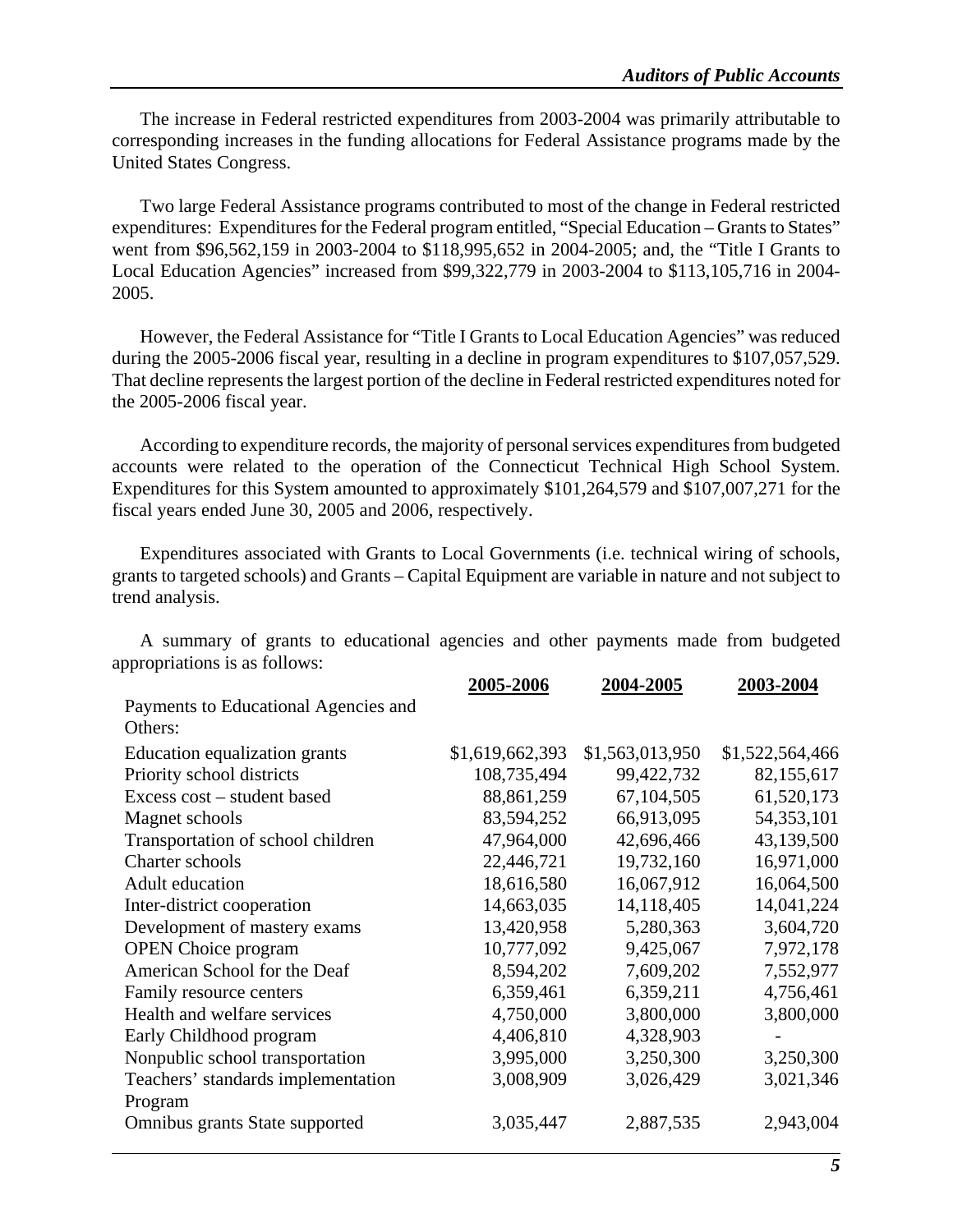| Excess $cost - equity$             | 3,000,000       | $\overline{\phantom{0}}$ | $\overline{\phantom{0}}$ |
|------------------------------------|-----------------|--------------------------|--------------------------|
| Miscellaneous program payments     | 25,352,508      | 25,062,723               | 27,038,939               |
| <b>Total Grants to Educational</b> |                 |                          |                          |
|                                    |                 |                          |                          |
| <b>Agencies and Other Payments</b> | \$2,091,244,121 | \$1,960,098,958          | \$1,874,749,506          |

In addition to the grants and payments from General Fund budgeted accounts presented in the above summary, there were grants for school building construction financed from a capital projects fund, which are discussed further in the report section entitled "School Construction Grants".

Descriptions of the significant State grant programs follow:

### **Education Equalization Grants to Towns:**

Sections 10-261a to 10-262j of the General Statutes provide for education equalization aid to towns. This grant program provides aid to each town maintaining public schools. Aid distributed to a town under this grant program is to be expended for educational purposes only, upon the authorization of the local or regional board of education.

### **Priority School Districts:**

This grant program, established under the provisions of Sections 10-266p through 10-266r of the General Statutes, is designed to provide assistance to improve student achievement and enhance educational opportunities in certain school districts. During the audited period, the eight towns in the State with the largest populations were Priority School Districts. The law also provides that a number of towns with the highest count and/or the highest percentage of children in families participating in the Temporary Family Assistance Program, adjusted by certain factors from the town's Mastery Test results, also be designated as Priority School Districts.

School districts receiving Priority School District funding during the 2005-2006 fiscal year included Ansonia, Bloomfield, Bridgeport, Bristol, Danbury, East Hartford, Hartford, Meriden, New Britain, New Haven, New London, Norwalk, Norwich, Putnam, Stamford, Waterbury, West Haven and Windham.

### **Excess Cost – Student Based:**

Excess Cost – Student Based provisions are found under Sections 10-76d, 10-76g, and 10-253, subsection (b), of the General Statutes. The Excess Cost-Student Based grant provides State support for special education placements and selected regular education placements. The Excess Cost grant funds 100 percent of the costs in excess of the grant thresholds. For placement initiated by a State agency, the basic contribution is equal to the prior year's net current expenditures per pupil (NCEP). Certain State agency placements are subject to 100 percent State funding. The Excess Cost grant is computed twice during the year: February and May.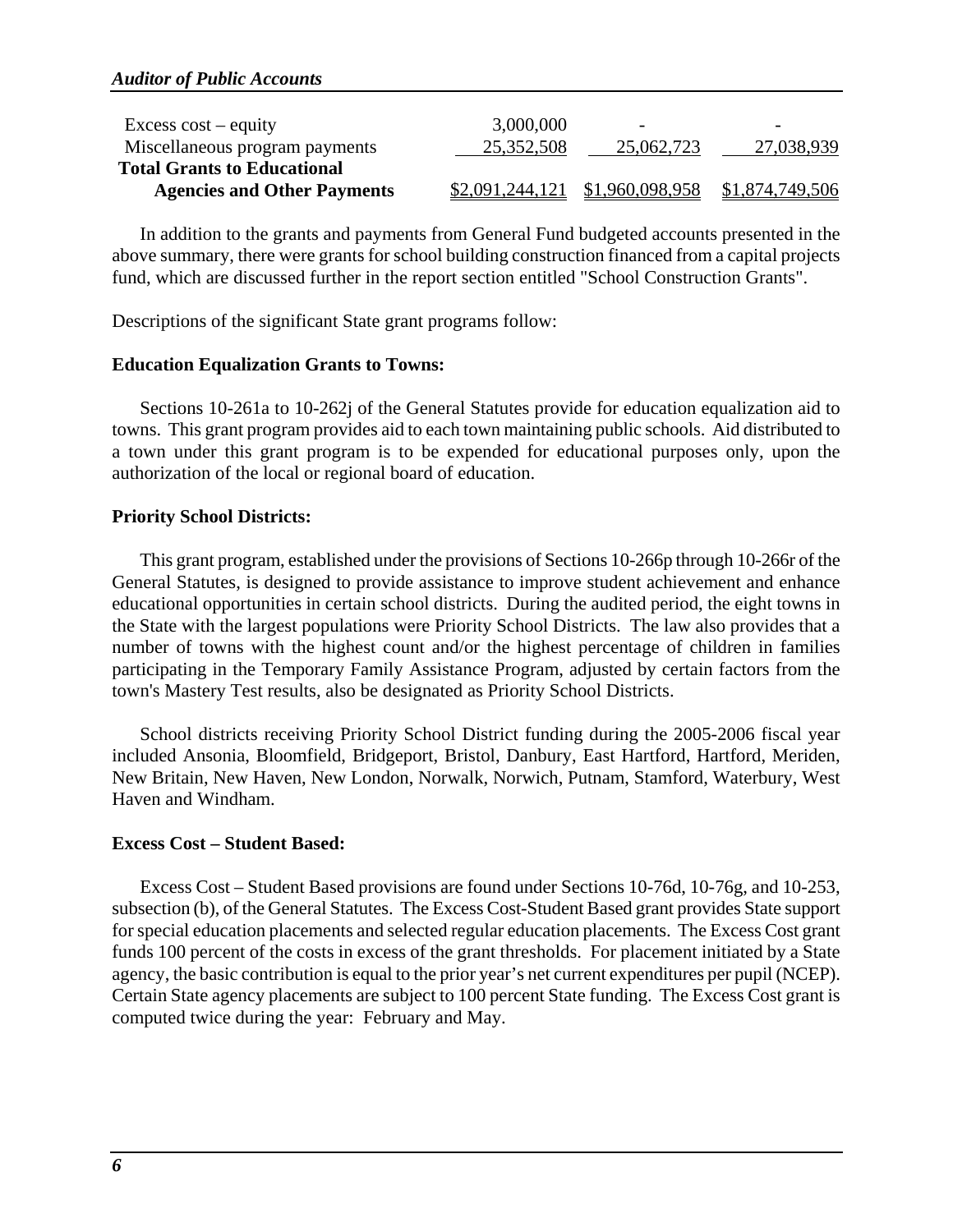### **Magnet Schools:**

In accordance with Sections 10-264h through 10-264l of the General Statutes, there exists an Interdistrict Magnet School grant program designed to support racial, ethnic and economic diversity through a high-quality curriculum. This program also provides transportation to interdistrict students who reside outside of the district in which the school is located.

Eligibility is dependent upon a cooperative arrangement involving two or more local districts and approval of the operations plan by the Department. The significant increase in operating grant expenditures corresponds with a similar increase in the number of magnet schools in operation. There were approximately 45 inter-district magnet schools and programs operating in 2005-2006.

### **Transportation Grants:**

Transportation grants were administered under the provisions of Sections 10-54, 10-66ee, 10-97, 10-158a, 10-266m, 10-273a, 10-277, and 10-281 of the General Statutes.

Under the provisions of Section 10-266m of the General Statutes, boards of education are reimbursed for their eligible transportation costs under a sliding-scale percentage method. During the audited period, the percentage range for reimbursement was from zero to 60 percent, with all towns receiving a minimum grant of \$1,000. The rate of reimbursement is based on town wealth, with wealthier communities receiving minimal support and needier towns receiving higher rates.

### **Charter Schools:**

Section 10-66bb of the General Statutes authorizes the creation of charter schools. Section 10- 66aa of the General Statutes defines Charter Schools as public, nonsectarian schools that operate independently of any local or regional board of education in accordance with a State or local charter. The goal of charter schools is to serve as centers for innovation and educational leadership to improve student performance, to provide a choice to parents and students within the public school system, and to be a possible vehicle to reduce racial, ethnic and economic isolation. They are assessed annually to determine if they are meeting the goals of the legislation and their charters.

 For students enrolled in a local charter school, the local board of education of the school district in which the student resides pays annually an amount specified in its charter. There were approximately 14 charter schools operating in 2005-2006.

### **Adult Education:**

Sections 10-69 to 10-73c of the General Statutes provide for State grants to local and regional education agencies based on a percentage of eligible adult education costs. Instructional and administrative services related to programs in U.S. citizenship, limited English proficiency, elementary/secondary school completion, and any other subject provided by the elementary and secondary schools of a school district are all eligible costs. The reimbursement percentage range for the audited period was zero to 65 percent.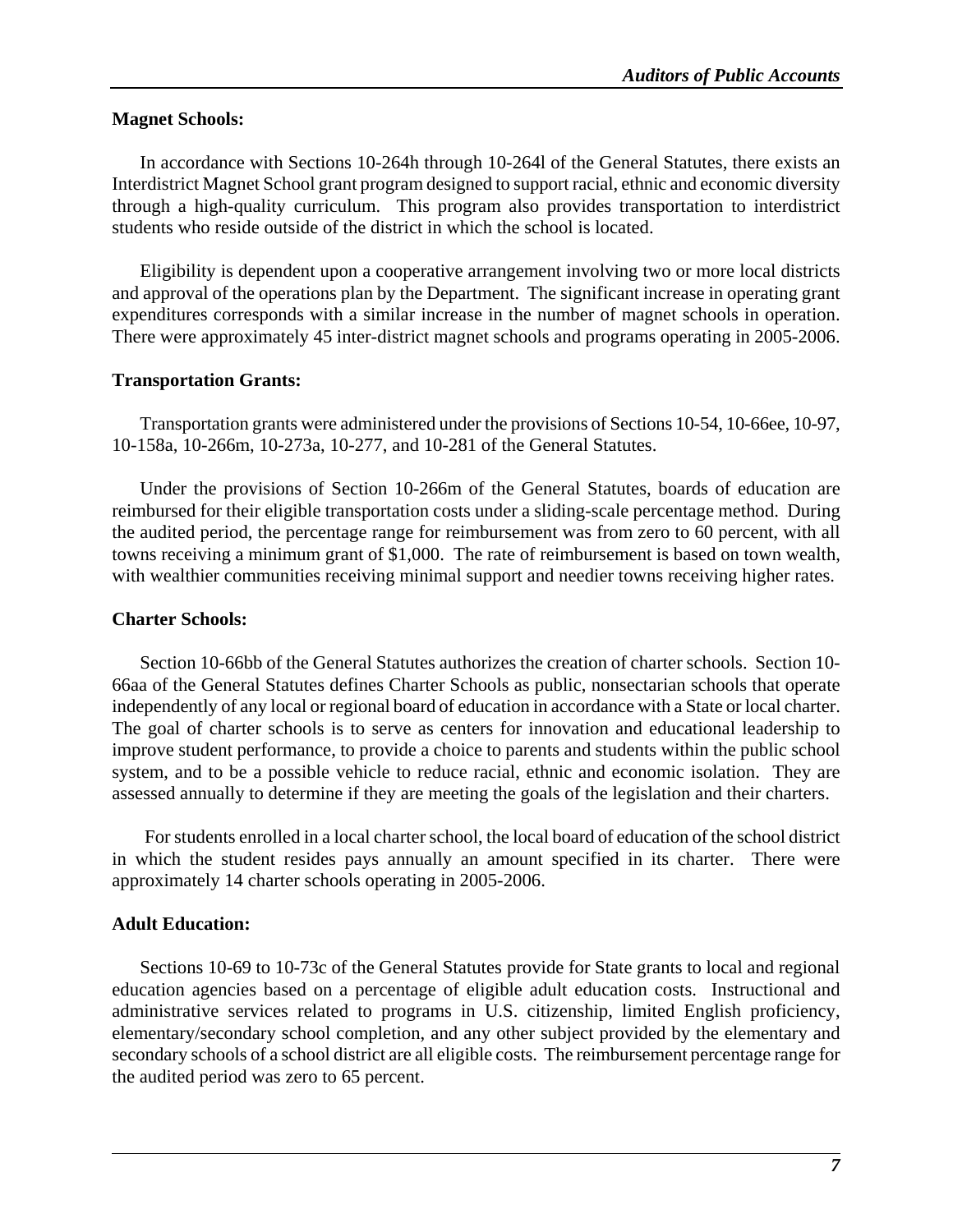### **Grants for Interdistrict Cooperative Programs:**

In accordance with Section 10-74d of the General Statutes, the Department shall maintain a competitive grant program for the purpose of assisting local and regional boards of education and regional education service centers with the establishment and operation of interdistrict cooperative education programs.

### **School Construction Grants:**

Grants for public school building projects were governed primarily by the provisions contained in Chapter 173 of Title 10 of the General Statutes. Various statutory rates were used in the grant computations.

In general, grants are provided for construction of new schools (including site acquisition) and expansion or major alteration of existing facilities. Aid is also provided for regional vocational agriculture centers, occupational training centers, administrative or service facilities, and special education facilities. In addition, bond interest subsidy payments and special hardship grants are made.

Funding for the school construction program is provided by General Fund appropriations and by the School Building Capital Projects Fund, established under the provisions of Sections 10-287a through 10-287i of the General Statutes to account for the proceeds of State bonds issued for school construction. A summary of cash receipts and disbursements of the School Building Capital Projects Fund for the years under audit, is presented below:

|                                            | <b>Fiscal Year</b> | <b>Fiscal Year</b> |
|--------------------------------------------|--------------------|--------------------|
|                                            | 2005-2006          | 2004-2005          |
| <b>Beginning Cash</b>                      | \$46,663,348       | \$11,758,632       |
| Receipts - Sale of Bonds                   | 654,970,000        | 597,270,000        |
| <b>Total Available</b>                     | 701,633,348        | 609,028,632        |
| Disbursements - School construction grants | 697,296,061        | 562,365,284        |
| <b>Ending Cash</b>                         | 4,337,287          | \$46,663,348       |

Public Act 04-1, Sections 6 and 7, increased the total bond authorization for school construction grants from \$3,259,460,000 to \$4,402,960,000 for the 2004-2005 fiscal year. Public Act 05-5, Sections 5 and 6, increased the total bond authorization for school construction grants for the 2006 fiscal year to \$5,007,960,000. Various Public and Special Acts authorized additional funding for Magnet School construction projects and other educational grants. This resulted in total authorizations for school construction in the School Building Capital Projects Fund of \$4,484,270,270 and \$5,089,270,270 as of June 30, 2005 and June 30, 2006, respectively. State assistance for Magnet Schools is also available in the form of grants to local governments, from sources other than the School Building Capital Projects Fund.

A summary of State payments for school building programs, by type of grant and by source of funding, for the fiscal years ended June 30, 2006, 2005 and 2004, respectively, is as follows: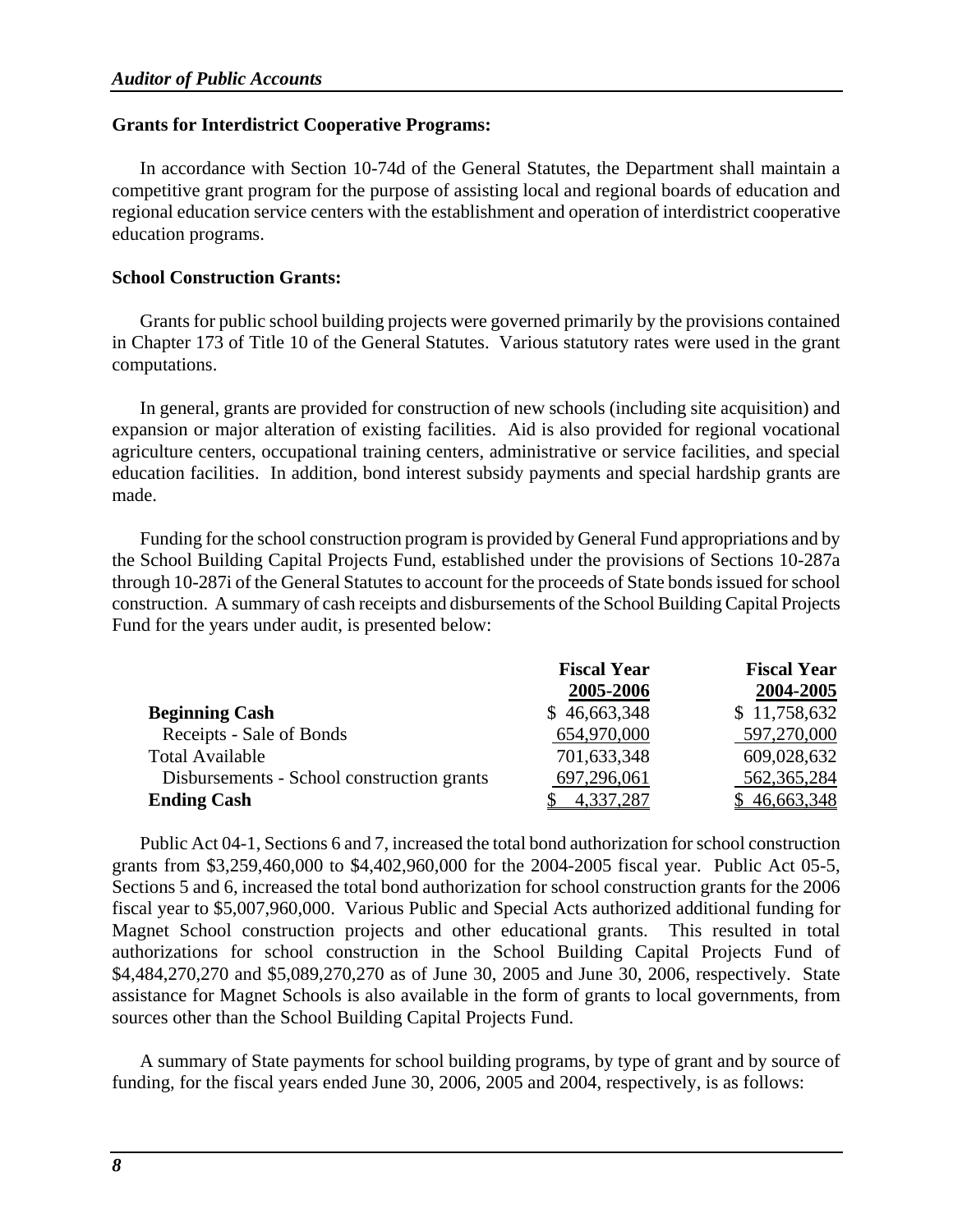|                                         | 2005-2006     | 2004-2005     | 2003-2004     |
|-----------------------------------------|---------------|---------------|---------------|
| <b>Type of Grant:</b>                   |               |               |               |
| <b>School Construction Grants</b>       | \$            | \$<br>805,075 | \$<br>593,581 |
| Principal Installment                   | 670, 361, 848 | 531,194,985   | 453,631,348   |
| Interest                                | 26,934,213    | 31,610,290    |               |
| <b>Waterbury Magnet School</b>          |               | (439,991)     |               |
| <b>Total Grants</b>                     | \$697,296,061 | \$563,170,359 | \$454,224,929 |
| <b>Source of Funding:</b>               |               |               |               |
| General Fund                            | \$            | \$<br>805,075 | \$<br>593,581 |
| <b>School Building Capital Projects</b> | 697,296,061   | 562,365,284   | 453,631,348   |
| <b>Total Grants</b>                     | 697,296,061   | \$563,170,359 | \$454,224,929 |

The State's liability for installment grant obligations under Sections 10-287 and 10-287h amounted to approximately \$610,000,000 and \$550,000,000 as of June 30, 2005 and 2006, respectively. The liability for bond interest subsidy grants amounted to approximately \$150,000,000 and \$120,000,000 as of those same dates. These amounts represent only those projects which have gone forward and for which grants have been calculated. They do not include estimated amounts for projects authorized by the Legislature prior to 1997, which have not moved forward and have not had a grant calculated. As explained below, the Department no longer provides financial support for construction projects as "installment grant obligations." The amounts of these outstanding grant obligations have peaked and will continue to decrease gradually over future periods.

In accordance with Section 10-287 of the General Statutes, the State no longer participates in the payment of debt service on municipal bonds for school construction projects. The State incurs its share of construction project costs on a progress-payment basis during the construction period. Progress-payment indebtedness amounted to approximately \$3,000,000,000 and \$3,100,000,000 for the fiscal years ended June 30, 2005 and 2006, respectively.

The Department of Education also administered an enterprise fund, during the audited period. A brief description of its operation follows.

### **Vocational Education Extension Fund:**

The Vocational Education Extension Fund, an enterprise fund, operates under the provisions of Section 10-95e of the General Statutes. The Fund was used during the audited period to account for the revenues and expenses of adult educational programs and includes an Industrial Account for production activities conducted at the Connecticut technical high schools. In accordance with the provisions of Section 10-99 of the General Statutes, the Vocational Education Extension Fund is allowed to retain up to a \$500,000 balance in the Industrial Account.

Amounts in excess of the \$500,000 allowed balance must be transferred to the General Fund within ten months of the close of a fiscal year. For the fiscal years ended June 30, 2005 and 2006, no transfers were required.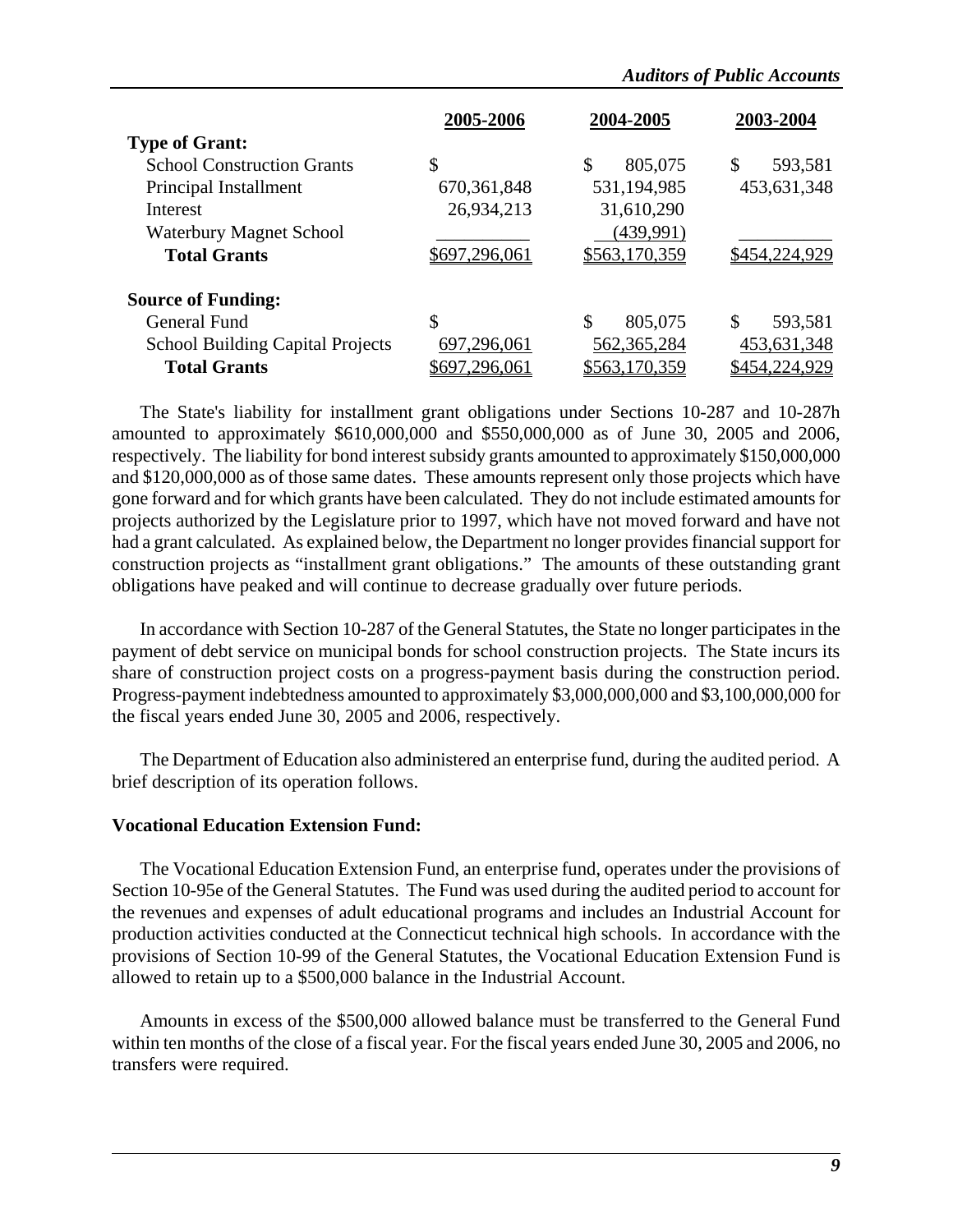Vocational Education Extension Fund cash receipts and disbursements for the fiscal years ended June 30, 2005 and 2006, as compared to the fiscal year ended June 30, 2004, are presented below:

|                       | 2005-2006          | 2004-2005          | 2003-2004          |
|-----------------------|--------------------|--------------------|--------------------|
|                       | <b>Fiscal Year</b> | <b>Fiscal Year</b> | <b>Fiscal Year</b> |
| <b>Beginning Cash</b> | \$2,359,087        | \$1,924,107        | \$1,230,912        |
| Receipts:             | 3,026,000          | 2,757,231          | 2,623,515          |
| Disbursements:        | (2,582,366)        | (2,322,251)        | (1,930,320)        |
| <b>Ending Cash</b>    | \$2,802,721        | \$2,359,087        | \$1,924,107        |

Approximately 79 percent of the Vocational Education Extension Fund cash receipts were from tuition fees for adult education. The remaining cash receipts were from customer fees generated in the production shops (i.e. automotive, woodworking, etc.). Adult education related expenses accounted for approximately 71 percent of the Fund's disbursements. The rest of the disbursements were for costs associated with operation of the production shops.

### **OTHER MATTERS:**

### **Lawsuit – State of Connecticut vs. U.S. Secretary of Education:**

The following disclosure, carried forward from the previous audit, represents an ongoing matter that may have a significant affect on the future operations and/or Federal funding of the State Department of Education.

Public Act 03-168 was passed to align State law with the testing requirements of the No Child Left Behind (NCLB, P.L. 107-110). It also required that any costs incurred by the State to conform to those requirements be paid "exclusively" from the NCLB funds received by the State and local school districts. The State Board of Education had been concerned that the "proposed annual testing requirement will impose a significant cost on Connecticut education for no benefit." The State responded to those concerns by passing Public Act 04-254 requiring the Office of Policy and Management and the Commissioner of Education to analyze and report the costs associated with compliance with the NCLB.

Cost estimates at the State level and selected local levels were completed toward the end of the June 30, 2005 fiscal year. Those studies found that the estimated State costs for the additional testing requirements under NCLB will exceed Federal funding by a substantial amount.

On August 22, 2005, Connecticut's Attorney General filed a lawsuit in the United States District Court against the U.S. Secretary of Education for failing to provide adequate funding under the No Child Left Behind Act of 2001(NCLB). As of the date of this audit report, the State's lawsuit remains active in the United States District Court.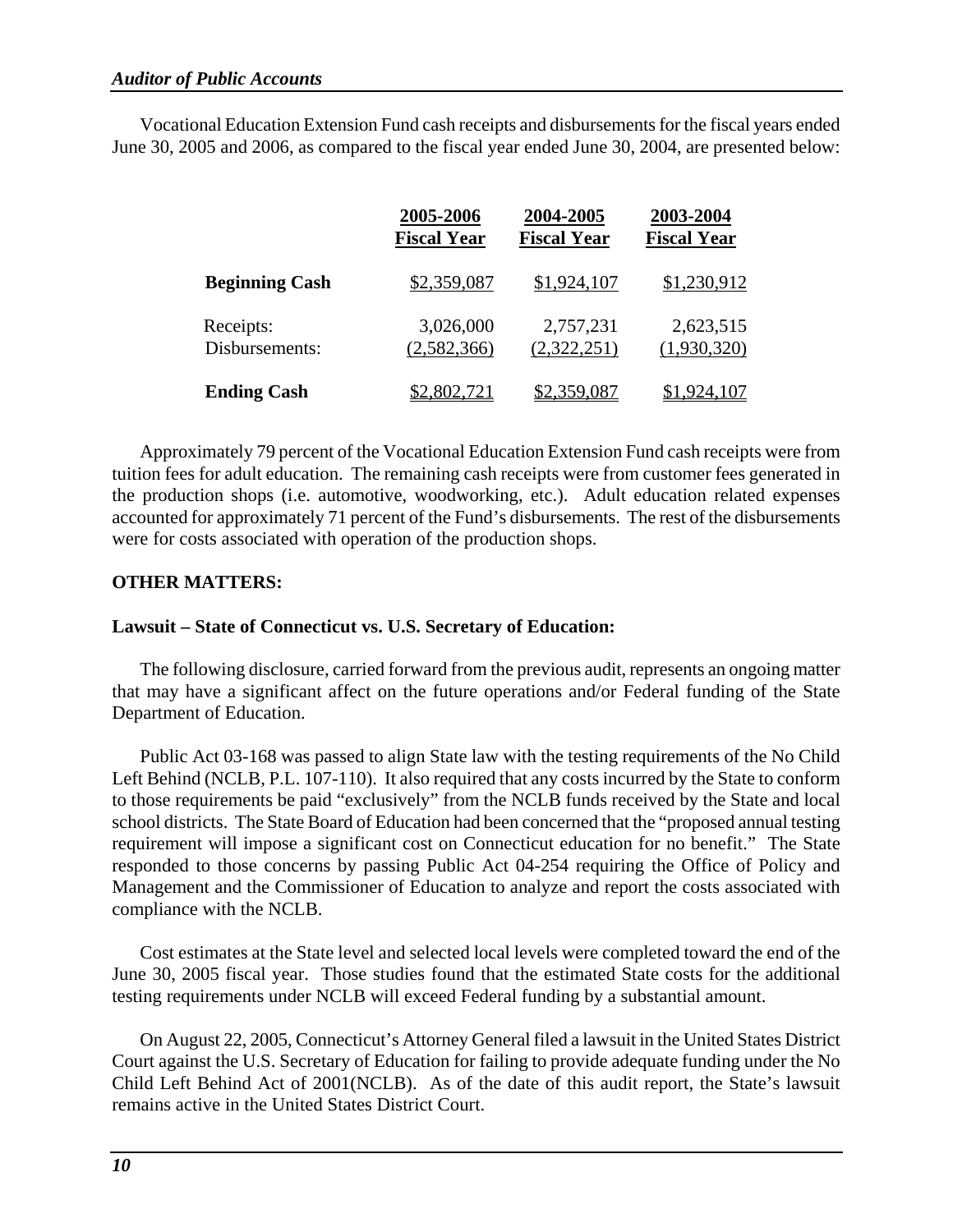### **PROGRAM EVALUATION:**

### **Enrollment Projections Utilized in the Computation of State Grant Reimbursement for School Building Projects (C.G.S. Section 10-286):**

Section 2-90 of the General Statutes authorizes the Auditors of Public Accounts to perform program evaluations. The selection of Enrollment Projections as the subject matter for our Program Evaluation was prompted by a whistleblower complaint received by the Auditors of Public Accounts. School Districts are reimbursed by the State for a portion of building project's costs based upon a statutorily-defined grant calculation. Enrollment projections represent one of the key data elements used in determining the amount of State grant reimbursement for certain school construction projects. This data element is a key factor in determining the applicability and impact of "space standards" in the school building grant calculation formula.

The whistleblower complaint alleged that a large school district in Connecticut was overestimating the highest projected enrollment for two school construction projects. The overstatements of projected enrollment figures could result in oversized schools and excess construction costs borne by State and local taxpayers. Our whistleblower review raised concerns as to whether school districts were reporting enrollment projections in accordance with Section 10-286 of the Connecticut General Statutes and whether the Department had sufficient procedures in place to ensure that valid "projected student enrollment data" was used in the State grant reimbursement calculation.

Section 10-287(a) and 10-287i of the Connecticut General Statutes require audits of school construction grants prior to final payment. These audits are either performed or coordinated by the State Department of Education's (Department's) Office of Internal Audit. The Department's auditors had become aware of the concerns noted above and developed expanded audit procedures designed to confirm district reported projected student enrollment data used in the grant calculations. These expanded audit procedures identified inconsistencies in projected student enrollment data for the district noted in the whistleblower complaint and other school districts.

As a result of the concerns noted above, our program review was designed to consider: whether school districts were developing and reporting "projected student enrollment" in accordance with Section 10-286 of the Connecticut General Statutes; whether the Department's polices and procedures were sufficient to ensure that valid "projected student enrollment" data was used in the State's school building grant calculation; and, whether there was a potential fiscal impact when those statutory requirements were not followed.

It is the school districts' responsibility to conduct or obtain proper enrollment studies to support the enrollment numbers reported to the Department. Our review found that school districts were inconsistent in the development and reporting of projected student enrollment used for school building grant calculations. Some districts used a system-wide, rather than school specific approach, to projecting enrollment. No explicit guidance is given to school districts concerning what constitutes acceptable enrollment data. The Department's procedures do not require that the school districts submit supporting documentation for the enrollment projections. There is only a limited review of this data element by the Department until the post project audit is conducted.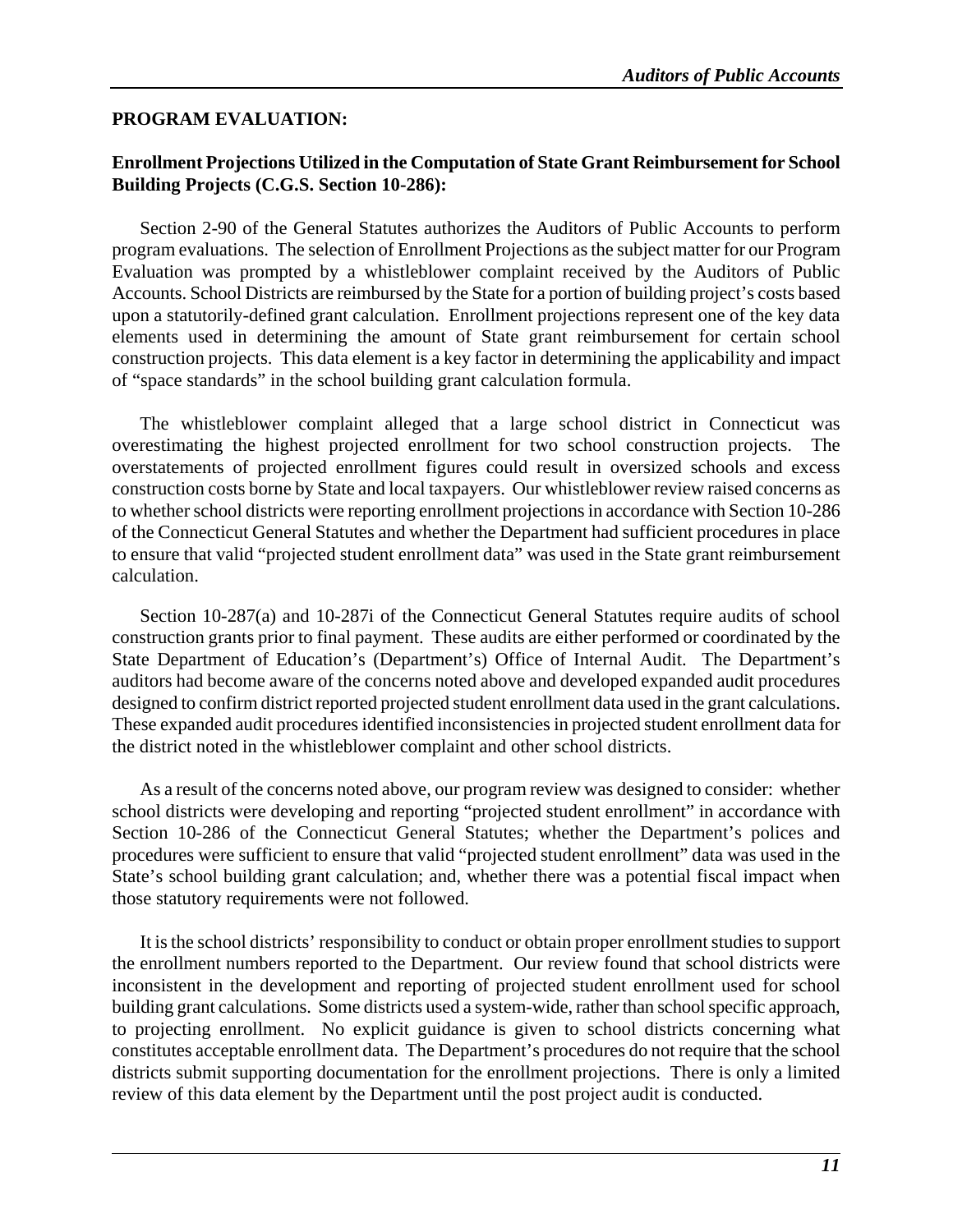The Department's expanded post audits have resulted in findings and adjustments to projected student enrollment data for some school districts. Accordingly, we make the following recommendation:

| Background:  | The State of Connecticut through the Department of Education<br>provides a significant amount of financial support for State and local<br>school construction projects and repairs. School Districts are<br>reimbursed by the State for a portion of each building project's costs<br>based upon a statutorily-defined grant calculation. Enrollment<br>projections represent one of the key data elements used in<br>determining the amount of State grant reimbursement for certain<br>school construction projects.                                                                                                                                                                                                               |
|--------------|--------------------------------------------------------------------------------------------------------------------------------------------------------------------------------------------------------------------------------------------------------------------------------------------------------------------------------------------------------------------------------------------------------------------------------------------------------------------------------------------------------------------------------------------------------------------------------------------------------------------------------------------------------------------------------------------------------------------------------------|
|              | The total bond authorization for school construction grants for the<br>2006 fiscal year was \$5,007,960,000. Total school building Capital<br>Project expenditures were \$562,365,284 and \$697,296,061 as of June<br>30, 2005 and 2006, respectively.                                                                                                                                                                                                                                                                                                                                                                                                                                                                               |
| Criteria:    | Section 10-286 of the General Statutes states in part that,                                                                                                                                                                                                                                                                                                                                                                                                                                                                                                                                                                                                                                                                          |
|              | "in the case of a new school plant, an extension of an existing school<br>building or projects involving the major alteration of any existing<br>building to be used for school purposes, the eligible percentage, as<br>determined in section 10-285a, of the result of multiplying together<br>the number representing the highest projected enrollment, based on<br>data acceptable to the Commissioner of Education, for such building<br>during the eight-year period from the date a local or regional board of<br>education files a notification of a proposed building project with the<br>Department of Education, the number of gross square feet per pupil<br>determined by the Commissioner of Education to be adequate" |
| Condition 1: | We judgmentally selected and surveyed nine school districts and 18<br>school construction projects. Combined with the district and schools<br>involved in the whistleblower complaint, a total of ten school districts<br>and 20 school projects were reviewed. The 20 school projects<br>reviewed represented approximately \$244,000,000 in fiscal year 2007<br>expenditures and approximately \$906,000,000 in total estimated<br>construction project costs of which an estimated \$682,000,000 was<br>funded by State grants.                                                                                                                                                                                                   |
|              | Our review found that five of the ten school districts, representing ten<br>school projects, submitted enrollment projection documentation<br>based upon a system-wide approach rather than on a school specific<br>The system-wide approach does not appear to be in<br>basis.<br>compliance with Section 10-286.                                                                                                                                                                                                                                                                                                                                                                                                                   |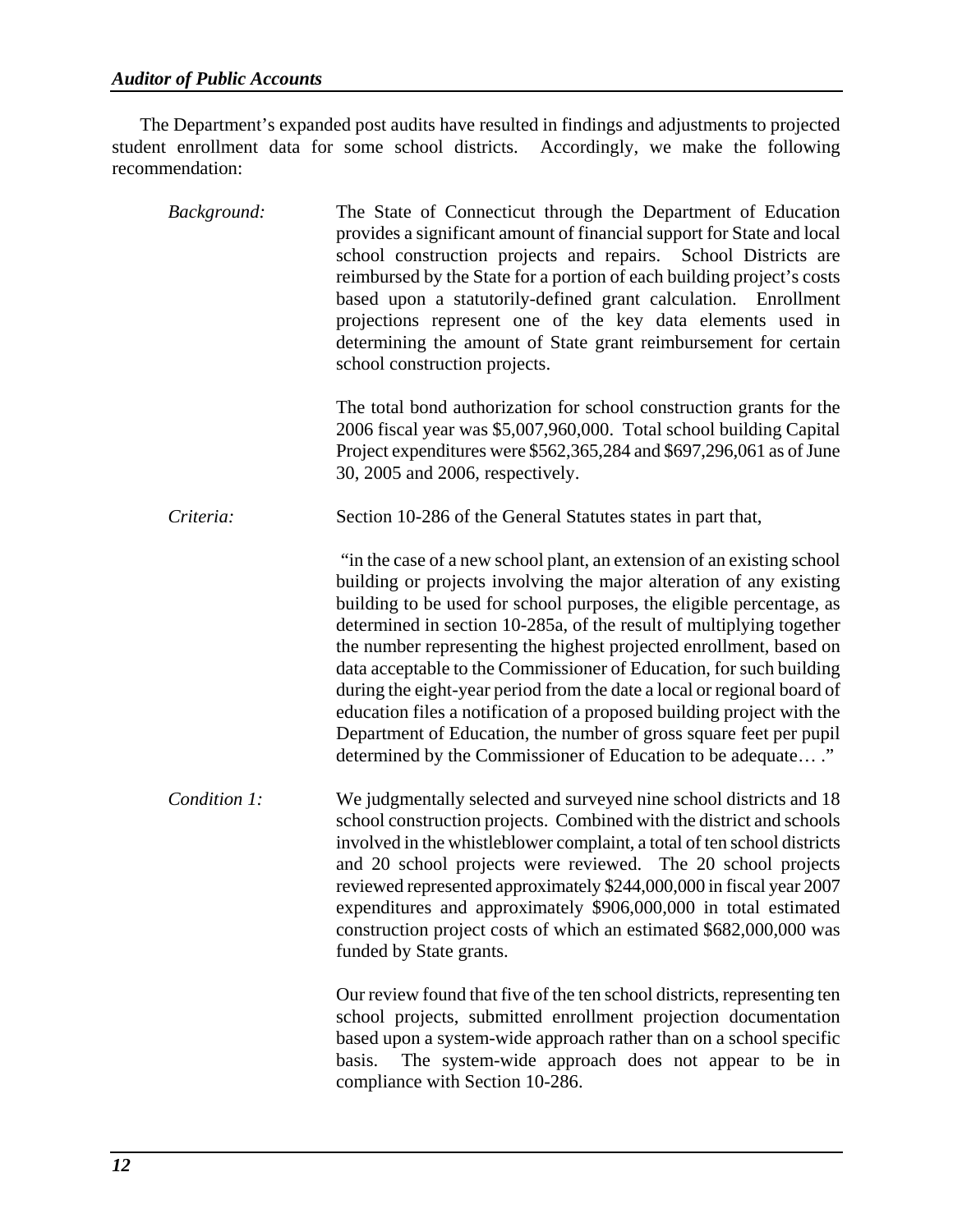Two school districts representing three school projects did not provide any supporting documentation, when such data was requested as part of our survey, for the projected student enrollment data submitted to the Department.

The enrollment projection documentation for the remaining seven schools appeared to be based upon a school specific approach.

*Condition 2:* As noted above, the Department's Office of Internal Audit expanded its post grant audit procedures to include testing of district reported enrollment projections. Those reviews are ongoing as construction projects are completed and subjected to post grant audit procedures. At the time our field work was conducted, we noted that four of those expanded project audits contained findings and recommended adjustments concerning improper and/or unsupported projected enrollment data reported by the respective districts. Those findings and related recommendations, if implemented, would result in significant reductions in the State's grant reimbursement (i.e. measured in the millions) to some of those districts.

*Effect:* **Improperly performed and/or unsupported enrollment projections** could result in oversized school buildings, excess State grant reimbursements and unnecessary construction and operating costs borne by State and local taxpayers. Further, there is an increased risk that the State of Connecticut may incur bond debt beyond what is considered absolutely necessary.

*Cause:* The Department has not developed sufficient guidance and procedures to ensure that school districts comply with Section 10- 286. Further, the Department relies on post-construction audits to confirm enrollment data rather than obtaining and reviewing the supporting documentation (i.e. studies, analyses, etc.) from the school districts prior to construction.

*Recommendation:* The Department should develop and provide to districts updated guidance concerning the requirements associated with Section 10-286 and the submission of projected student enrollment data for school building projects. At a minimum, the guidance should clarify what constitutes, "data acceptable to the Commissioner of Education" and the method of collection and reporting to the Department. Further, the Department should establish procedures to obtain and review such data for conformance with the newly established guidance, prior to the approval of project applications. (See Recommendation 1).

*Agency Response:* "We agree with the finding. The Department will develop updated guidelines concerning the requirements associated with Section 10- 286 and the submission of projected student enrollment data for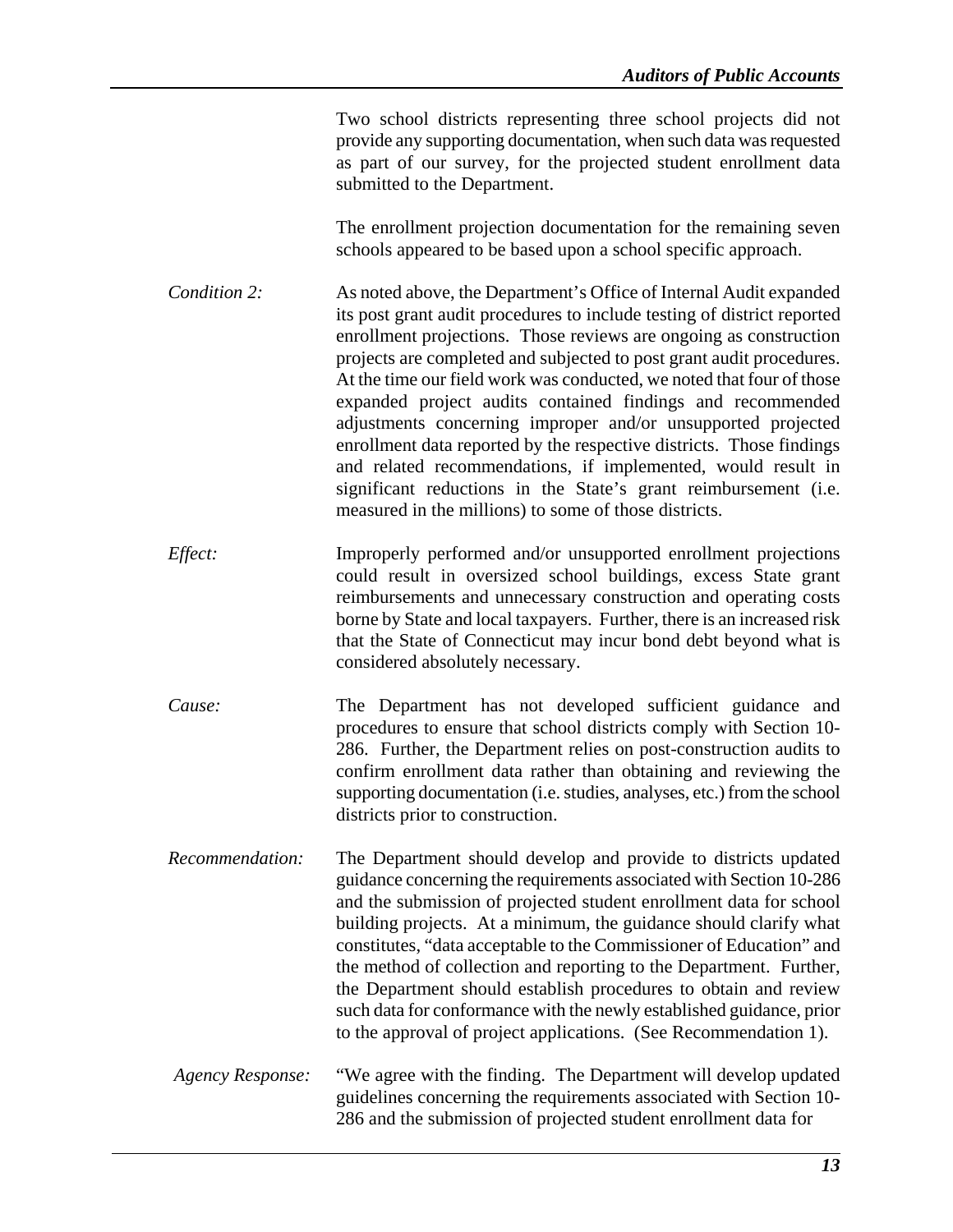school building projects. These guidelines shall include criteria that constitutes data acceptable to the Commissioner of Education; suggested method(s) of collecting projected enrollment data; data reporting guidelines, and document retention requirements.

It is also planned that these guidelines will be provided to school districts and that projected enrollment data submitted as part of a school construction grant application will be received and reviewed prior to the approval of the associated school construction grant application."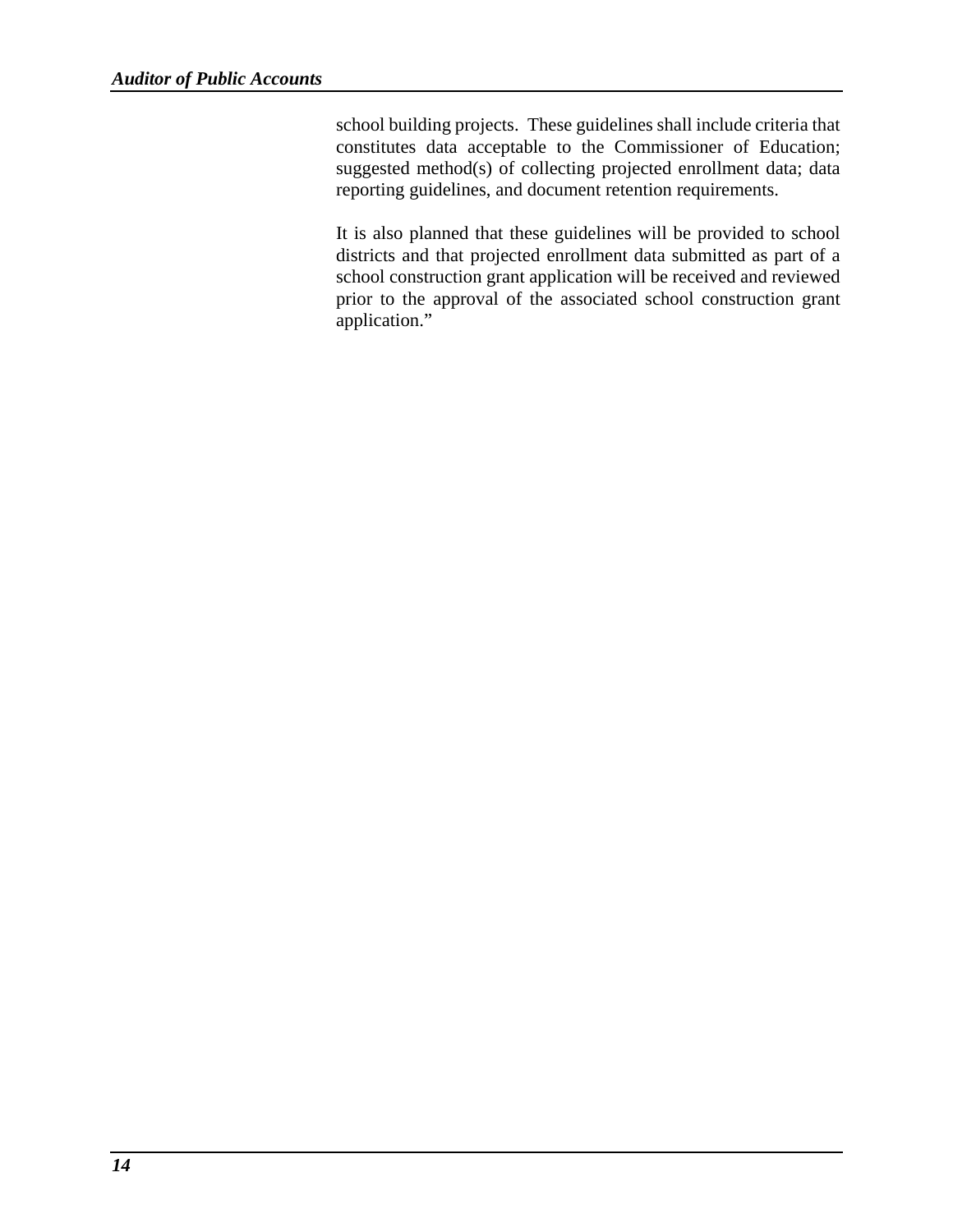### **CONDITION OF RECORDS**

Our examination of the records of the Department of Education disclosed matters of concern requiring disclosure and Agency attention.

### **General and System-wide Controls:**

### **Non-Business Use of State Computers**

| Criteria:  | In accordance with C.G.S. 4d-2 c $(1)$ , the Chief Information Officer<br>of the Department of Information Technology is responsible for<br>developing and implementing policies pertaining to information and<br>telecommunication systems for State agencies.                                                                                                                                                                                                                                                                                                    |
|------------|--------------------------------------------------------------------------------------------------------------------------------------------------------------------------------------------------------------------------------------------------------------------------------------------------------------------------------------------------------------------------------------------------------------------------------------------------------------------------------------------------------------------------------------------------------------------|
|            | The Department of Information Technology's Acceptable Use of<br>State Systems policy states that, "State systems are provided at State<br>expense and are to be used solely to conduct State of Connecticut<br>business. Unacceptable system usage is generally defined as any<br>activity NOT in conformance with the purpose, goals, and mission of<br>the agency. Additionally, activities that are NOT in accordance with<br>each user's job duties and responsibilities as they relate to the user's<br>position within State service are also unacceptable." |
| Condition: | As part of our current review, we tested employee Internet usage for a<br>ten day period in July, 2007. We also tested for the presence of<br>unauthorized downloads existing on Department computers as of<br>August 10, 2007. Our sample of 32 employees was judgmentally<br>determined and selected. Our review found the following:                                                                                                                                                                                                                            |
|            | Ten out of thirty-two Department employees visited between<br>approximately ten and 26 (mostly non-duplicative) websites<br>during the test period that appeared to be non-business<br>related. Examples of the websites visited included but were<br>not limited to: Yahoo E-mail, Hotmail, personal job searches<br>and shopping on line for non-work related items.                                                                                                                                                                                             |
|            | A review of a sub-sample of the judgmentally selected sample<br>٠<br>of employees found that seven of 15 had non-work related<br>downloads on their computers. One employee had a tax<br>software application on a laptop; six employees had<br>downloaded approximately two or more short cuts to web-<br>sites that appeared to be non-work related.                                                                                                                                                                                                             |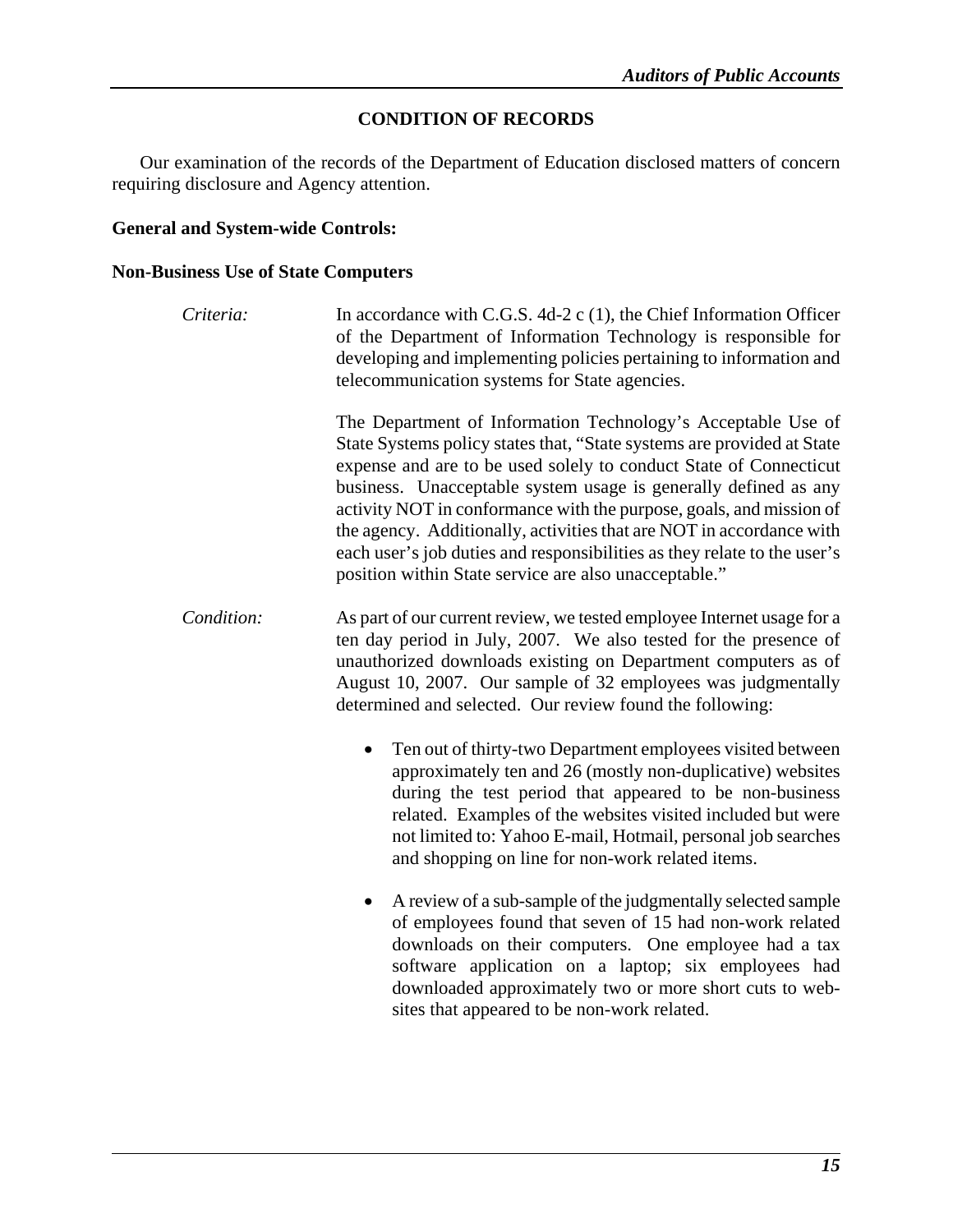| Effect:                 | The Department is not in compliance with the Department of<br>Information Technology's Acceptable Use of State Systems Policy.<br>Non-work related websites may contain viruses that could have a<br>negative impact on the Department's computer systems.                                                                                                                                                                                                                                               |
|-------------------------|----------------------------------------------------------------------------------------------------------------------------------------------------------------------------------------------------------------------------------------------------------------------------------------------------------------------------------------------------------------------------------------------------------------------------------------------------------------------------------------------------------|
|                         | Lost labor time due to personal use of the Internet and/or computers<br>during work hours may impact on the Department's ability to carry<br>out its mission.                                                                                                                                                                                                                                                                                                                                            |
| Cause:                  | The Department has not implemented procedures to monitor<br>employee computer use and therefore is unable to enforce the<br>Department of Information Technology's Acceptable Use of State<br>Systems Policy.                                                                                                                                                                                                                                                                                            |
| Recommendation:         | The Department should develop the necessary monitoring and<br>enforcement tools and procedures to ensure compliance with the<br>Department of Information Technology's Acceptable Use of State<br>Systems Policy. (See Recommendation 2.)                                                                                                                                                                                                                                                                |
| <b>Agency Response:</b> | "We agree with this finding. On February 4, 2008, the SDE's Bureau<br>of Information Technology modified the Department of Information<br>Technology's (DOIT's) Internet filtering levels for the agency. The<br>level of filtering at SDE is now consistent with DOIT's filtering level<br>with minor exceptions based on agency needs. The Bureau of<br>Information Technology will perform random sampling on a<br>quarterly basis to evaluate the effectiveness of the higher level of<br>filtering. |
|                         | The Department has also obtained and deployed E-Smart software<br>which will monitor and generate reports regarding installed software<br>on agency computers. This software inventory will be generated on a<br>biannual basis with all occurrences of software installed that are not                                                                                                                                                                                                                  |

### **Payroll and Personnel Controls:**

### **Compensatory Time Procedures and Records:**

*Criteria:* When the need for compensatory time is considered necessary for the operational requirements of the Department, requests for authorization should be made as far in advance as possible to the appropriate manager.

shareware) will be deleted."

business related or State purchased (not including freeware and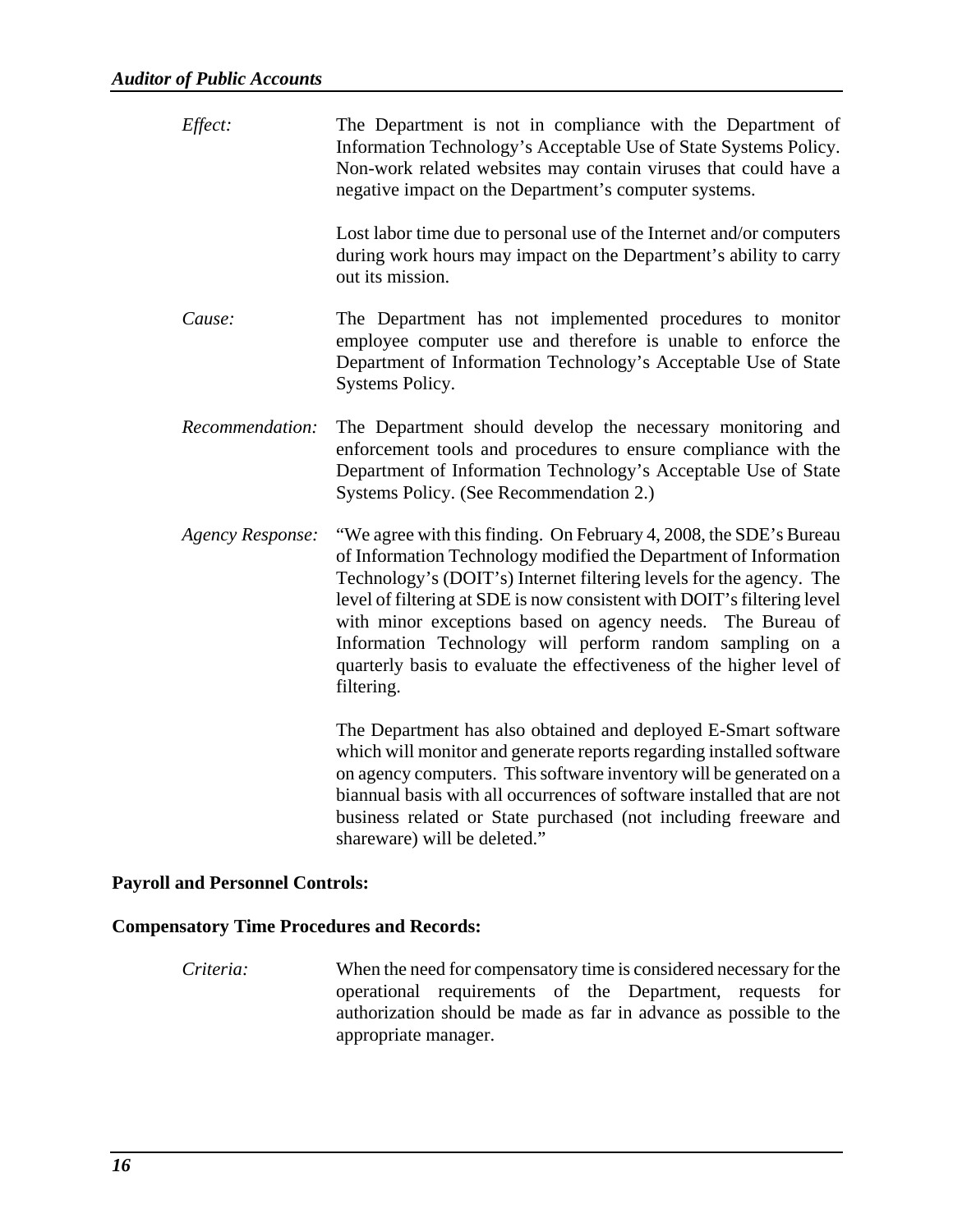| Condition:              | Our review of the Department's use of compensatory time found:                                                                                                                                                                                                                                                                                                                                                                                                                               |
|-------------------------|----------------------------------------------------------------------------------------------------------------------------------------------------------------------------------------------------------------------------------------------------------------------------------------------------------------------------------------------------------------------------------------------------------------------------------------------------------------------------------------------|
|                         | Forty-four compensatory time samples selected throughout<br>the audited period were tested with the result that 19 samples<br>were found to have been approved after the fact.                                                                                                                                                                                                                                                                                                               |
| Effect:                 | The Department was not in compliance with standard guidelines<br>relative to compensatory time. In addition, without proper oversight,<br>the Department has less assurance that the services it has<br>compensated its employees for have actually been received.                                                                                                                                                                                                                           |
| Cause:                  | The Department did not exercise the necessary administrative<br>oversight to ensure that compensatory time was approved in advance<br>and that sufficient documentation was retained in support of those<br>approvals.                                                                                                                                                                                                                                                                       |
| Recommendation:         | The Department should implement the necessary controls to ensure<br>that the authorization of compensatory time is made in advance of the<br>work performed and that sufficient documentation is retained in<br>support of those approvals. (See Recommendation 3.)                                                                                                                                                                                                                          |
| <b>Agency Response:</b> | "We agree with this finding. BHR requires quarterly reporting (DMB)<br>10's) from all divisions to document the pre-approved earning and<br>use of compensatory time, which is noted in the procedure on the<br>intranet, is in the annual mailing, and BHR sends out correspondence<br>quarterly when these reports are due. Additional notification will be<br>sent out to SDE managers and Principals as a reminder of this<br>documentation requirement."                                |
| <b>Dual Employment:</b> |                                                                                                                                                                                                                                                                                                                                                                                                                                                                                              |
| Criteria:               | Section 5-208a of the Connecticut General Statutes states that "No<br>State employee shall be compensated for services rendered to more<br>than one State agency during a biweekly pay period unless the<br>appointing authority of each agency or his designee certifies that the<br>duties performed are outside the responsibility of the agency of<br>principal employment, that the hours worked at each agency are<br>documented and reviewed to preclude duplicate payments, and that |

no conflicts of interest exist between services performed. No State employee who holds multiple job assignments within the same State agency shall be compensated for services rendered to such agency during a biweekly pay period unless the appointing authority of such agency or his designee certifies that the duties performed are not in conflict with the employee's primary responsibility to the agency, that the hours worked on each assignment are documented and reviewed to prelude duplicate payment, and that there is no conflict

of interest between the services performed."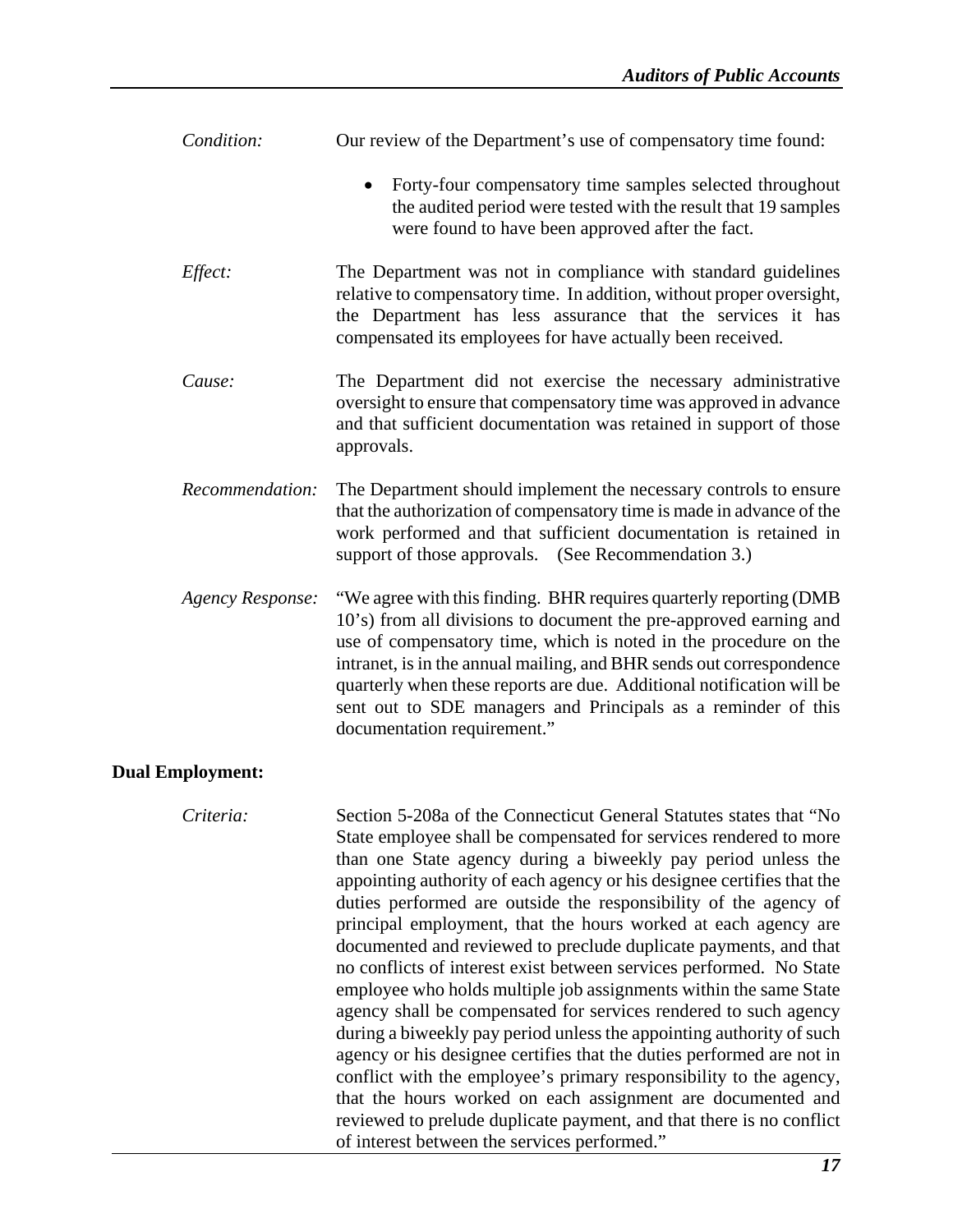| Condition:       | Our review of the personnel files of 30 employees revealed that nine<br>employees had not completed the required dual employment form or<br>had equivalent documentation on file.                                                                                                                                                                                                                                                                                                                 |
|------------------|---------------------------------------------------------------------------------------------------------------------------------------------------------------------------------------------------------------------------------------------------------------------------------------------------------------------------------------------------------------------------------------------------------------------------------------------------------------------------------------------------|
|                  | We found three employees that did not have hiring authority's<br>signatures and date. We also found one employee that worked for two<br>State agencies that had a dual employment form that was approved by<br>an unauthorized employee.                                                                                                                                                                                                                                                          |
| Effect:          | Employees may be working in multiple State positions without<br>proper authorization.                                                                                                                                                                                                                                                                                                                                                                                                             |
| Cause:           | The existing monitoring procedures were not adequate to ensure that<br>both dual employment certification forms are properly completed and<br>maintained on file for all of the Department's dual employees.                                                                                                                                                                                                                                                                                      |
| Recommendation:  | The Department should comply with Section 5-208a of the General<br>Statutes and State dual employment policies to appropriately monitor<br>dual employment situations. (See Recommendation 4.)                                                                                                                                                                                                                                                                                                    |
| Agency Response: | "We agree with this finding. If SDE is the primary agency, there is<br>not a workable mechanism/report for SDE to track dual employment<br>situations. If SDE is the secondary agency, we will require a dual<br>employment form if one has not been submitted. As the primary<br>agency, however, we rely on the employee to report a dual<br>employment situation to the SDE. The dual employment procedure<br>also resides on the SDE intranet and is part of the agency's annual<br>mailing." |

### **Payroll System User Names:**

*Criteria:* Acceptable use of electronic signatures for authorization requires authentication controls. Authentication controls are standards, policies and procedures that are used to verify that systems and the users of those systems are who they say they are. Such controls are designed to limit system access to only those identifiable users with proper credentials, such as passwords, in an effort to reduce the risk of unauthorized access, modification, loss or disclosure.

> The Department of Information Technology's Acceptable Use of State Systems policy states that, "As a user, it is important to identify yourself clearly and accurately in all electronic communications." Further, it states that, "Individuals may not provide their passwords or logon ids to others."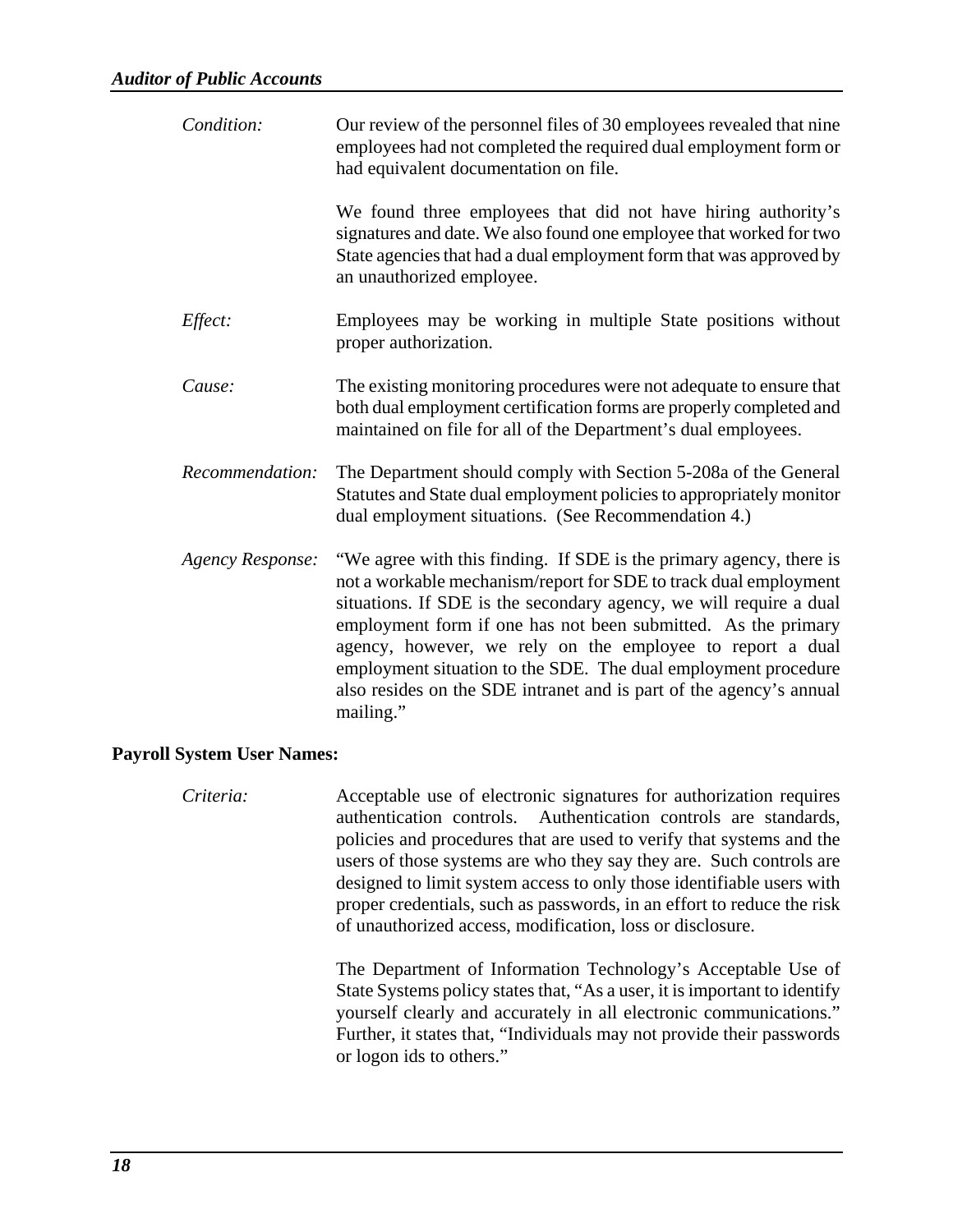| Condition:  | Our review included procedures to identify those employees who had<br>the ability to make changes to electronic payroll and personnel<br>records (i.e. rates of pay, overtime, etc.).                                                                                                                                 |
|-------------|-----------------------------------------------------------------------------------------------------------------------------------------------------------------------------------------------------------------------------------------------------------------------------------------------------------------------|
|             | A judgmentally determined and selected sample of nine of those<br>employees, identified as having such ability, found that two of the<br>user names were shared by other employees:                                                                                                                                   |
|             | One user name was a composite of the first names for two<br>employees in Human Resources who shared it to access<br>position data and system queries.<br>One user name was a fictitious name used by the<br>$\bullet$<br>Department's payroll unit for its operational needs and to<br>access related system queries. |
| Effect:     | The system controls did not limit access to electronic payroll and<br>personnel records to individual users with specific authentication<br>credentials. There is an increased risk of unauthorized access,<br>modification, loss or disclosure of information.                                                       |
| Cause:      | The Department did not submit separate security forms for each<br>individual granted access to the electronic payroll and personnel<br>records so that access was granted under their own user name.                                                                                                                  |
| Conclusion: | The Department took immediate steps to correct the conditions<br>described above.                                                                                                                                                                                                                                     |

### **Specific Program and Fund Controls:**

### **Student Activity Funds:**

| Background: | There were 18 separate student activity funds maintained at the<br>Connecticut technical high schools.                                                                                                                                                                   |
|-------------|--------------------------------------------------------------------------------------------------------------------------------------------------------------------------------------------------------------------------------------------------------------------------|
| Criteria:   | The Department has issued formalized procedures for the<br>Connecticut technical high schools to follow relative to the<br>maintenance of student activity fund operations.                                                                                              |
|             | The Department conducted its own internal reviews of the operations<br>of each Connecticut technical high school within its system. Those<br>reviews included consideration of the operation of the activity funds<br>at the various Connecticut technical high schools. |
| Condition:  | In coordination with the Department's Office of Internal Audit, we<br>performed site reviews at three Connecticut technical high schools.<br>Those reviews found the following:                                                                                          |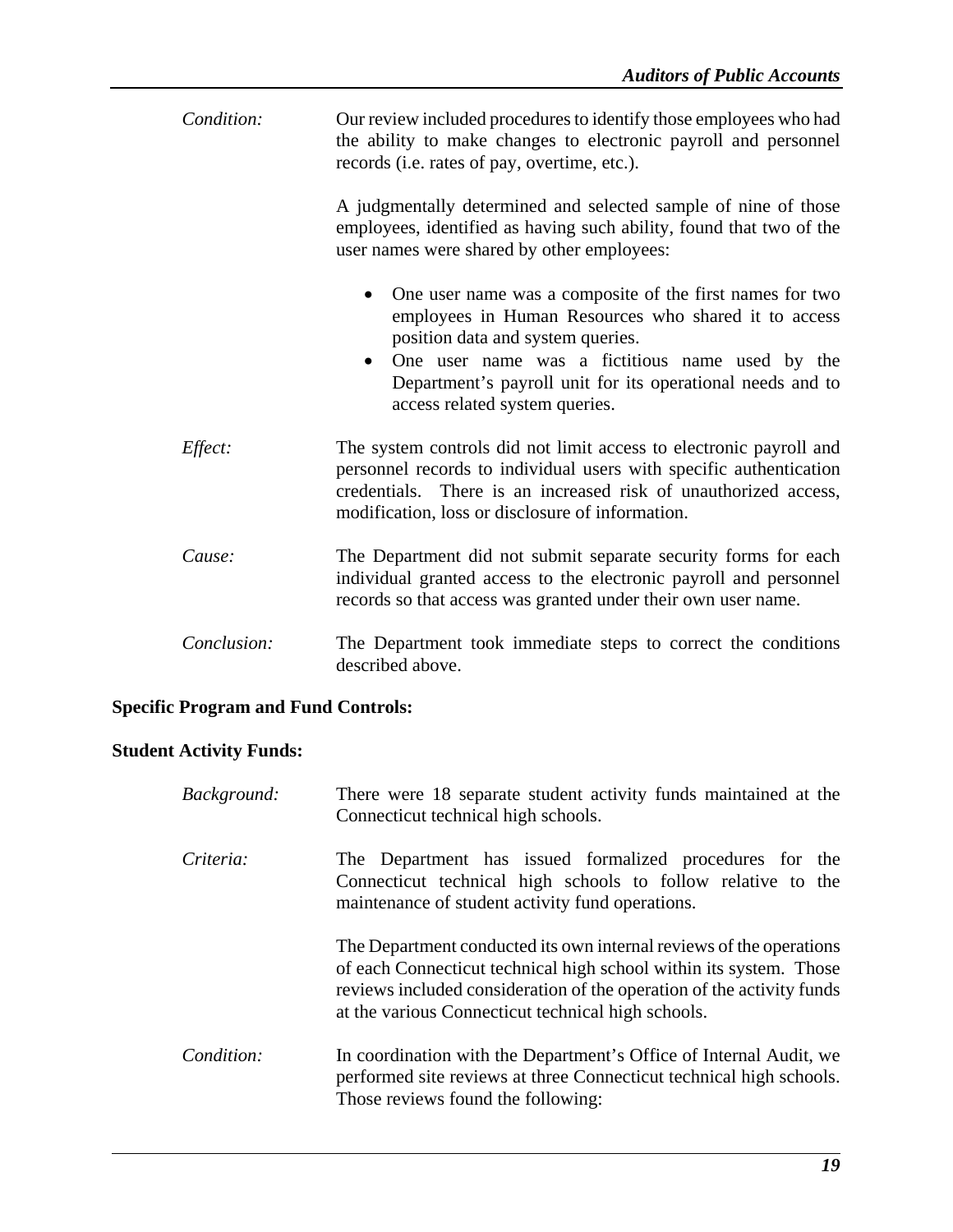- One instance was found where goods or services were purchased without evidence of competitive bidding by a minimum of three vendors, as required by the Student Activity Fund Manual. The total amount with no indication of bidding is \$3,742.50.
- One school had untimely checking account reconciliations for a three month period; two schools had excess funds in their checking accounts.
- One school had four of ten purchases without proper signatures on the required form.
- The Department's own internal reviews of its student activity funds at the various Connecticut technical high schools disclosed a number of other internal control matters, many of which were repeated from prior reviews.

As part of a separate review of revenue, we found that ten of eighteen of the Department's student activity fund checking accounts retained balances in excess of \$10,000. That threshold has been nominally accepted as the maximum reasonable amount of cash to be maintained in a student activity fund checking account. The remainder should be transferred to the State's Short-term Investment Account to earn a return on the asset. As of June 30, 2006, the ten student activity fund checking accounts in excess of the threshold ranged from \$140 to \$44,238 and totaled \$137,874.37.

- *Effect:* Prior and current reviews, performed by our Office and the Department, of the student activity funds at the various Connecticut technical high schools have identified a number of common and persistent reportable conditions. Those reportable conditions, such as are noted above, reflect student activity fund internal control deficiencies that affect the Department's ability to properly record, process and report financial data, safeguard assets, and comply with established procedures.
- *Cause:* While the Department's internal monitoring procedures have been effective in identifying the types of conditions noted above, that identification has not been effectively translated into timely corrective action.

The Department has not established the necessary accounting and administrative controls required to prevent the occurrence and recurrence of the types of exceptions noted above and in previous audit reports.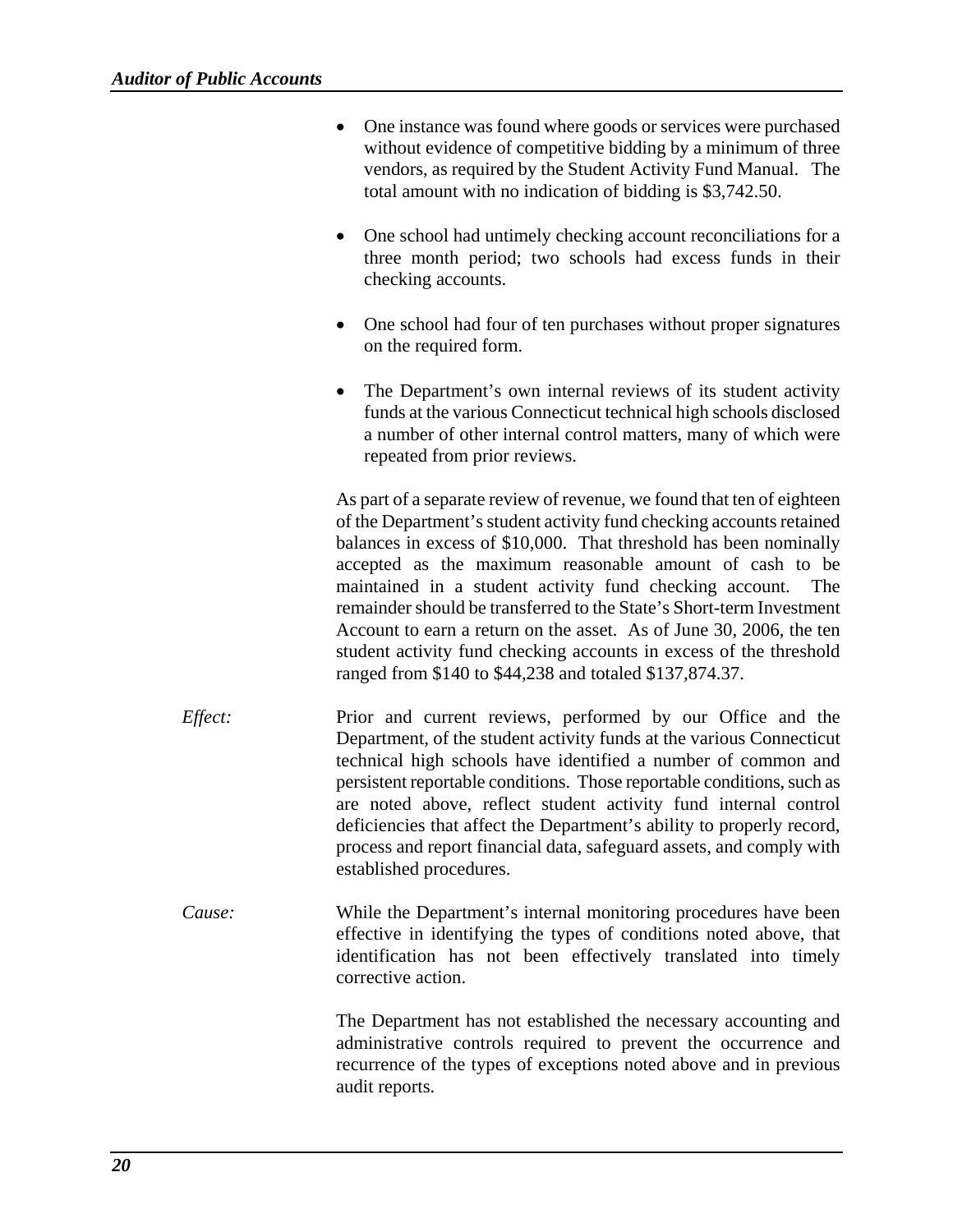- *Recommendation:* The Department should establish the necessary accounting and administrative controls to ensure that the Connecticut technical high schools' student activity funds are operated in accordance with established procedures and that identified deficiencies in controls are corrected in a timely manner. Further, those controls should ensure that excess student activity fund checking account balances are invested in the State of Connecticut's Short-term Investment Account. (See Recommendation 5.)
- *Agency Response:* "We agree with the recommendations. The Department has implemented additional controls and will reinforce all of the student activity fund's policies and procedures including the ones cited above with all of the school principals, business managers and activity advisors."

### **Accountability Over School Lunch Revenues and Receipts:**

| Criteria:  | Sound business practices and proper internal control procedures<br>prescribe that revenue should be properly accounted for. Verification<br>of the deposit of receipts and the proper processing of the<br>transactions may be enhanced with the preparation of reconciliations<br>or accountability reports that compare deposits made by the Revenue<br>Section, with the transactions processed by the various individual<br>units or schools.                |
|------------|------------------------------------------------------------------------------------------------------------------------------------------------------------------------------------------------------------------------------------------------------------------------------------------------------------------------------------------------------------------------------------------------------------------------------------------------------------------|
| Condition: | In coordination with the Department's Office of Internal Audit, we<br>performed a review of three Connecticut technical high schools.                                                                                                                                                                                                                                                                                                                            |
|            | We tested a total of 30 days of cafeteria activity and receipts by<br>comparing point of service system accountability reports against the<br>amounts deposited. Our examination found the following:                                                                                                                                                                                                                                                            |
|            | For 26 of the 30 days tested, variances were noted between<br>$\bullet$<br>the Point of Service system accountability reports and the<br>amount of the deposits.<br>Of the 26 variances, 17 had till counts greater than the deposit<br>$\bullet$<br>and nine had till counts less than the deposit.<br>The net amount that the till counts exceeded the deposit<br>$\bullet$<br>amounts was approximately \$450.<br>The schools did not research the variances. |
|            | In a related matter, we found that for two of the three schools<br>$\bullet$<br>reviewed, the monthly food and supplies inventories were not<br>being completed by the responsible personnel.                                                                                                                                                                                                                                                                    |
| Effect:    | Current internal controls over revenues and other receipts do not<br>provide management with reasonable assurance that all receipts were<br>properly accounted for.                                                                                                                                                                                                                                                                                              |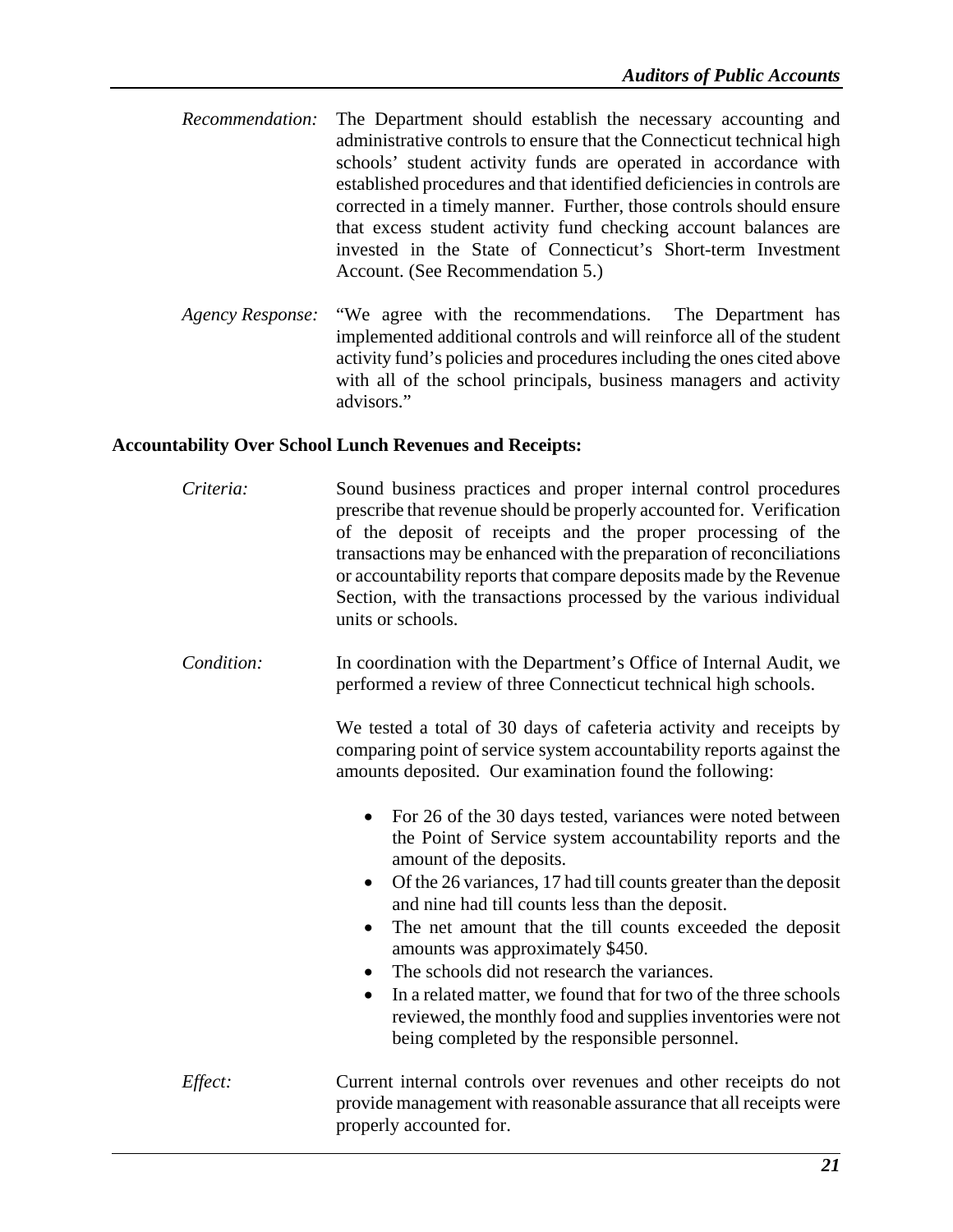|                          | In the absence of the required monthly food and supplies inventory<br>reports, management lacks the information necessary to perform its<br>oversight and monitoring responsibilities.                                                                                                                                                                                    |
|--------------------------|---------------------------------------------------------------------------------------------------------------------------------------------------------------------------------------------------------------------------------------------------------------------------------------------------------------------------------------------------------------------------|
| Cause:                   | The variances between the point of service system accountability<br>reports and the deposits are not researched to determine their cause.<br>Other contributing factors include the observed practice by cashiers<br>of operating from open register draws and the lack of formal<br>reconciliation procedures and training.                                              |
|                          | Management oversight was not sufficient to ensure that all required<br>food and supplies inventory reports were received on a monthly basis.                                                                                                                                                                                                                              |
| Recommendation:          | The Department should implement procedures to ensure that the<br>variances between the Point of Service Accountability reports and<br>deposits are properly researched and resolved in a timely manner.<br>Also, the Department should ensure that the required monthly food<br>and supplies reports are submitted and reviewed by management.<br>(See Recommendation 6). |
| <b>Agency Response:</b>  | "We agree with these recommendations. The Department will issue<br>procedures for reviewing and reporting on point of sales variances<br>and will collect inventory data centrally to ensure completion and<br>timely reporting."                                                                                                                                         |
| <b>Production Funds:</b> |                                                                                                                                                                                                                                                                                                                                                                           |
| Background:              | Separate production funds are maintained at the Connecticut<br>technical high schools. The production fund accounts for the<br>financial activities in each school's trade areas.                                                                                                                                                                                         |

*Criteria:* The Department has issued formalized procedures for the Connecticut technical high schools to follow relative to the production activities of its trade areas.

> As noted above, the Department conducted its own internal reviews of the operations of each Connecticut technical high school within its system. Those reviews included consideration of the operation of the production funds at the various Connecticut technical high schools.

- *Condition:* In coordination with the Department's Office of Internal Audit, we performed site reviews at three Connecticut technical high schools. Those reviews found the following:
	- At one school we found that 23 of 36 PF-3 Production Order Forms reviewed had a delay between the completed date and the customer's paid date of six days or more. At another school, our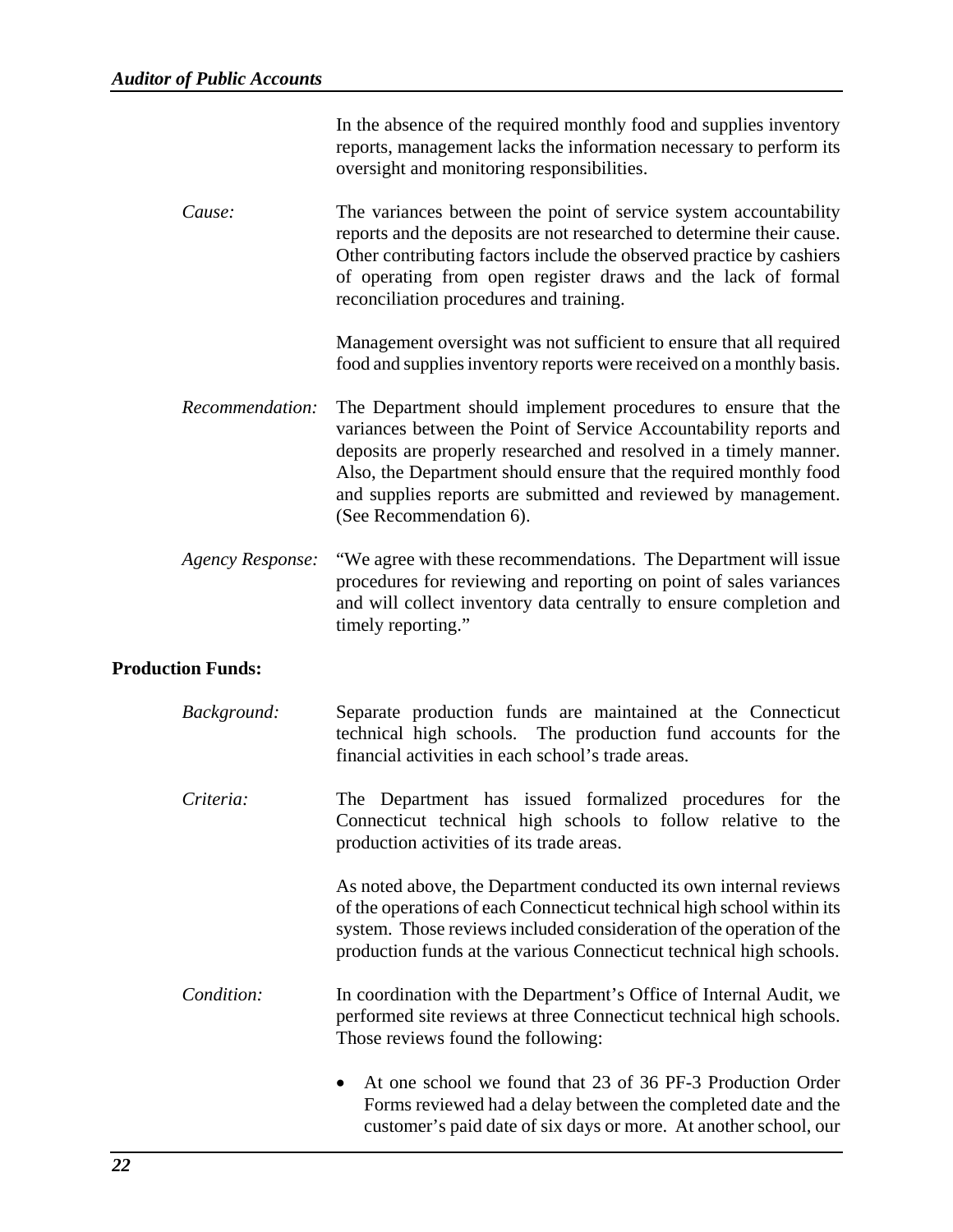|                         | testing of PF-3 Production Order Forms found ten of 39 had<br>delays between the completed date and the customer's paid date<br>of six days or more. Six of the identified delays exceeded 50<br>days and one delay was 132 days.<br>The Department's own internal reviews of its production funds at<br>$\bullet$<br>the various Connecticut technical high schools disclosed a<br>number of similar and other internal control matters, many of<br>which were repeated from prior reviews.                                                                                                         |
|-------------------------|------------------------------------------------------------------------------------------------------------------------------------------------------------------------------------------------------------------------------------------------------------------------------------------------------------------------------------------------------------------------------------------------------------------------------------------------------------------------------------------------------------------------------------------------------------------------------------------------------|
| Effect:                 | Prior and current reviews, performed by our Office and the<br>Department, of the production funds at the various Connecticut<br>technical high schools have identified a number of common and<br>persistent reportable conditions. Those reportable conditions, such as<br>are noted above, reflect production fund internal control deficiencies<br>that affect the Department's ability to collect customer service<br>charges in a timely manner and to maximize cash flow related to its<br>productive assets. Uncollected customer service charges represent<br>unrecorded accounts receivable. |
| Cause:                  | While the Department's internal monitoring procedures have been<br>effective in identifying the types of conditions noted above, that<br>identification has not been effectively translated into timely<br>corrective action.                                                                                                                                                                                                                                                                                                                                                                        |
|                         | The Department has not established the necessary accounting and<br>administrative controls required to prevent the occurrence and<br>recurrence of the types of exceptions noted above and in previous<br>audit reports.                                                                                                                                                                                                                                                                                                                                                                             |
| Recommendation:         | The Department should establish the necessary accounting and<br>administrative controls to ensure that the Connecticut technical high<br>schools' production funds are operated in accordance with<br>established procedures and that identified deficiencies in controls are<br>corrected in a timely manner. (See Recommendation 7.)                                                                                                                                                                                                                                                               |
| <b>Agency Response:</b> | "We agree with this recommendation. Schools have been instructed<br>not to release items to the customer until payment has been obtained.<br>Customers are notified to pay and pick up the deliverable when<br>production work is completed. However, since the Department has<br>little control over the customer's schedule, a further notice will be<br>given to the customer for any deliverable left at the school for more<br>than 30 days."                                                                                                                                                   |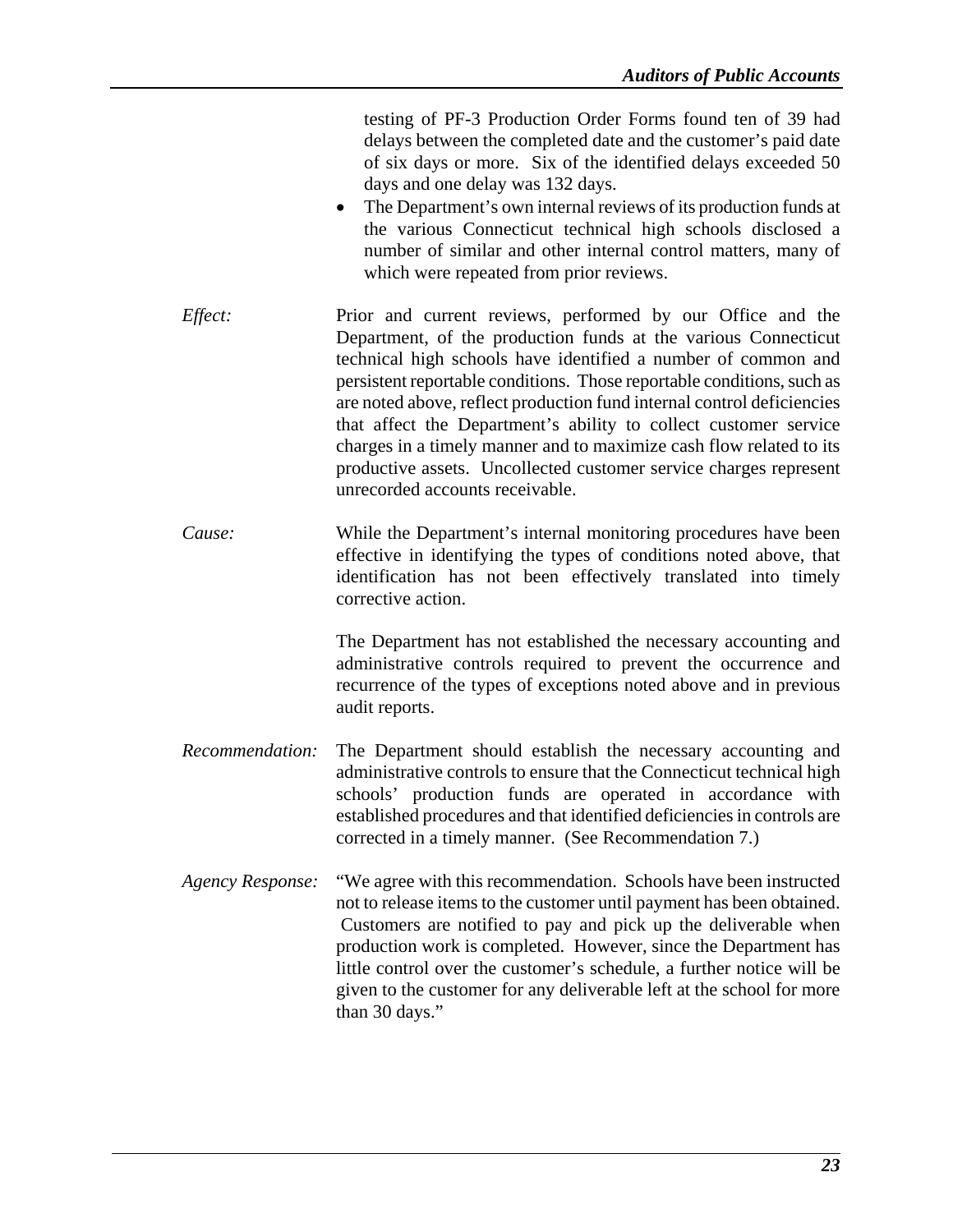### **Operation of Cafeteria Cash Registers:**

| Background:                                    | The Department operates cafeterias at the Connecticut technical high<br>schools. Those cafeterias provide food services to the employees and<br>students of the schools.                                                                          |
|------------------------------------------------|---------------------------------------------------------------------------------------------------------------------------------------------------------------------------------------------------------------------------------------------------|
| Criteria:                                      | Standard internal control procedures require that cash register<br>drawers be closed after the execution of each and every cash<br>transaction. All non-cash openings of cash register drawers should<br>be monitored and approved by management. |
| Condition:                                     | In coordination with the Department's Office of Internal Audit, we<br>performed site reviews at three Connecticut technical high schools.<br>Those reviews found the following:                                                                   |
|                                                | It was observed that the two cash register drawers remained open<br>in each of two schools during the lunch wave of students.                                                                                                                     |
| Effect:                                        | Cash register transactions may not be accurately accounted for and<br>receipts are not properly safeguarded when cash registers remain<br>open between transactions.                                                                              |
| Cause:                                         | The Department's internal control procedures were not sufficient to<br>detect or prevent the improper operation of the cash registers.                                                                                                            |
| Recommendation:                                | The Department should establish the necessary monitoring and<br>operational controls to ensure that cash registers are properly<br>operated by the Connecticut technical high schools.<br>(See<br>Recommendation 8.)                              |
| <b>Agency Response:</b>                        | "We agree with this recommendation. The Department will issue an<br>administrative letter to school personnel requiring closing of the point<br>of sales drawers after each transaction."                                                         |
| <b>Equipment and Real Property Management:</b> |                                                                                                                                                                                                                                                   |

## *Background:* The Department reported approximately \$320,267,000 in inventory at

June 30, 2006, a majority of which represents real property (\$268,143,000).

During the prior audited period the State of Connecticut converted to a new central asset management and inventory system. The Office of the State Comptroller issued Memorandum No. 2005-04 with the intent of correcting deficiencies in the inventory records prior to that conversion.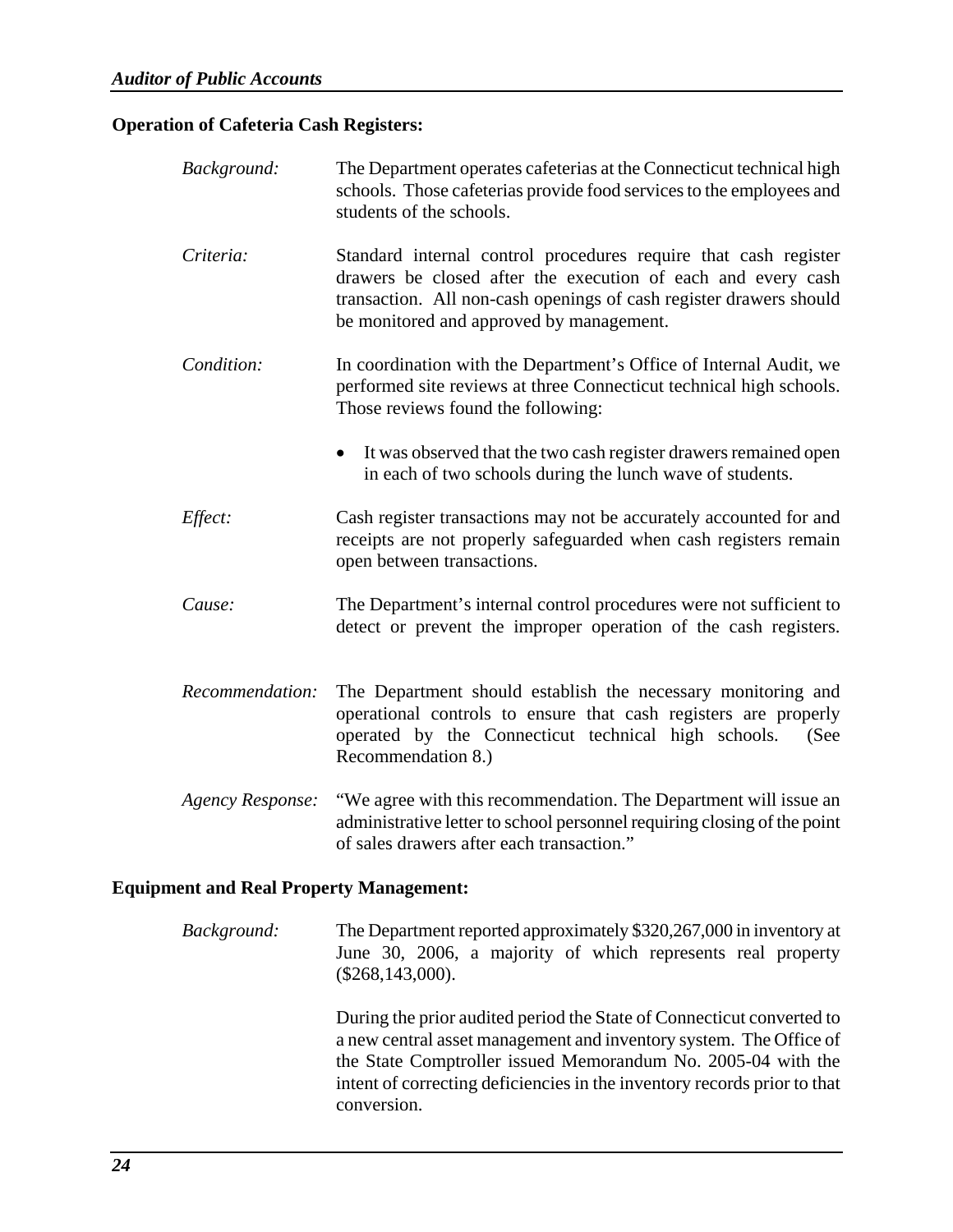The memorandum Stated that, "during the conversion of agency capitalized assets from the legacy systems, there will be a one time opportunity for agencies to remove and report missing assets from their records." That process was to be completed by June 30, 2005.

The Department availed itself of the opportunity to remove and report missing assets from its records. A complete and thorough inventory of the Department and its technical high schools was performed subsequent to our audited period. The results of the first passthrough as of June 30, 2005, are as follows:

- Approximately \$3,702,000 was reported as lost or damaged;
- Approximately \$14,556,000 appeared to have been scrapped or disposed of over the years;
- Approximately \$5,792,000 was identified during the physical inventory process that had not been included in the inventory records.

As a result of the Department's efforts to properly account for and value its inventory, we did not include a recommendation in the prior audit. The information noted above was presented in the prior audit report for disclosure purposes.

*Criteria:* Section 4-36 of the General Statutes provides that each State agency shall establish and keep an inventory account in the form prescribed by the State Comptroller.

> Standards and procedures for recording and maintaining inventory records are set forth in the State of Connecticut's Property Control Manual, issued by the State Comptroller.

> State procedures require the maintenance of perpetual records of capital assets and the identification of the funding source of those assets purchased with Federal grant funds.

*Condition:* We have received and continue to receive disclosure reports from the Department concerning lost or damaged physical inventory at the central offices and technical high schools. We reviewed and summarized the reports covering the period coincident with our 2006 Single Audit review of the Department (March 2006 to December 2006). Those reports detailed hundreds of inventory items that could not be located during physical inventories of the various technical schools. The approximate value of those lost items was \$1,068,000.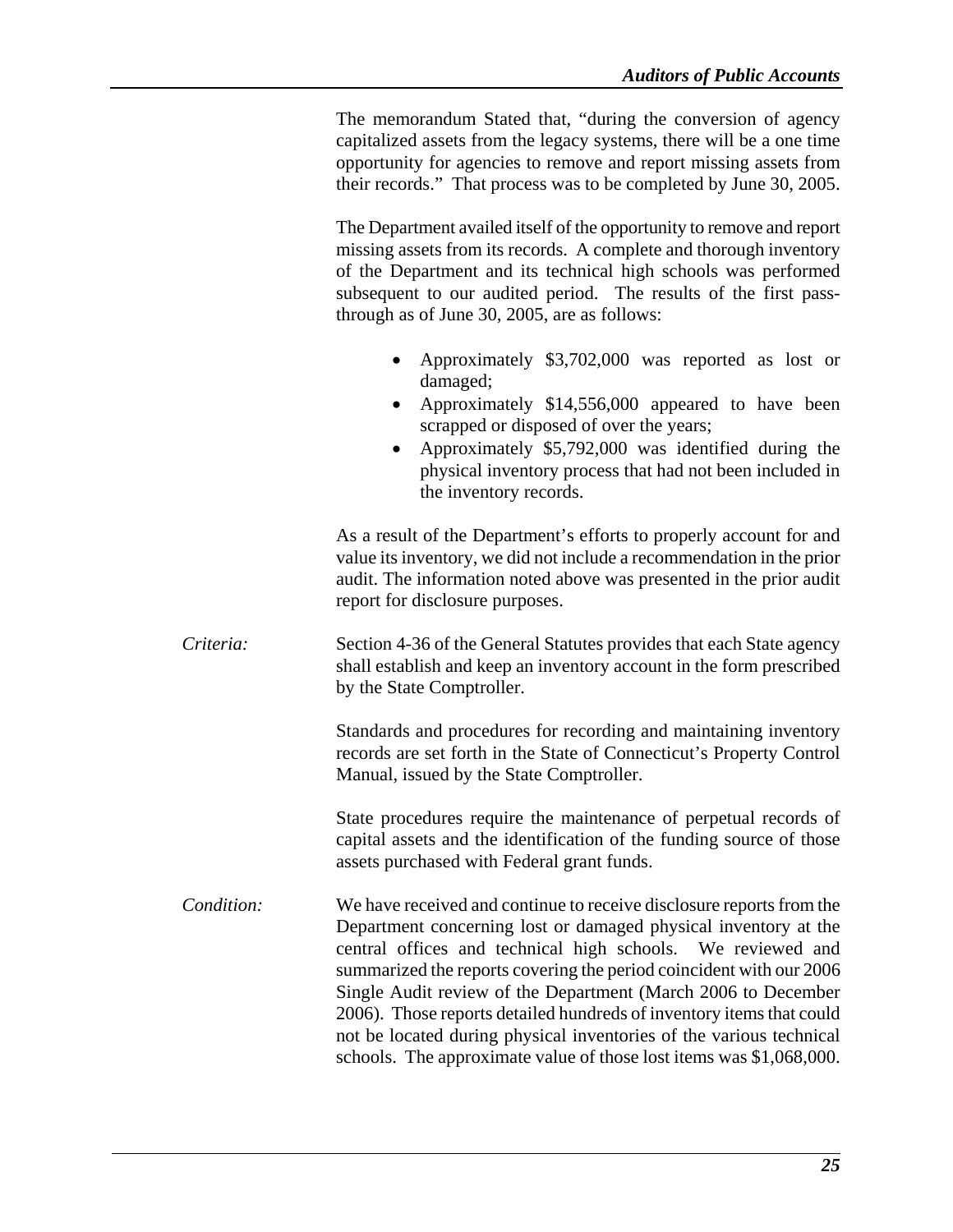|                      |                         | The reports also disclosed the identification of a large number of<br>equipment items that were not included on the school's beginning<br>inventory listing. For instance, one school reported \$116,000 in<br>equipment items that could not be located (computers, shop<br>The same physical inventory found another<br>equipment, etc.).<br>\$119,000 in equipment items (computers, bus, etc.) that had not been<br>added to the inventory records.                                     |
|----------------------|-------------------------|---------------------------------------------------------------------------------------------------------------------------------------------------------------------------------------------------------------------------------------------------------------------------------------------------------------------------------------------------------------------------------------------------------------------------------------------------------------------------------------------|
|                      | Effect:                 | The Department continues to experience significant inventory write-<br>downs (and write-ups) subsequent to the inventory correction period<br>permitted by the Office of the State Comptroller. The Department's<br>equipment inventory records can not be relied upon as to detail and<br>value.                                                                                                                                                                                           |
|                      | Cause:                  | The Department's inventory controls are not sufficient to ensure that<br>additions to inventory are recorded when the items are received.<br>Further, the Department's inventory control system does not prevent<br>items from being lost.                                                                                                                                                                                                                                                  |
|                      | Recommendation:         | The Department should take the necessary steps to improve controls<br>over its inventory system to ensure that equipment inventory is<br>properly recorded when received and safeguarded.<br>(See<br>Recommendation 9.)                                                                                                                                                                                                                                                                     |
|                      | <b>Agency Response:</b> | "The Department agrees with the finding. The Department's review<br>of this condition concluded that overstatements in the value of<br>additions and subtractions to inventory are the result of a variety of<br>reasons including limitations within the State system and the<br>Department's need to improve controls over the reporting of assets.<br>The Department is currently addressing the latter through the<br>introduction of an on site quality control checking methodology." |
| <b>Donated Cars:</b> |                         |                                                                                                                                                                                                                                                                                                                                                                                                                                                                                             |
|                      | Background:             | Separate production funds are maintained at the Connecticut<br>technical high schools. The production fund accounts for the<br>financial activities in schools trade areas.                                                                                                                                                                                                                                                                                                                 |
|                      | Criteria:               | The Department has issued formalized procedures for the<br>Connecticut technical high schools to follow relative to the<br>production activities of its trade areas and the acceptances of gifts.<br>Gifts for instructional use in the Connecticut technical high schools<br>may be accepted under the following conditions:                                                                                                                                                               |
|                      |                         | Items have instructional value and are not provided primarily<br>$\bullet$<br>for advertising purposes.<br>Items are donated with full title and control passing to the                                                                                                                                                                                                                                                                                                                     |
|                      |                         |                                                                                                                                                                                                                                                                                                                                                                                                                                                                                             |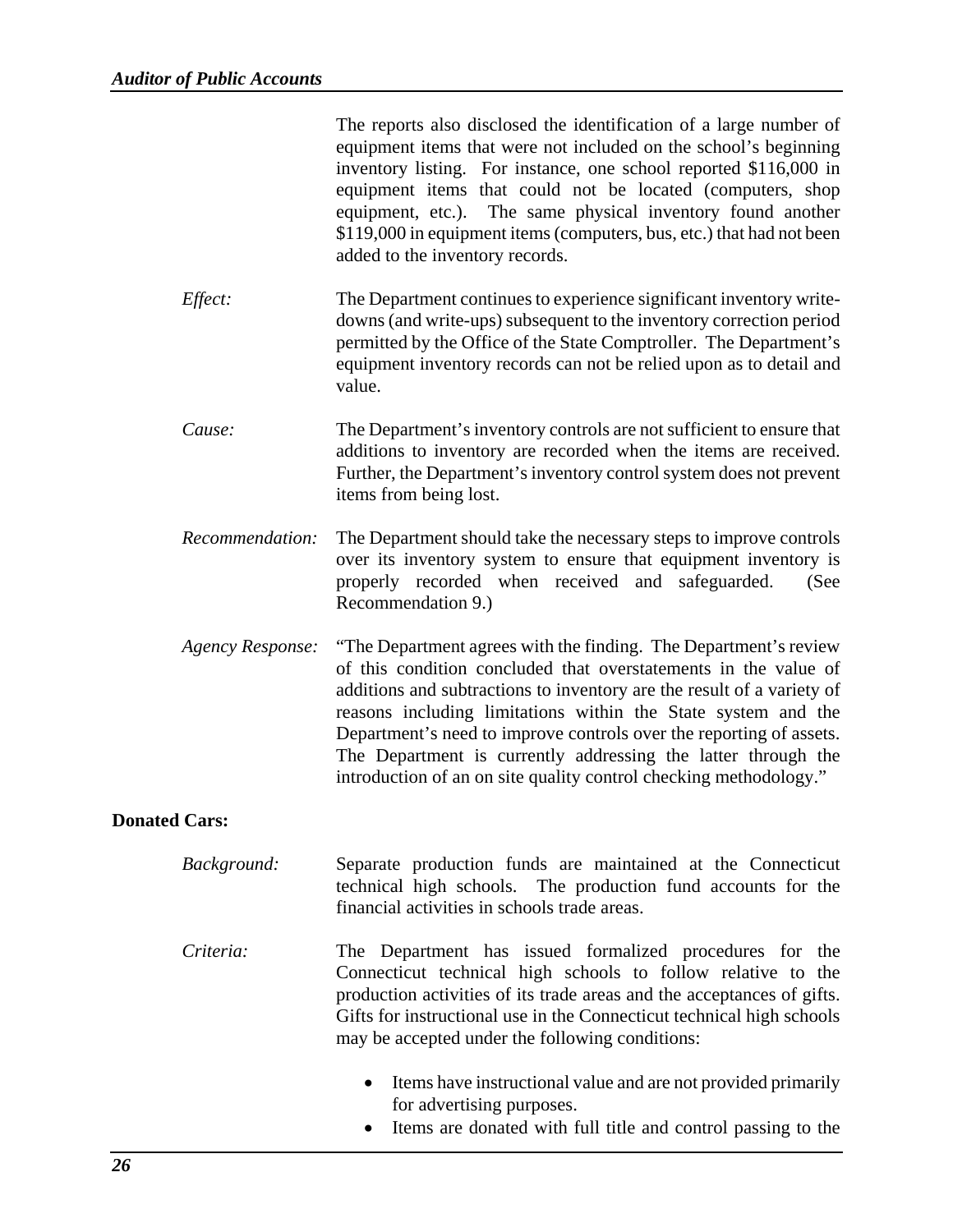State Department of Education.

- Items are available for use by all students, and the school determines which students can benefit.
- Costs to transport, install or maintain are not excessive and can be covered with the operating budget.
- *Condition:* In coordination with the Department's Office of Internal Audit, we performed a review of three technical high schools. Our review at one technical high school found the following:
	- Our testing of donated cars found thirteen out of twenty two cars did not have a gift acceptance form.
	- Also we found eleven out of twenty two donated cars were not on the school's inventory list.
- *Effect:* Prior and current reviews, performed by our Office and the Department, of the production areas at the various Connecticut technical high schools have identified a number of common and persistent reportable conditions. Those reportable conditions, such as are noted above, reflect internal control deficiencies that affect the Department's ability to properly account for gift acceptances, safeguard assets, and comply with established procedures.
- *Cause:* While the Department's internal monitoring procedures have been effective in identifying the types of conditions noted above, that identification has not been effectively translated into timely corrective action.

The Department has not established the necessary accounting and administrative controls required to prevent the occurrence and recurrence of the types of exceptions noted above and in previous audit reports.

- *Recommendation:* The Department should take the necessary steps to improve controls over the acceptance of gifts to ensure that gift acceptance forms are completed and retained for each donated car and that the donated cars are properly recorded in inventory. (See Recommendation 10.)
- *Agency Response:* "We agree with these recommendations. The Department will take immediate action to review donation requirements with the school principals, business managers, automotive and automotive collision Department heads."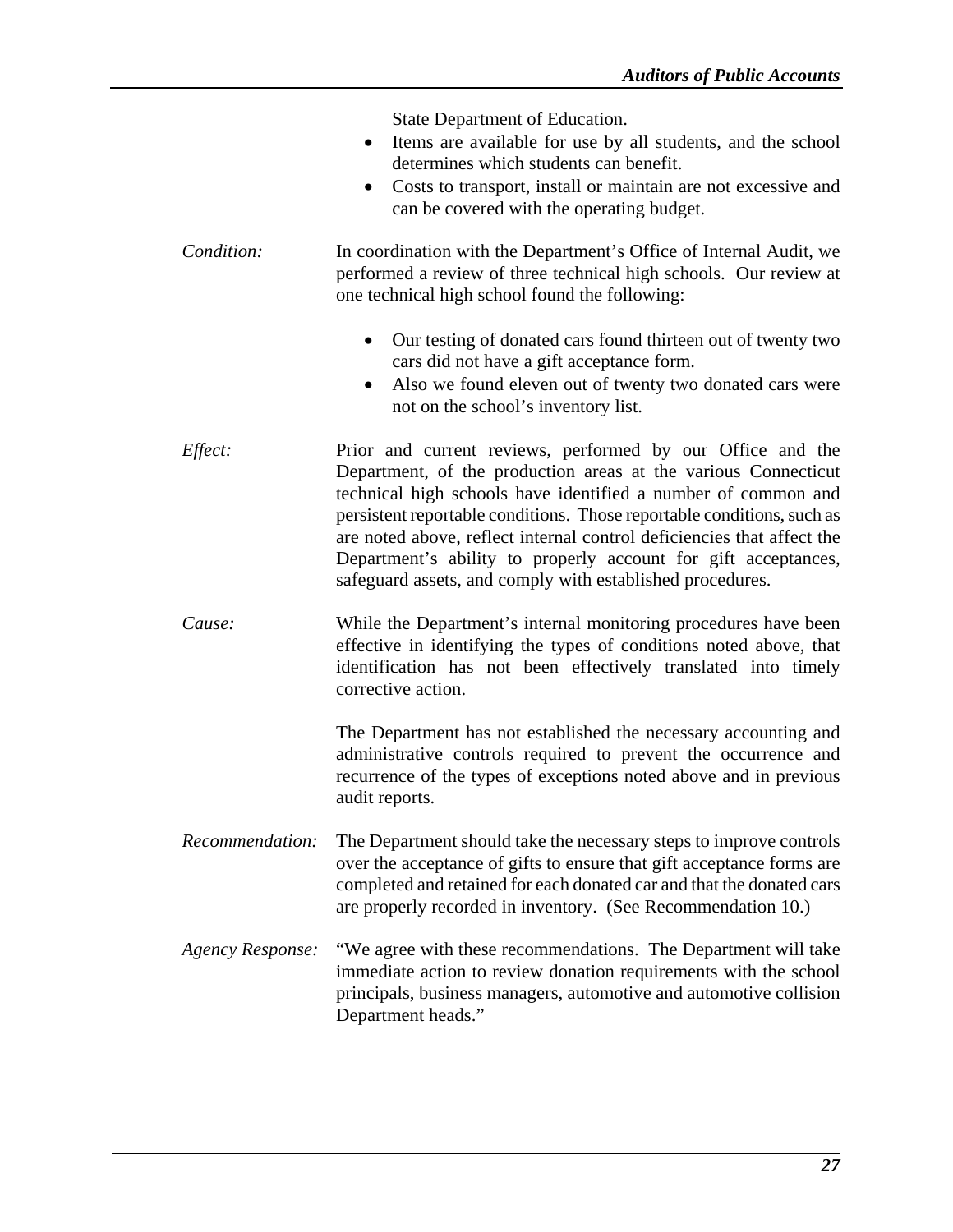### **Adult Education:**

| Background:      | The Department's Extension Fund is used by the technical high<br>schools to collect tuition and fees associated with adult and evening<br>classes. A standard registration form is used to trace enrollment and<br>is necessary to reconcile student participation with cash receipts.                                 |
|------------------|------------------------------------------------------------------------------------------------------------------------------------------------------------------------------------------------------------------------------------------------------------------------------------------------------------------------|
| Criteria:        | The Connecticut State Library is the Public Records Office for the<br>State of Connecticut. The State Librarian is given the authority and<br>responsibility to administer a public records program for State<br>agencies. This authority is found in Sections 11-8 and 11-8a of the<br>General Statutes.              |
|                  | Section 11-8a of the General Statutes states that State agencies have<br>responsibilities which include inventorying all books, records, papers<br>and documents under its jurisdiction and submitting record retention<br>schedules to the State Library for approval.                                                |
|                  | Accounting records such as cash receipts and disbursement legers,<br>journals, and books have a minimum retention requirement of three<br>years or until audited, whichever comes later.                                                                                                                               |
| Condition:       | In coordination with the Department's Office of Internal Audit, we<br>performed a review of three technical high schools. Our review<br>found that adult education registration forms for the fall of 2006 were<br>shredded at the end of the school year by two of three technical<br>schools prior to being audited. |
| Effect:          | The failure to maintain adult education registration forms has resulted<br>in non-compliance with the State's Records Retention Schedule. In<br>the absence of the registration forms, enrollment activity could not be<br>reconciled to the cash receipts for the period reviewed.                                    |
| Cause:           | There appears to be a lack of controls over the maintenance of the<br>Adult Education registration forms.                                                                                                                                                                                                              |
| Recommendation:  | The Department should institute procedures to ensure that the<br>registration forms are appropriately maintained with supporting<br>documentation for cash receipts and be kept for a minimum of three<br>years or until audited, whichever comes later. (See Recommendation<br>11).                                   |
| Agency Response: | "We agree with the recommendation. The current records retentions<br>schedule will be reissued to school personnel."                                                                                                                                                                                                   |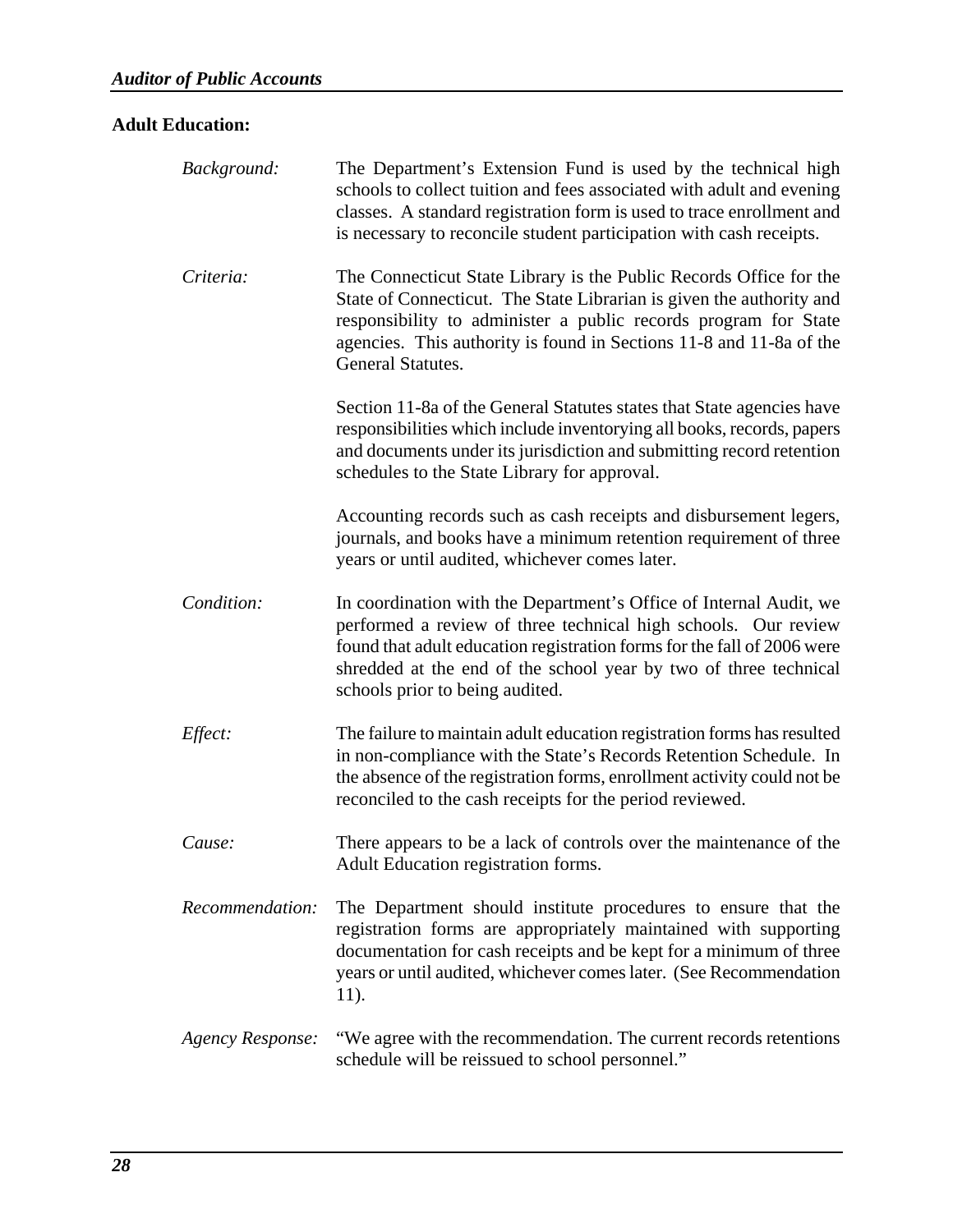### **Teachers' Certification and Adult Education Program Fees:**

| Background:     | As specified within Section 10-145(b), subsection $(p)$ , of the General<br>Statutes, the Department is charged with collecting teacher<br>certification fees.                                                                                                                                                            |
|-----------------|---------------------------------------------------------------------------------------------------------------------------------------------------------------------------------------------------------------------------------------------------------------------------------------------------------------------------|
|                 | The Vocational Education Extension Fund is an enterprise fund<br>designed to account for the revenues and related costs for the<br>Connecticut technical high schools' adult educational programs and<br>the production activities of the Schools' shops.                                                                 |
|                 | The Teachers' Certification Unit within the Department of Education<br>received fees of approximately \$2.0 and \$2.1 million for the fiscal<br>years ended June 30, 2005 and 2006, respectively.                                                                                                                         |
|                 | Tuition fees from the Department's adult educational programs at the<br>Connecticut technical high schools were approximately \$2.2 and \$2.4<br>million for the fiscal years ended June 30, 2005 and 2006,<br>respectively.                                                                                              |
| Criteria:       | In accordance with the State Accounting Manual, receipts should be<br>safeguarded by recording such receipts in a receipts journal.<br>Additionally, accountability reports should be periodically prepared<br>to compare the receipts that were actually recorded with the funds<br>that should have been accounted for. |
| Condition:      | Our prior review noted that reconciliations between fees received and<br>deposited with the number of certifications processed or pending<br>were not routinely prepared. That condition remains unchanged.                                                                                                               |
|                 | Our prior review found that the Department did not reconcile its<br>Adult Education Accountability Reports for attendance and tuition to<br>the revenue reports for the same activity. That condition remains<br>unchanged.                                                                                               |
| <i>Effect:</i>  | The lack of accountability procedures prevents the comparison of<br>revenue that should have been received with amounts actually<br>deposited.                                                                                                                                                                            |
| Cause:          | The Department has not fully developed and implemented the<br>necessary administrative and accounting controls to ensure the<br>accountability of revenues received to revenues generated by<br>operations.                                                                                                               |
| Recommendation: | Internal controls over the receipt of Teachers' Certification and Adult<br>Education fees should be improved to include the performance of<br>accountability procedures over those receipts. (See Recommendation<br>12.)                                                                                                  |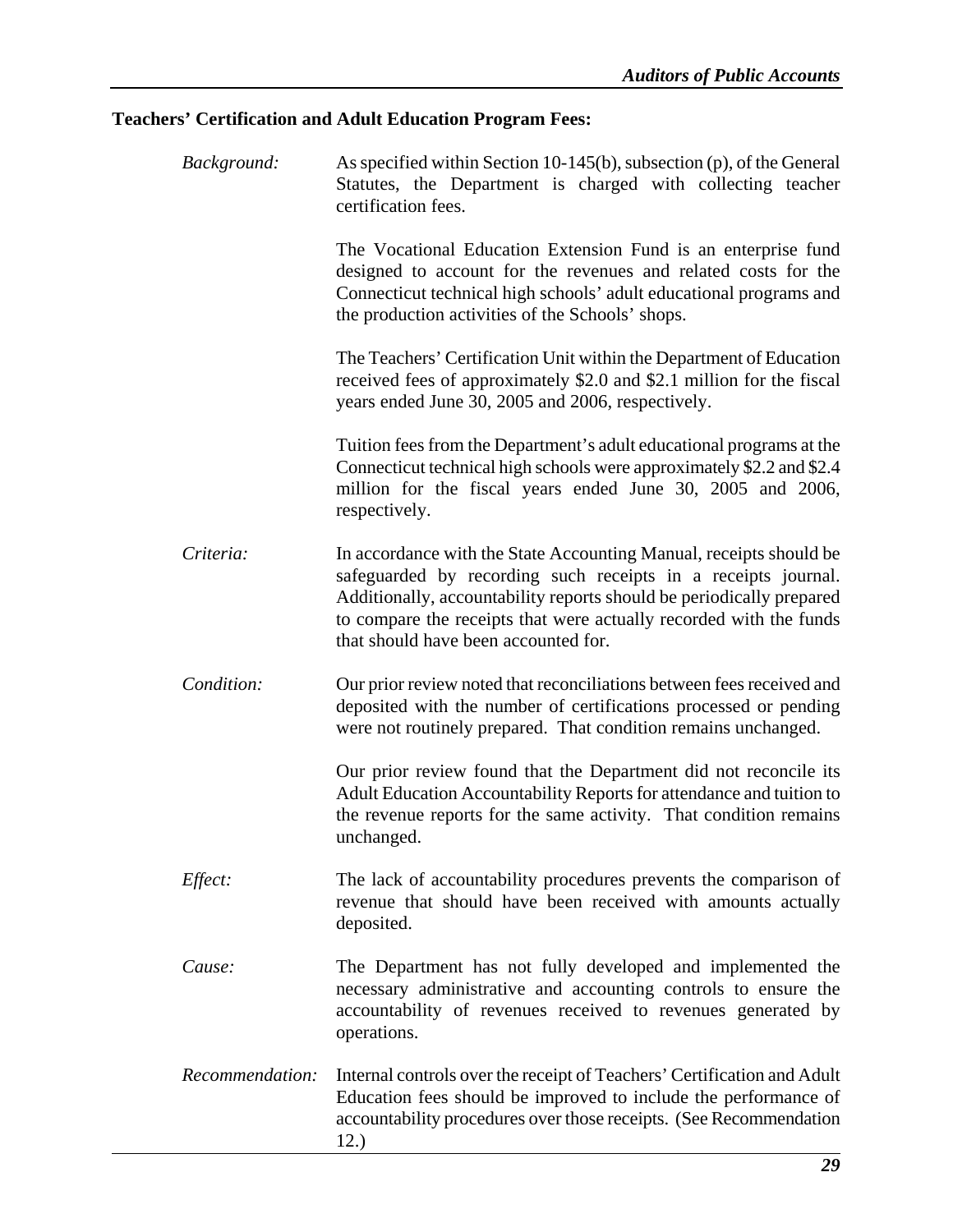*Agency Response:* "We agree with this finding. The Department is currently contracting the development of a new teacher certification system that will reconcile revenues to certificates issued. The Department will reconcile its Adult Education Accountability Reports for attendance and tuition to the revenue reports for the same activity.*"* 

### **Emerging Issues – Charter Schools:**

Charter schools are public nonsectarian schools organized as nonprofit corporations. They are operated independently of local or regional boards of education. Charters are granted by the State Board of Education. As of the report date, there were 16 charter schools in operation in the State. That number is expected to grow in the future.

Most of the charter schools in the State perform the administrative and program functions associated with their operations. In response to the increasing demands for providing educational services within the constraints of existing budgets, charter schools are exploring new ways to acquire the subject matter expertise to operate while at the same time reducing costs. To date two charter schools have opted to employ the same management service organization in order to address those demands and constraints. The Department has been supportive and involved with the charter schools and management service organizations as they implement these new working relationships.

The management service organization charges the charter schools a service fee to provide such services as but not limited to: development of core curricula, budget preparation, recruiting, start-up management and fundraising. The charter schools benefit by this arrangement in that they have access to subject matter professionals without having to bear the full cost of those professionals. As the number of charter schools expands, it becomes increasingly likely that the use and number of management service organizations will expand with them.

However, there are certain emerging issues associated with this relatively new type of business relationship. The Department's policies and procedures need to be updated to reflect these emerging issues. Accordingly, we make the following recommendations:

### **Charter School Governance and Independence:**

| Criteria: | Section 10-66aa(1)(D) of the Connecticut General Statutes defines a<br>charter school as a public, nonsectarian school which operates<br>independently of any local or regional board of education in<br>accordance with the terms of its charter. Further, no member or<br>employee of a governing council of a charter school shall have a<br>personal or financial interest in the assets, real or personal, of the<br>school. |
|-----------|-----------------------------------------------------------------------------------------------------------------------------------------------------------------------------------------------------------------------------------------------------------------------------------------------------------------------------------------------------------------------------------------------------------------------------------|
|           |                                                                                                                                                                                                                                                                                                                                                                                                                                   |

*Condition:* Our review of the composition of the governing boards ("boards") for two charter schools and their management service organization found that several board members served on two or more of the boards.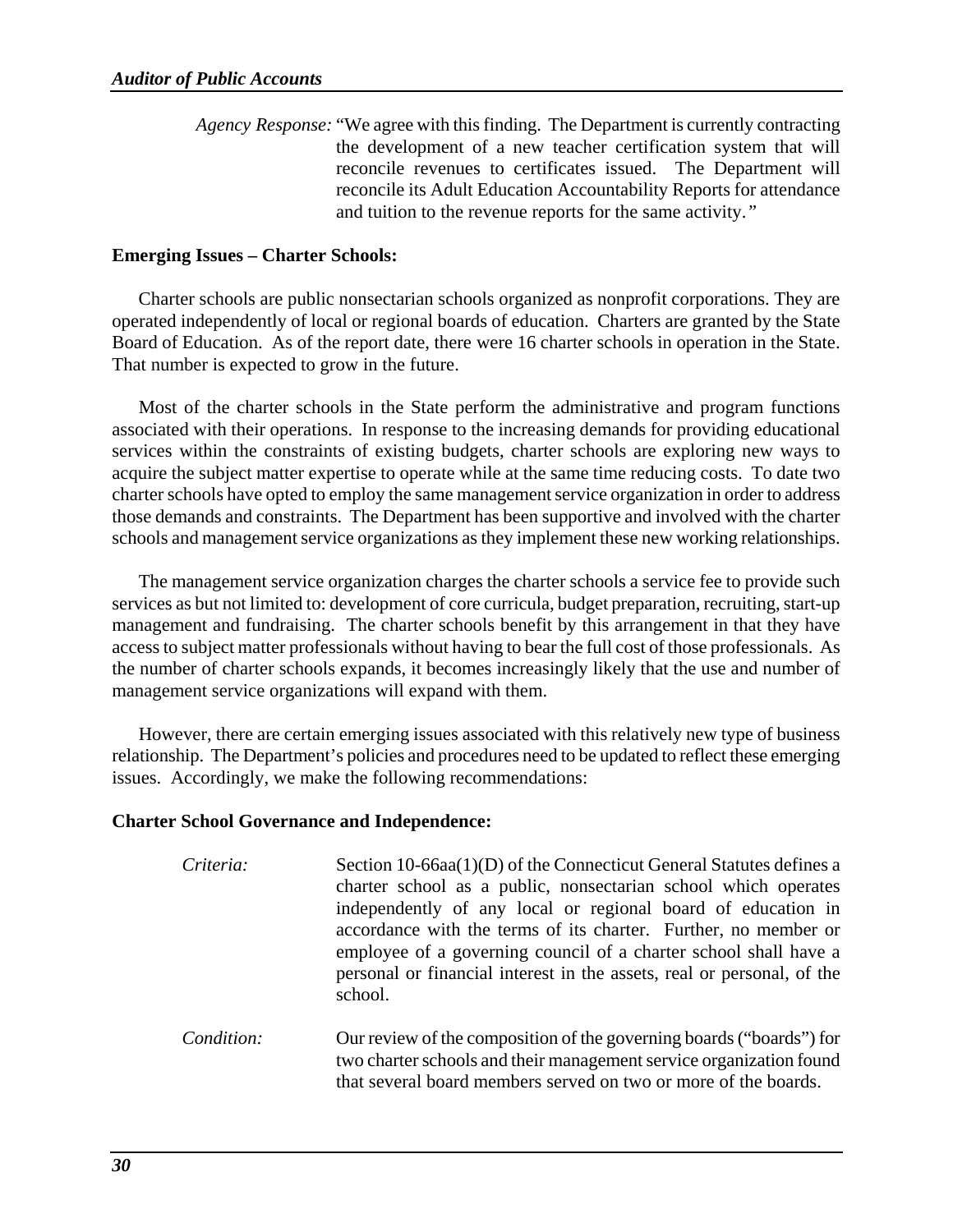It was also noted that several employees had been paid by both the management service organization and one of the charter schools.

There is currently no policy prohibiting charter schools and management organizations from sharing board members and/or management level employees.

- *Effect:* Either in appearance and/or practice, the ability of charter schools to "operate independently" is compromised by the sharing of board members and employees. Decisions made for the collective good of the management service organization and the associated entities, may not be in the best interests of an individual charter school.
- *Cause:* The Department has not established a formal policy and monitoring procedures to prevent and/or detect the presence of interlocking board members and the sharing of management level employees by charter schools and their management service organizations. It was noted that the Department had taken steps to address this matter, however no formal policy with respect to this emerging issue has been generated to date.
- *Recommendation:* The Department should establish a formal policy that prohibits charter schools and their management service organizations from sharing board members and management level employees. The policy should be distributed to all charter schools. In addition, the Department should establish monitoring procedures designed to periodically test for the presence of shared board members and management level employees by charter schools and their management service organizations. (See Recommendation 13.)
- *Agency Response:* "The State Department of Education agrees in part with this recommendation. We agree that a board member serving on a management service organization that provides services to a charter school precludes such board member from simultaneously serving on the charter school governing board which retains the management organization. We do not believe that a similar policy concerning management level employees is warranted at this time. However, the Department will revise the ED001(C) to monitor for related party management issues and the financial impact of sharing management level employees."

### **Calculation of Service Fee Rates by Management Service Organizations:**

*Criteria:* Pursuant to Section 10-66ee(c)(1) of the Connecticut General Statutes, "the State shall pay in accordance with this subsection, to the fiscal authority for a State charter school, for the fiscal year ending June 30, 2006, seven thousand six hundred twenty-five dollars for each student enrolled in such school, and for each fiscal year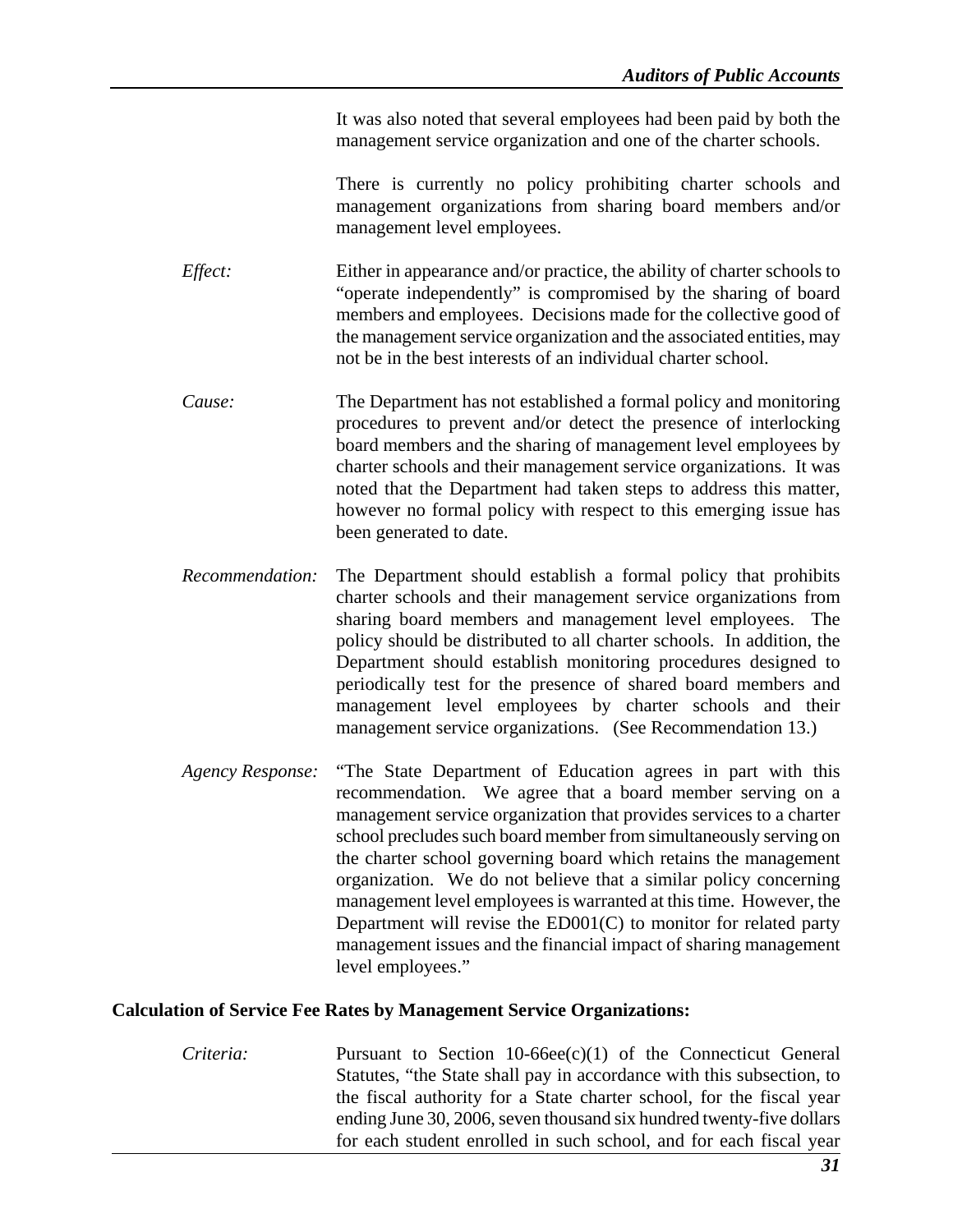| thereafter, eight thousand dollars for each student enrolled in such |  |  |  |  |  |
|----------------------------------------------------------------------|--|--|--|--|--|
| school."                                                             |  |  |  |  |  |

- *Condition:* With respect to the service fees charged by the management service organization for services rendered to the two charter schools, our review noted the following:
	- The Department has not yet developed a policy with respect to the application and use of service fees by charter school management service organizations.
	- The service agreement does not specifically identify the direct and indirect costs that have been factored into the service fee rate.
	- Some of the services listed in the agreements in exchange for the service fee appear to be one time or intermittent in nature.
	- The Department has not reviewed the cost analysis and supporting documentation used by the management service organization to calculate the service fee rate charged to the two charter schools.
- *Effect:* There is an indeterminate risk that the service fee rate charged by the management service organization may recover costs from the charter schools in excess of the services provided. As noted above, charter school funding and the service fees charged by the management service organization are both based upon enrollment.

By extension, the State is also at risk of making grant payments to the charter schools for administrative and program services not fully rendered by the management service organization.

It is possible that the service fee rate in effect does not sufficiently recover the costs associated with the services performed by the management service organization on behalf of its client charter schools. Such a determination could have a bearing on the quality of services provided by the management service organization for its client charter schools.

- *Cause:* The use of a management service organization by the charter schools is a relatively new business arrangement. As such, the Department has not had the opportunity to develop policy with respect to the application and use of service fees.
- *Recommendation:* The Department should develop a policy with respect to the methodology used by management service organizations to calculate service fee rates. The policy should be distributed to all charter schools. At a minimum, the policy should provide guidance on how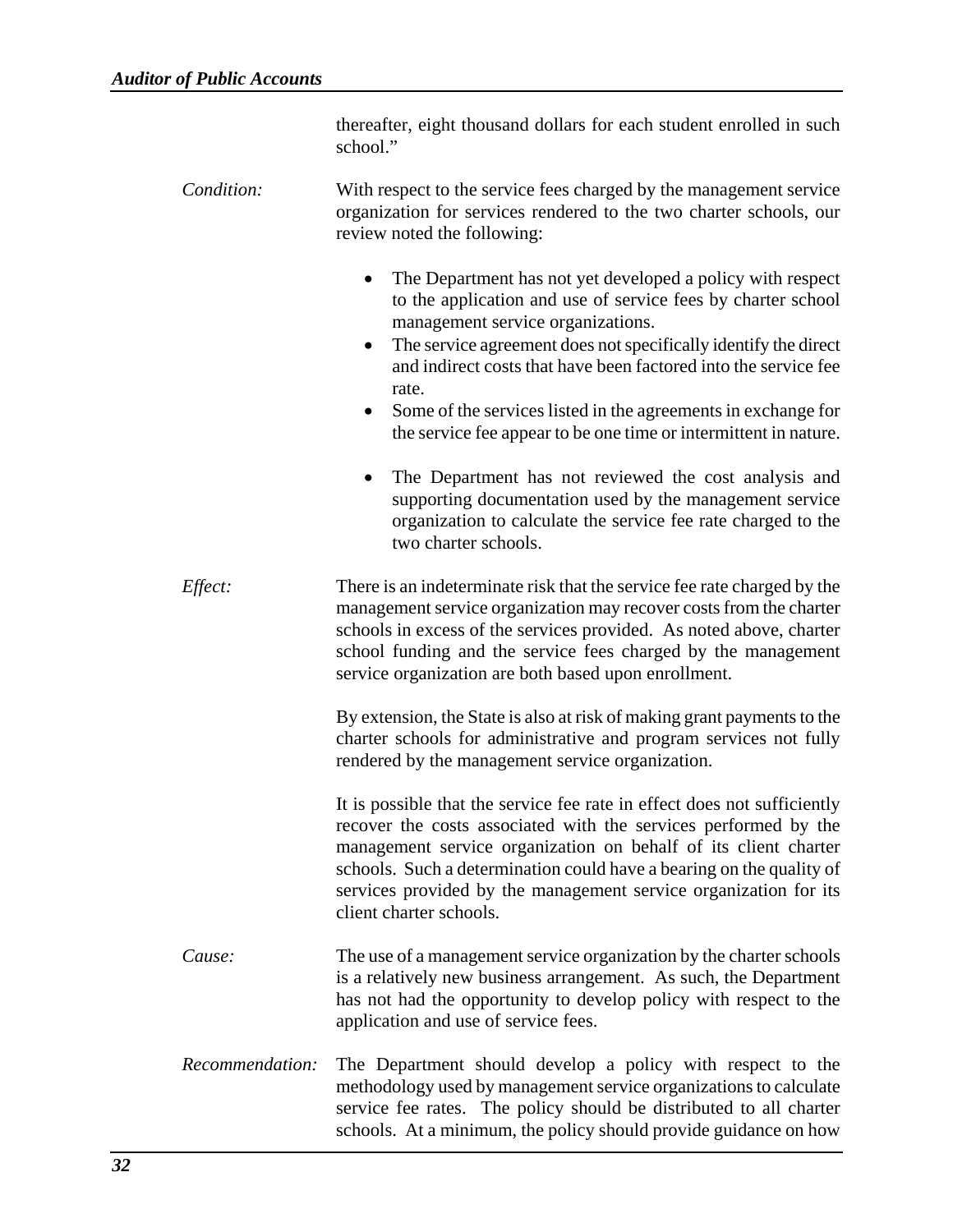service fee rates should be calculated and what constitutes allowable costs. In addition, the Department should establish monitoring procedures designed to periodically test the service fee rates charged by management service organizations to determine if the rates are properly calculated and supported. (See Recommendation 14.)

*Agency Response:* "The State Department of Education agrees in part with the recommendation. The Department will explore the basis for management fees charged to charter schools through an examination of management service organization agreements. The Department will review the services performed and the fee paid for such services. Based upon this analysis, the Department will evaluate the need to establish policies and develop monitoring procedures as considered necessary.*"* 

### **Fund Transfers between Charter Schools and Management Service Organizations:**

*Criteria:* Section 10-66aa(1)(D) of the Connecticut General Statutes defines a charter school as a public, nonsectarian school which operates independently of any local or regional board of education in accordance with the terms of its charter.

> Section 10-66ee(e) of the Connecticut General Statutes states that, "Notwithstanding any provision of the general statutes to the contrary, if at the end of a fiscal year amounts received by a State charter school, pursuant to subdivision (1) of subsection (c) of this section, are unexpended, the charter school, (1) may use, for the expenses of the charter school for the following fiscal year, up to ten per cent of such amounts, and (2) may (A) create a reserve fund to finance a specific capital or equipment purchase or another specified project as may be approved by the commissioner, and (B) deposit into such fund up to five per cent of such amounts."

*Condition:* The financial information for two charter schools and their management service organization for 2005 and 2006 properly disclosed several non-interest bearing advances among the related parties:

> One non-interest bearing transfer in fiscal year 2005 in the amount of \$90,000 was between the two charter schools affiliated with the management service organization; another transfer in fiscal year 2006 in the amount of \$369,354 was between the charter school and the management service organization.

> Our review found that there are several emerging issues associated with monetary transfers between these affiliated non-profit organizations: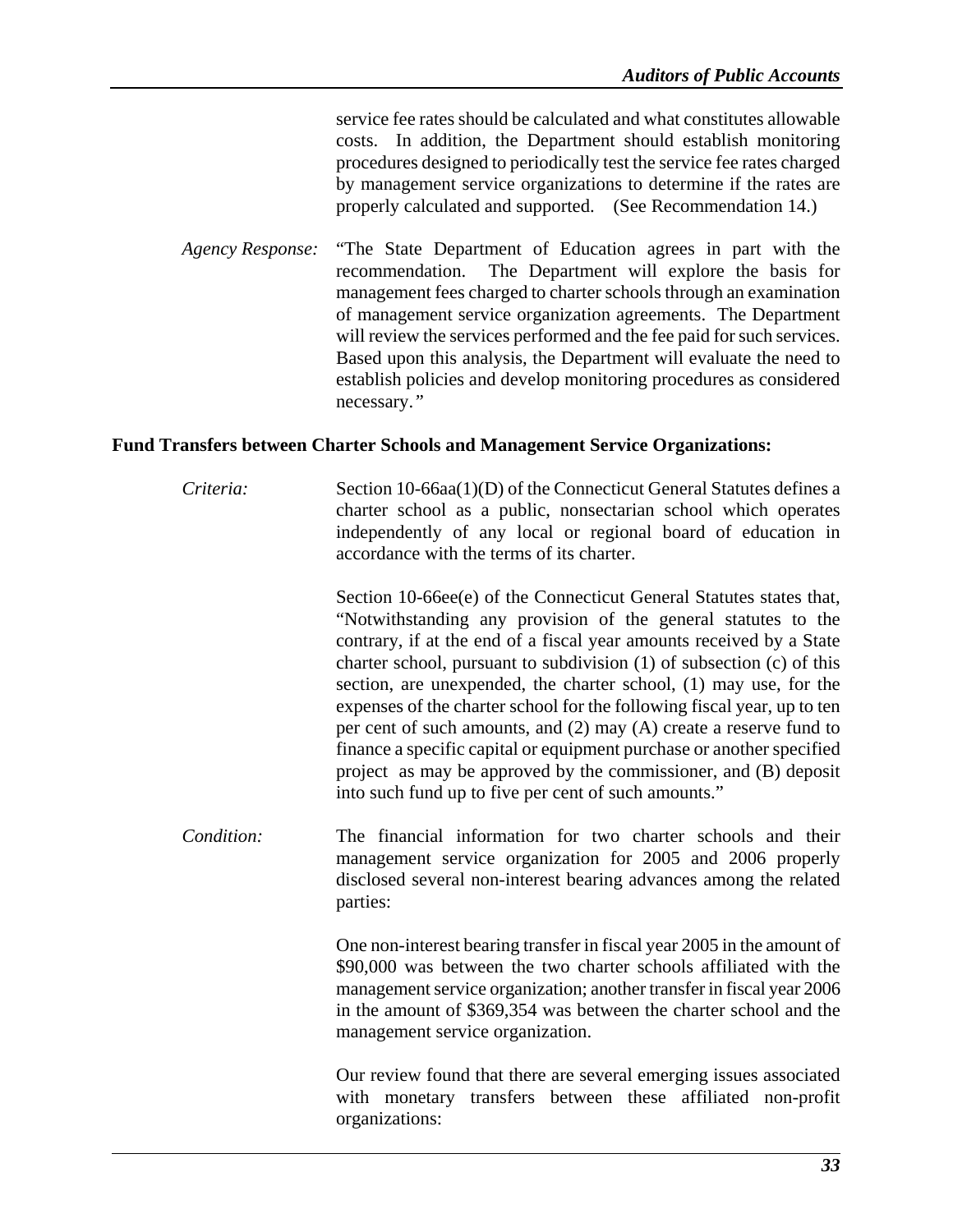|                 | While there may be a collective benefit in terms of<br>minimizing the costs associated with cash management for<br>the affiliated group of non-profits, such transfers may not be<br>in the financial or operational interest of an individual charter<br>school and its students.                                                                                                                                                                                                                                                                                 |
|-----------------|--------------------------------------------------------------------------------------------------------------------------------------------------------------------------------------------------------------------------------------------------------------------------------------------------------------------------------------------------------------------------------------------------------------------------------------------------------------------------------------------------------------------------------------------------------------------|
|                 | The transferor surrenders direct control over the transferred<br>funds and relinquishes the potential investment income from<br>those funds.                                                                                                                                                                                                                                                                                                                                                                                                                       |
|                 | The Department has no policy allowing or prohibiting<br>$\bullet$<br>unsecured, non-interest bearing advances to affiliated non-<br>profit organizations.                                                                                                                                                                                                                                                                                                                                                                                                          |
|                 | Charter schools are limited by law in the use of excess funds<br>$\bullet$<br>received from the State grant. There are no existing<br>Departmental monitoring procedures to determine the<br>composition of the transferred amounts among affiliated<br>organizations.                                                                                                                                                                                                                                                                                             |
| Effect:         | Charter schools that make unsecured, non-interest bearing loans to<br>affiliated organizations subject themselves to additional financial and<br>operational risk. A default in the "loan" by one organization could<br>have a negative, cascading effect on the other affiliated organizations.                                                                                                                                                                                                                                                                   |
|                 | Further, in the absence of monitoring procedures, it is possible that<br>the transferred amounts could include State or Federal grant funds in<br>violation of applicable laws.                                                                                                                                                                                                                                                                                                                                                                                    |
| Cause:          | The use of management service organizations by charter schools is a<br>relatively new type of business relationship. By extension, the<br>transfer of funds among the affiliated organizations is a relatively<br>new type of transaction. Currently, there is no Departmental policy<br>allowing or prohibiting unsecured, non-interest bearing transfers<br>among charter schools and their management service organizations.                                                                                                                                    |
|                 | There are no monitoring procedures in place to determine whether the<br>transfers included State or Federal grant funds.                                                                                                                                                                                                                                                                                                                                                                                                                                           |
| Recommendation: | The Department should develop a policy with respect to unsecured,<br>non-interest bearing transfers between charter schools and their<br>management service organizations. The policy should be distributed<br>to all charter schools. At a minimum, the policy should prohibit the<br>use of State and Federal grant funds for such purposes. The policy<br>should describe the conditions under which such transfers are<br>allowable, require the approval of the charter schools' board of<br>directors and require that the transfers be properly secured and |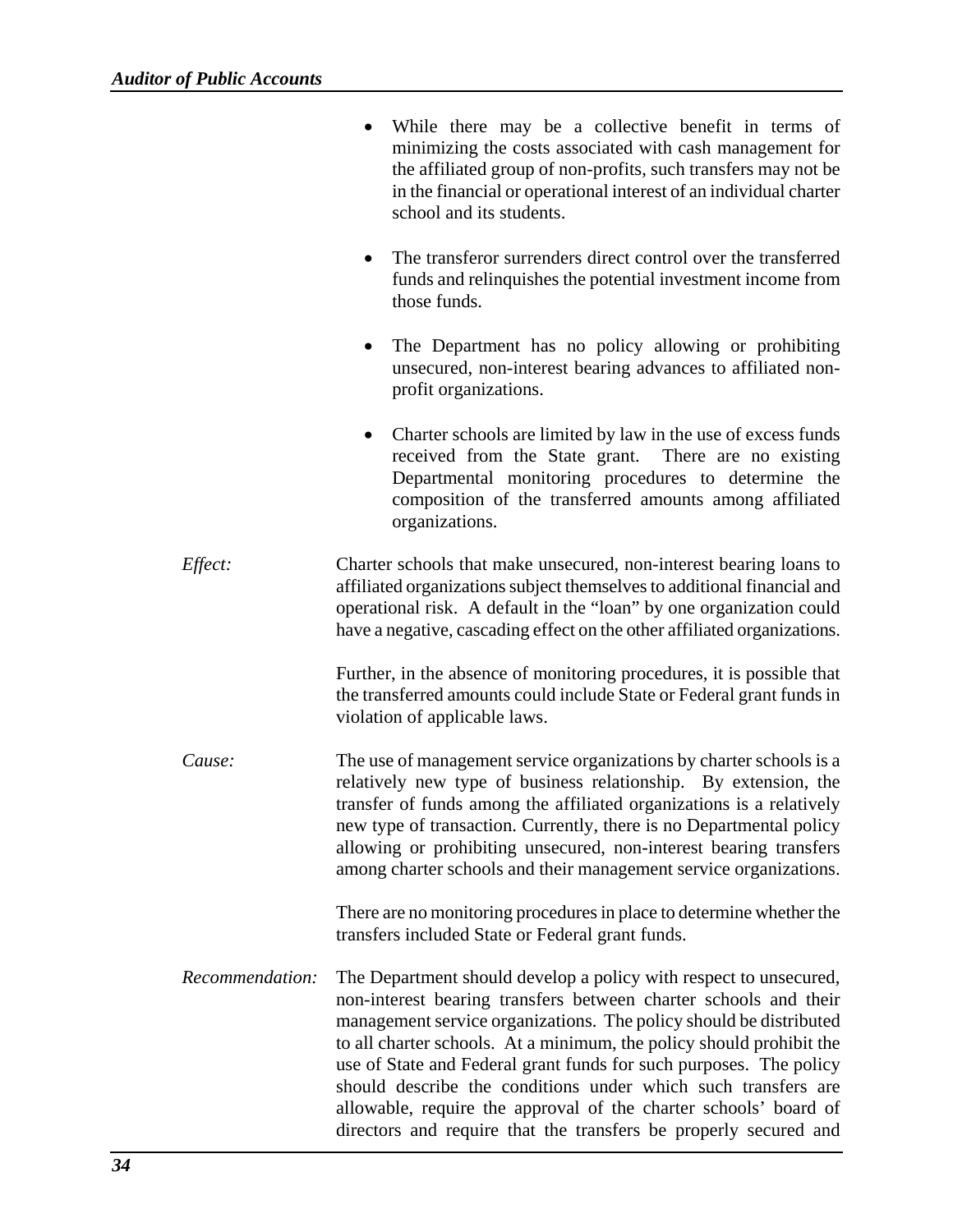interest bearing. (See Recommendation 15.)

*Agency Response:* "The State Department of Education agrees in part with this recommendation. The Department will formalize a policy to prohibit the use of State and Federal grant funds with respect to unsecured, non-interest bearing transfers between charter schools and management service organizations. Concerning transfers of non-State or Federal funds, the Department will monitor such transfers and evaluate the need for developing a more comprehensive policy and related procedures.*"*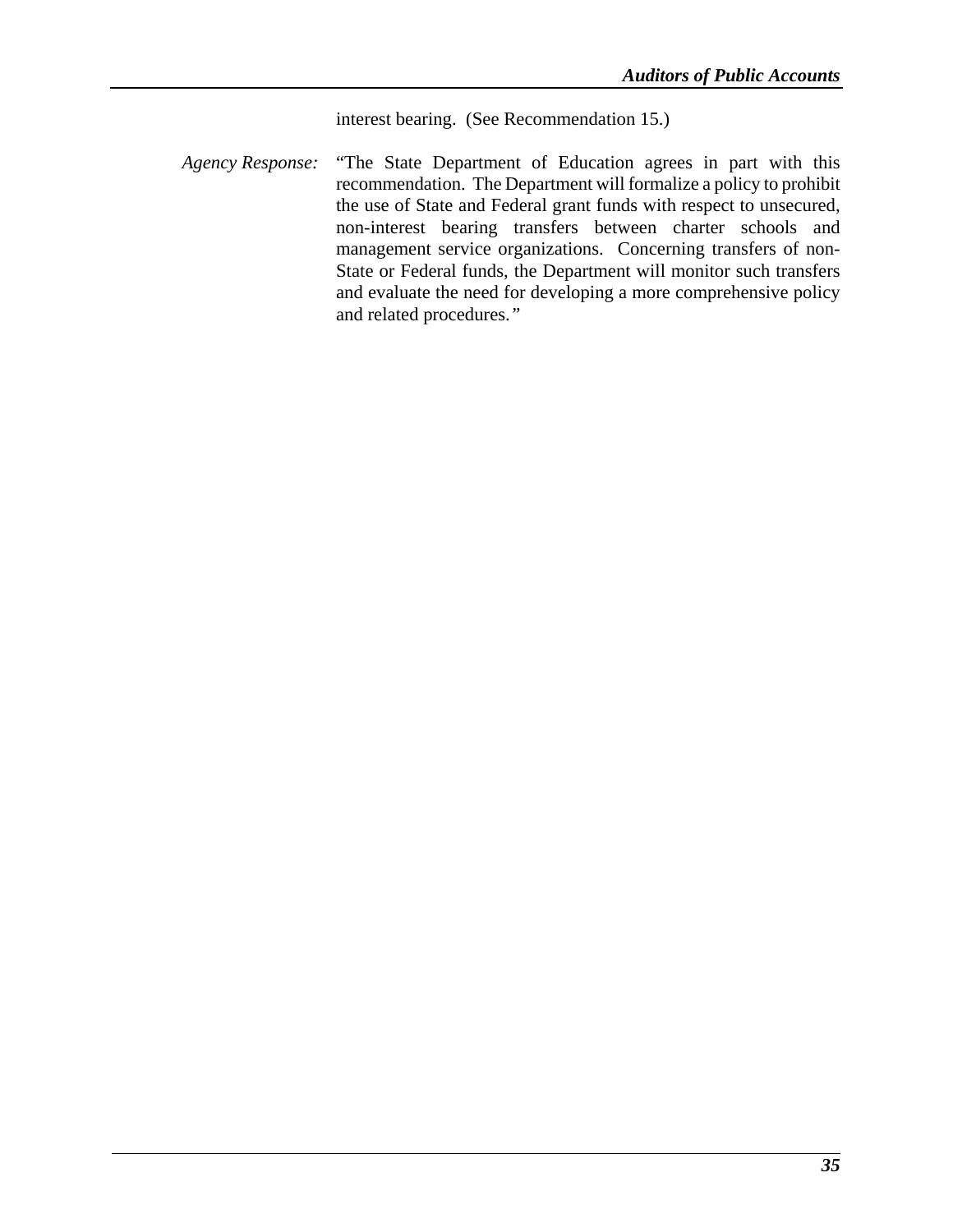### **RECOMMENDATIONS**

Our prior report contained 13 recommendations. There has been satisfactory resolution of eight of these recommendations. The five remaining recommendations have been repeated or restated to reflect current conditions. Ten additional recommendations are being presented as a result of our current examination.

### *Prior Audit Recommendations:*

**1. The Department should consider revising its plan of organization and methods of assigning authority and responsibility to address those internal control deficiencies that remain persistent and repetitive throughout the Connecticut Technical High School System.** 

This recommendation has been substantially addressed by the Department and therefore will not be repeated.

**2. The Department should take the necessary steps to ensure that monitoring activities at the Connecticut technical high schools are sufficient to determine whether internal controls are adequately designed, properly executed, and effective. In addition, the Department should develop the necessary procedures to ensure that all identified deficiencies in internal controls are corrected in a timely manner.** 

Our review found no recurrence of the condition. The recommendation will not be repeated.

**3. The Department should take the necessary steps to ensure that it is in compliance with Sections 4-190 through 4-197 of the Connecticut General Statutes concerning personal data. Those steps should include the appointment of a Personal Data Protection Coordinator and the formal consideration of the proposed, "Personal Data Protection and Privacy Policy" and/or the implementation of such procedures as to fully address the requirements of State laws with respect to personal data.** 

The Department has taken the necessary steps to address this recommendation.

**4. Uniform attendance procedures should be established and maintained for the Connecticut Technical High School System. The Department's Connecticut technical high school personnel should be adequately trained in the application of those policies and procedures and their efforts should be supervised and periodically monitored.** 

This recommendation was substantially addressed and will not be repeated.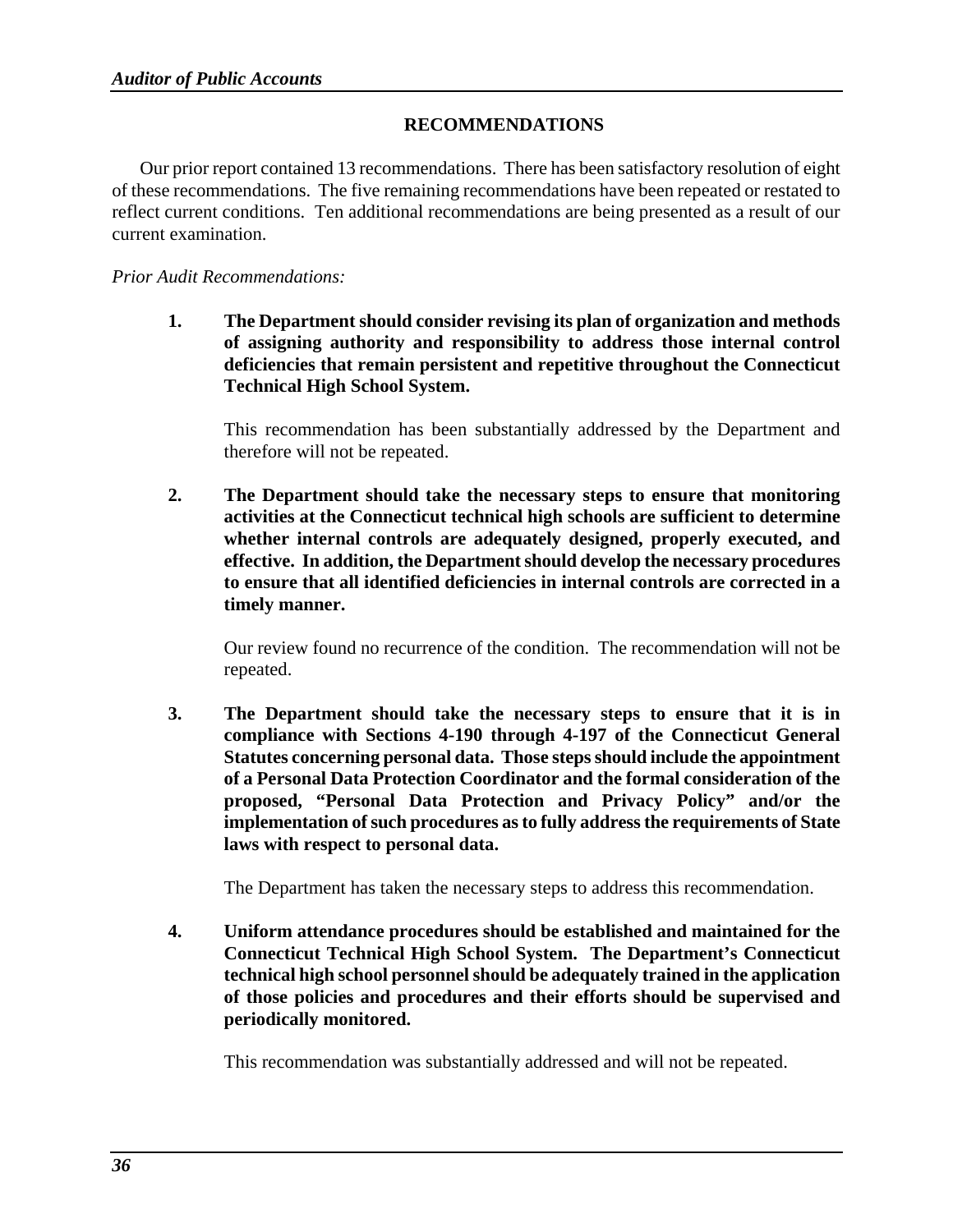**5. The Department should implement a formal and documented process for reviewing and verifying personnel actions on the Personnel Actions History Report (or similar report) by someone independent of the approval and input functions.** 

Our review found no recurrence of the conditions found in the previous review. Therefore, this recommendation will not be repeated.

**6. The Department should implement the necessary controls to ensure that the authorization of overtime and compensatory time is made in advance of the work performed and that sufficient documentation is retained in support of those approvals.** 

The condition remained substantially unchanged for compensatory time during the audited period. Therefore, the recommendation will be repeated in modified form. (See Recommendation 3.)

**7. The Department should establish the necessary accounting and administrative controls to ensure that the Connecticut technical high schools' student activity funds are operated in accordance with established procedures and that identified deficiencies in controls are corrected in a timely manner. Further, those controls should ensure that excess student activity fund checking account balances are invested in the State of Connecticut's Short-term Investment Account.** 

The condition remained substantially unchanged during the audited period. Therefore, the recommendation will be repeated. (See Recommendation 5.)

**8. The Department should establish a policy that clearly defines those limited instances where a donation to a Parent Faculty Organization is necessary to accomplish a task or goal that could not otherwise be accomplished through the resources and controls of the Department. The Department should refrain from making donations to Parent Faculty Organizatins that are in effect transfers for the purpose of avoiding their own operating procedures and controls in order to expedite purchases.** 

No recurrence of this condition was found during our current review. The recommendation will not be repeated.

**9. The Department should establish the necessary accounting and administrative controls to ensure that the Connecticut technical high schools' production funds are operated in accordance with established procedures and that identified deficiencies in controls are corrected in a timely manner.** 

The Department has not taken the necessary corrective action to address this recommendation. The recommendation will be repeated. (See Recommendation 7.)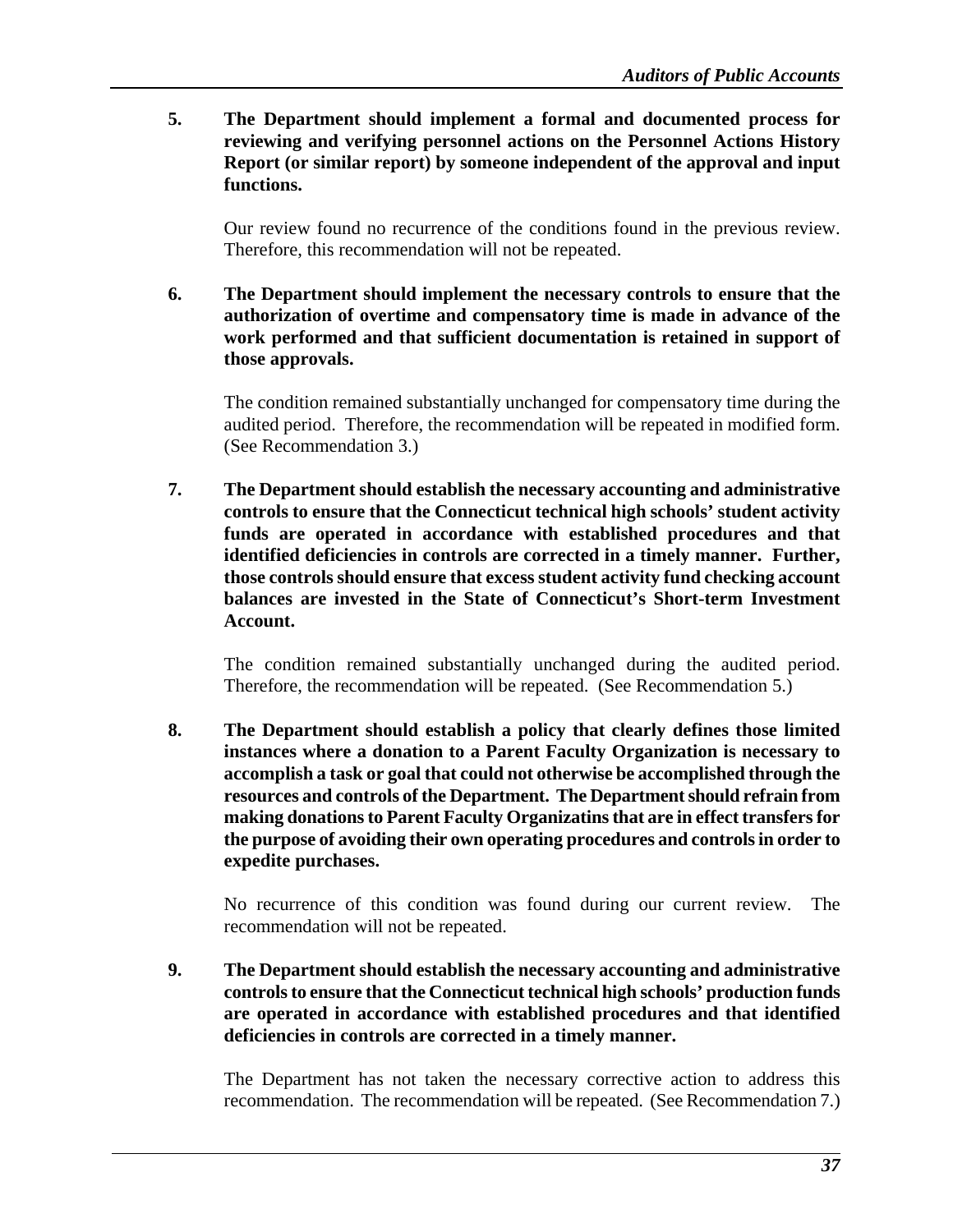**10. The Department should establish the necessary monitoring and operational controls to ensure that cash registers are properly operated by the Connecticut technical high schools.** 

The condition remained substantially unchanged during the audited period. Therefore, the recommendation will be repeated. (See Recommendation 8.)

**11. The Department should develop and utilize an accounting rationale for determining whether project expenditures should be capitalized. The final determination on the capitalization of project expenditures based upon the accounting rationale should be performed by the Bureau of Fiscal Services.**

No recurrence of this condition was found during our current review. The recommendation will not be repeated.

### **12. Internal controls over the receipt of Teachers' Certification and Adult Education fees should be improved to include the performance of accountability procedures over those receipts.**

The condition remained substantially unchanged during the audited period. Therefore, the recommendation will be repeated. (See Recommendation 12.)

**13. The Department should improve its administration over the petty cash fund to ensure that employees comply with both the Comptroller's and the Department's policies for the timely submission of required documentation for travel advances.** 

Our current review found no repetition of this prior audit condition. The recommendation is resolved.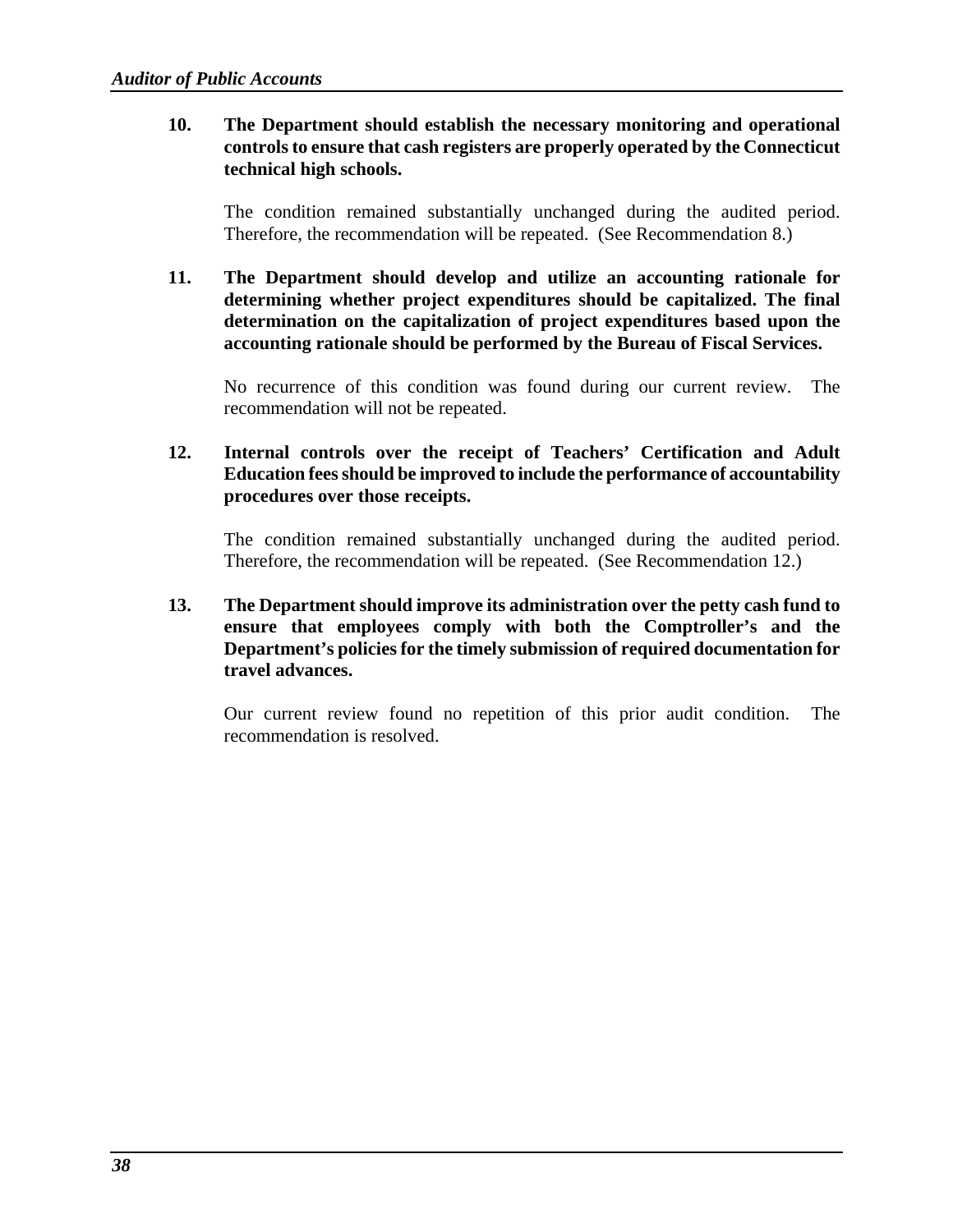### *Current Audit Recommendations:*

**1. The Department should develop and provide to districts updated guidance concerning the requirements associated with Section 10-286 of the General Statutes and the submission of projected student enrollment data for school building projects. At a minimum, the guidance should clarify what constitutes, "data acceptable to the Commissioner of Education" and the method of collection and reporting to the Department. Further, the Department should establish procedures to obtain and review such data for reasonableness and compliance with Section 10-286, prior to approval of project applications.** 

### Comment:

The Department has not developed sufficient guidance and procedures to ensure that school districts comply with Section 10-286. The Department does not require school districts to submit supporting documentation for the enrollment projections. There is only a limited review of that data element by the Department when the post project audit is performed.

**2. The Department should develop the necessary monitoring and enforcement tools and procedures to ensure compliance with the Department of Information Technology's Acceptable Use of State Systems Policy.** 

Comment:

Department employees were found to have visited non-business related websites during work hours and to have non-work related downloads on their computers. The Department's controls were insufficient to routinely monitor non-business related use of its computers.

**3. The Department should implement the necessary controls to ensure that the authorization of compensatory time is made in advance of the work performed and that sufficient documentation is retained in support of those approvals.**

Comment:

The Department did not exercise the necessary administrative oversight to ensure that compensatory time was approved in advance and that sufficient documentation was retained in support of those approvals.

**4. The Department should comply with Section 5-208a of the General Statutes and State dual employment policies to appropriately monitor dual employment situations.** 

Comment:

The existing controls were not sufficient to ensure that dual employment certification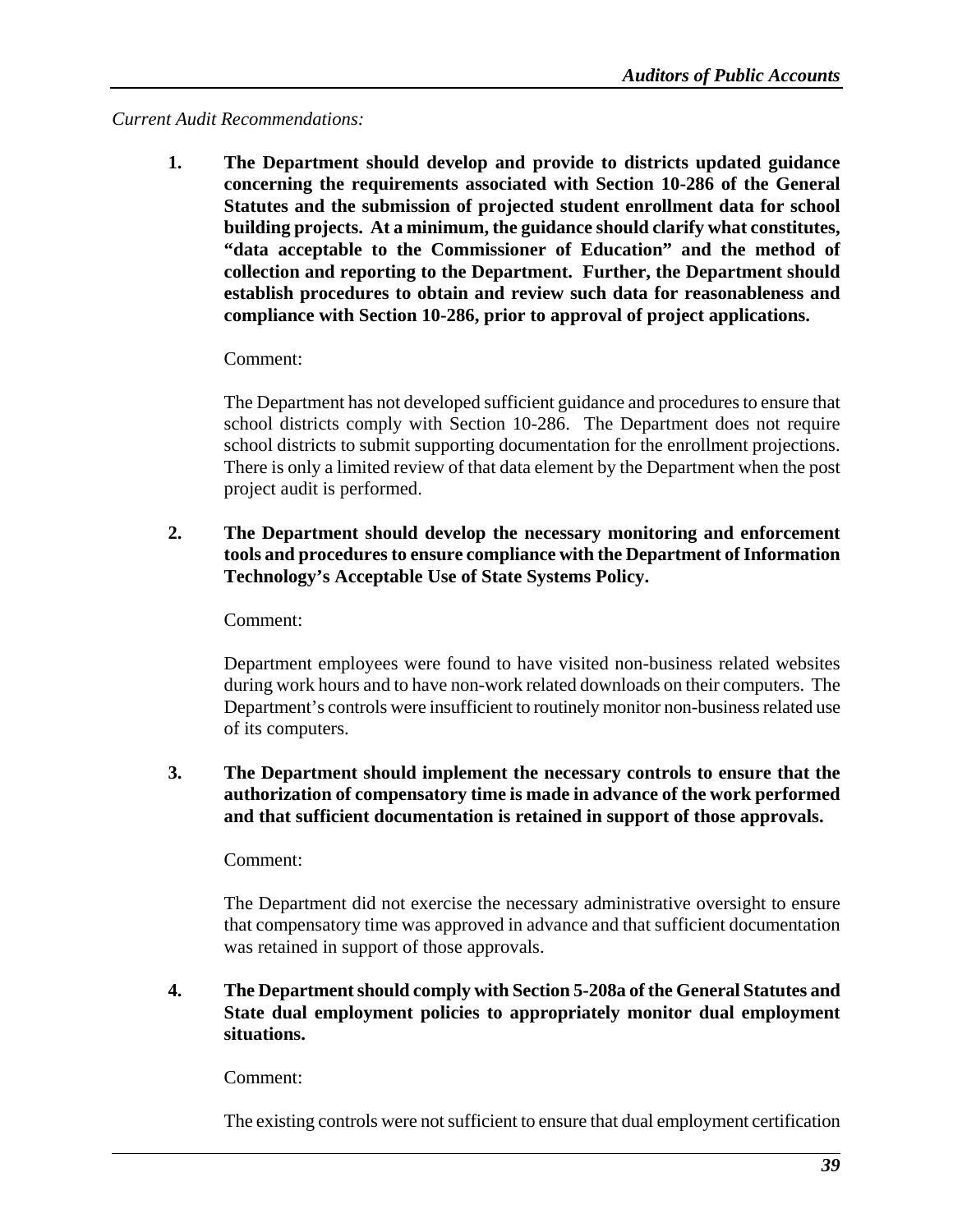forms were properly completed and maintained on file by the Department for dual employees.

**5. The Department should establish the necessary accounting and administrative controls to ensure that the Connecticut technical high schools' student activity funds are operated in accordance with established procedures and that identified deficiencies in controls are corrected in a timely manner. Further, those controls should ensure that excess student activity fund checking account balances are invested in the State of Connecticut's Short-term Investment Account.**

### Comment:

 The Department has not established the necessary accounting and administrative controls over its activity funds needed to prevent the occurrence and recurrence of the conditions detailed in this recommendation. While the Department's internal monitoring procedures were effective in identifying those conditions, that identification has not been translated in corrective action.

**6. The Department should implement procedures to ensure that the variances between the Point of Service Accountability reports and deposits are properly researched and resolved in a timely manner. Also, the Department should ensure that the required monthly food and supplies reports are submitted and reviewed by management.** 

Comment:

The variances between the system reports and cash deposits were not researched to determine their cause. Management oversight was not sufficient to ensure that all required food and supplies inventory reports were received on a monthly basis.

**7. The Department should establish the necessary accounting and administrative controls to ensure that the Connecticut technical high schools' production funds are operated in accordance with established procedures and that identified deficiencies in controls are corrected in a timely manner.** 

### Comment:

 Prior and current reviews of the Department's production funds at the various Connecticut technical high schools have identified a number of common and repeated reportable conditions. While the Department's internal monitoring procedures were effective in identifying those conditions, that identification has not been translated in corrective action.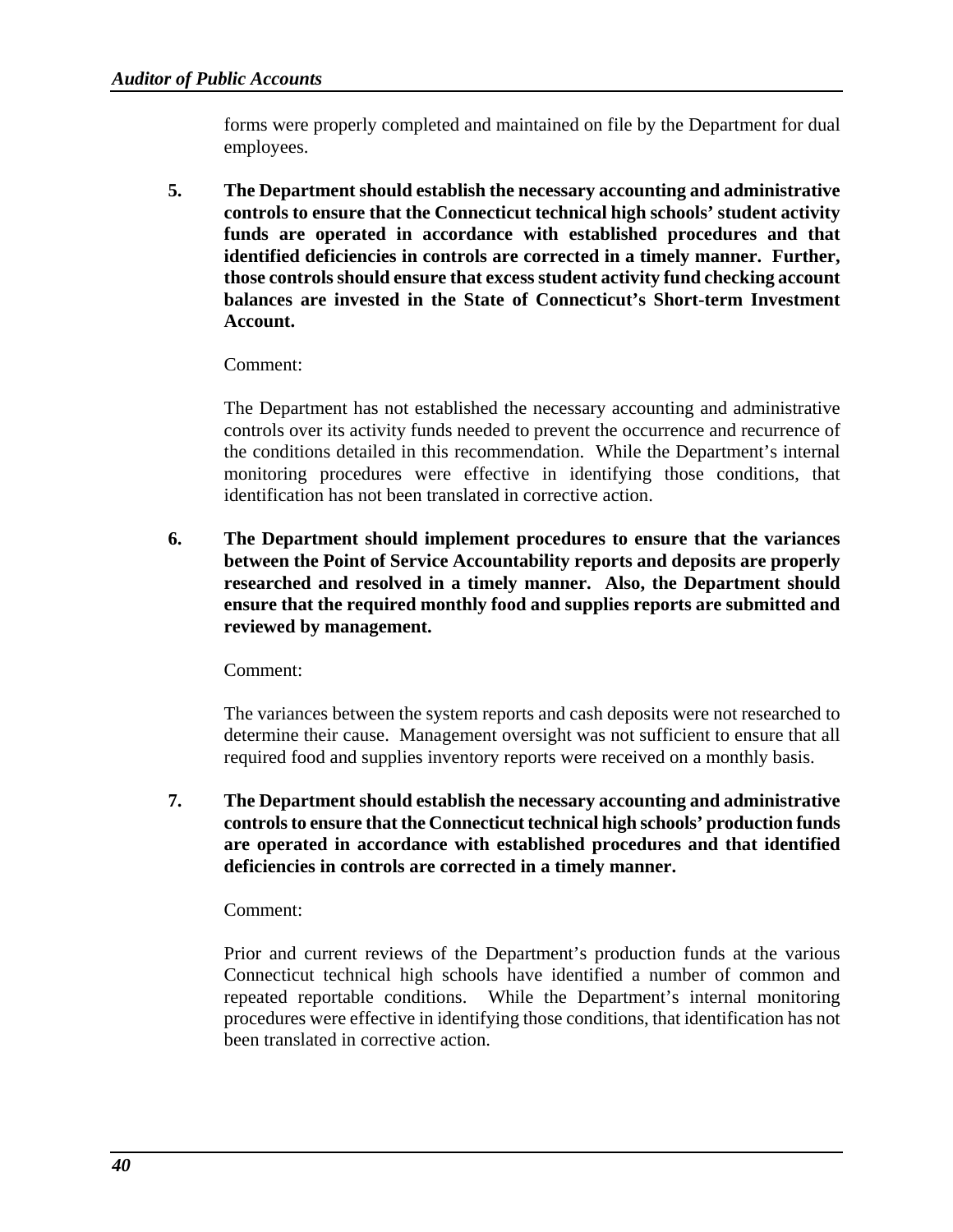### **8. The Department should establish the necessary monitoring and operational controls to ensure that cash registers are properly operated by the Connecticut technical high schools.**

Comment:

 At two schools, it was observed that the operators of the cash registers left the drawers open during the lunch wave of students. The Department's controls were not sufficient to prevent or detect the improper operation of the cash registers.

### **9. The Department should take the necessary steps to improve controls over its inventory system to ensure that equipment inventory is properly recorded when received and safeguarded.**

Comment:

The Department continues to experience significant inventory write-downs and write-ups. The Department's inventory records can not be relied upon as to detail and value.

**10. The Department should take the necessary steps to improve controls over the acceptance of gifts to ensure that gift acceptance forms are completed and retained for each donated car and that the donated cars are properly recorded in inventory.** 

Comment:

Our sample of 22 donated cars found that 13 were accepted by one of the Department's technical high school's without the creation of proper gift acceptance forms. Eleven of those donated cars were not added to the Department's inventory record.

**11. The Department should institute procedures to ensure that the registration forms are appropriately maintained with supporting documentation for cash receipts and be kept for a minimum of three years or until audited, whichever comes later.** 

Comment:

Our review found that adult education registration forms for the fall of 2006 were shredded at the end of the school year by two of the three technical high schools. As a result, enrollment activity could not be reconciled to the cash receipts for that period.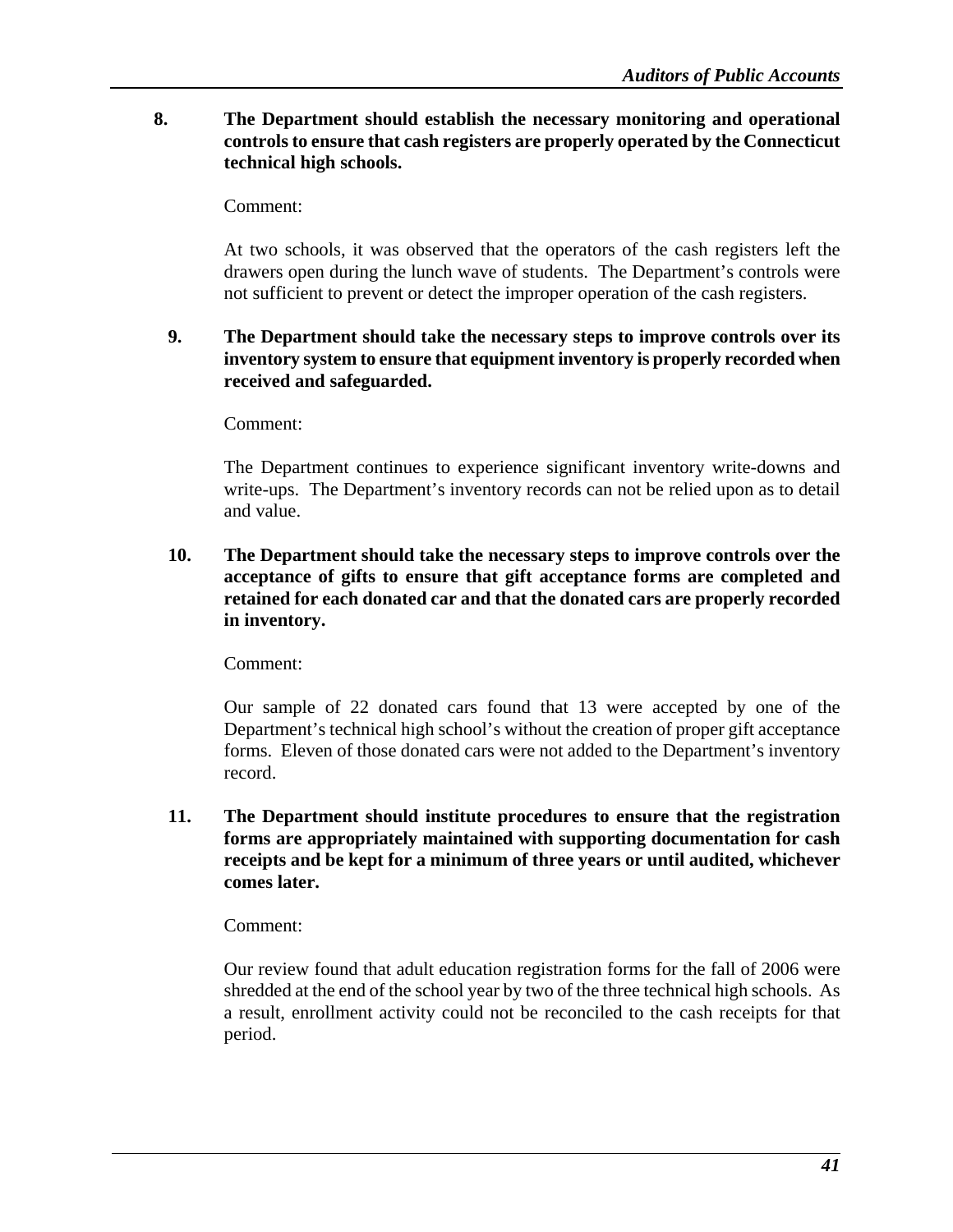**12. Internal controls over the receipt of Teachers' Certification and Adult Education fees should be improved to include the performance of accountability procedures over those receipts.** 

Comment:

The Department has not fully developed and implemented the necessary administrative and accounting controls to ensure the accountability of revenues received to revenues generated by operations.

**13. The Department should establish a formal policy that prohibits charter schools and their management service organizations from sharing board members and management level employees. The policy should be distributed to all charter schools. In addition, the Department should establish monitoring procedures designed to periodically test for the presence of shared board members and management level employees by charter schools and their management service organizations.**

### Comment:

The use of management service organizations by charter schools is a relatively new business relationship in the State of Connecticut. As such, the Department has not yet established a formal policy and monitoring procedures to prevent and/or detect the presence of interlocking board members and the sharing of management level employees by charter schools and their management service organizations.

**14. The Department should develop a policy with respect to the methodology used by management service organizations to calculate service fee rates. The policy should be distributed to all charter schools. At a minimum, the policy should provide guidance on how service fee rates should be calculated and what constitutes allowable costs. In addition, the Department should establish monitoring procedures designed to periodically test the service fee rates charged by management service organizations to determine if the rates are properly calculated and supported.** 

### Comment:

The use of management service organizations by charter schools is a relatively new business relationship in the State of Connecticut. As such, the Department has not yet established a policy and guidelines with respect to the use and calculation of service fees by management service organizations.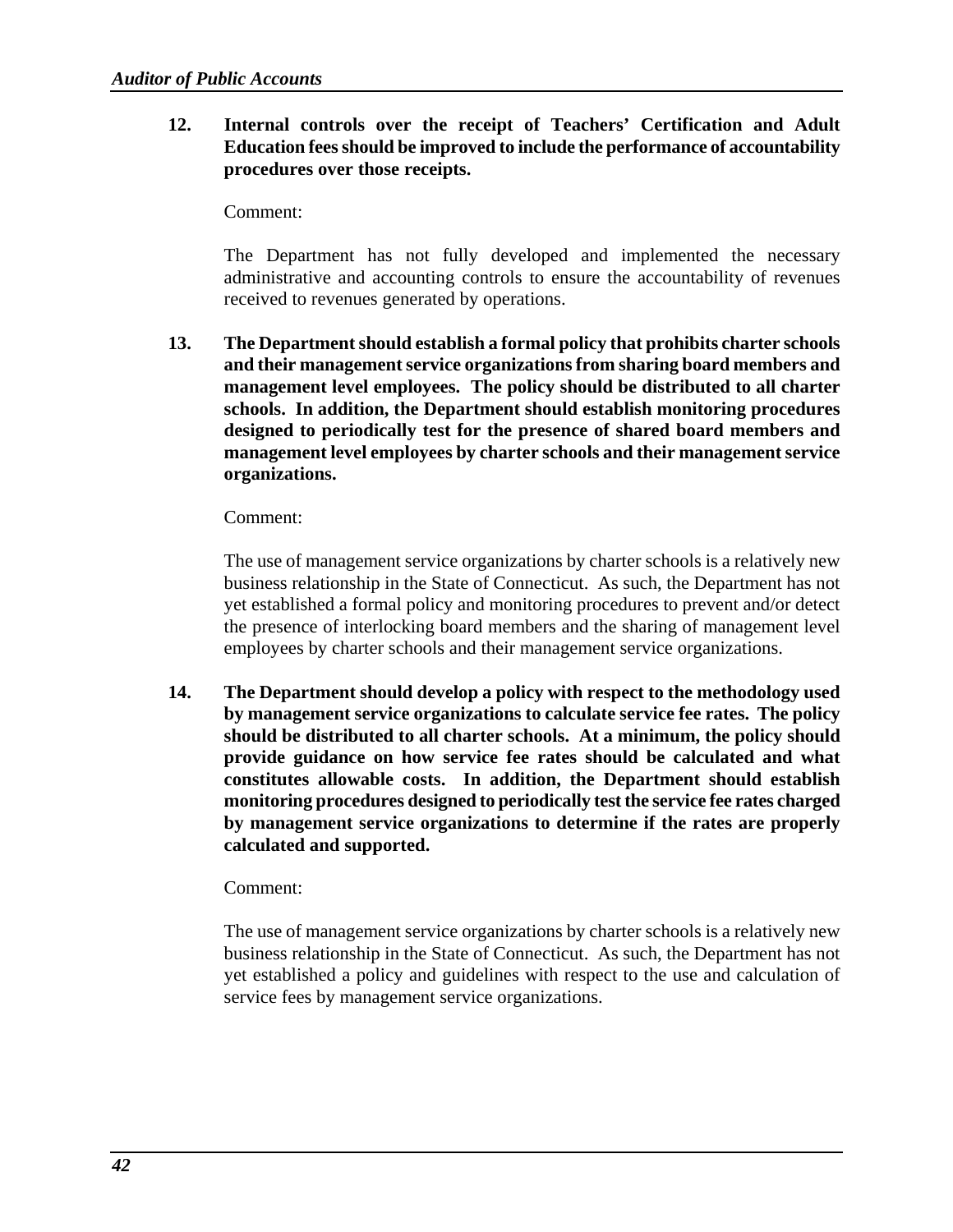**15. The Department should develop a policy with respect to unsecured, non-interest bearing transfers between charter schools and their management service organizations. The policy should be distributed to all charter schools. At a minimum, the policy should prohibit the use of State and Federal grant funds for such purposes. The policy should describe the conditions under which such transfers are allowable, require the approval of the charter schools' board of directors and require that the transfers be properly secured and interest bearing.** 

Comment:

The use of management service organizations by charter schools is a relatively new business relationship in the State of Connecticut. As such, the Department has not yet developed a policy with respect to non-interest bearing transfers between charter schools and management service organizations.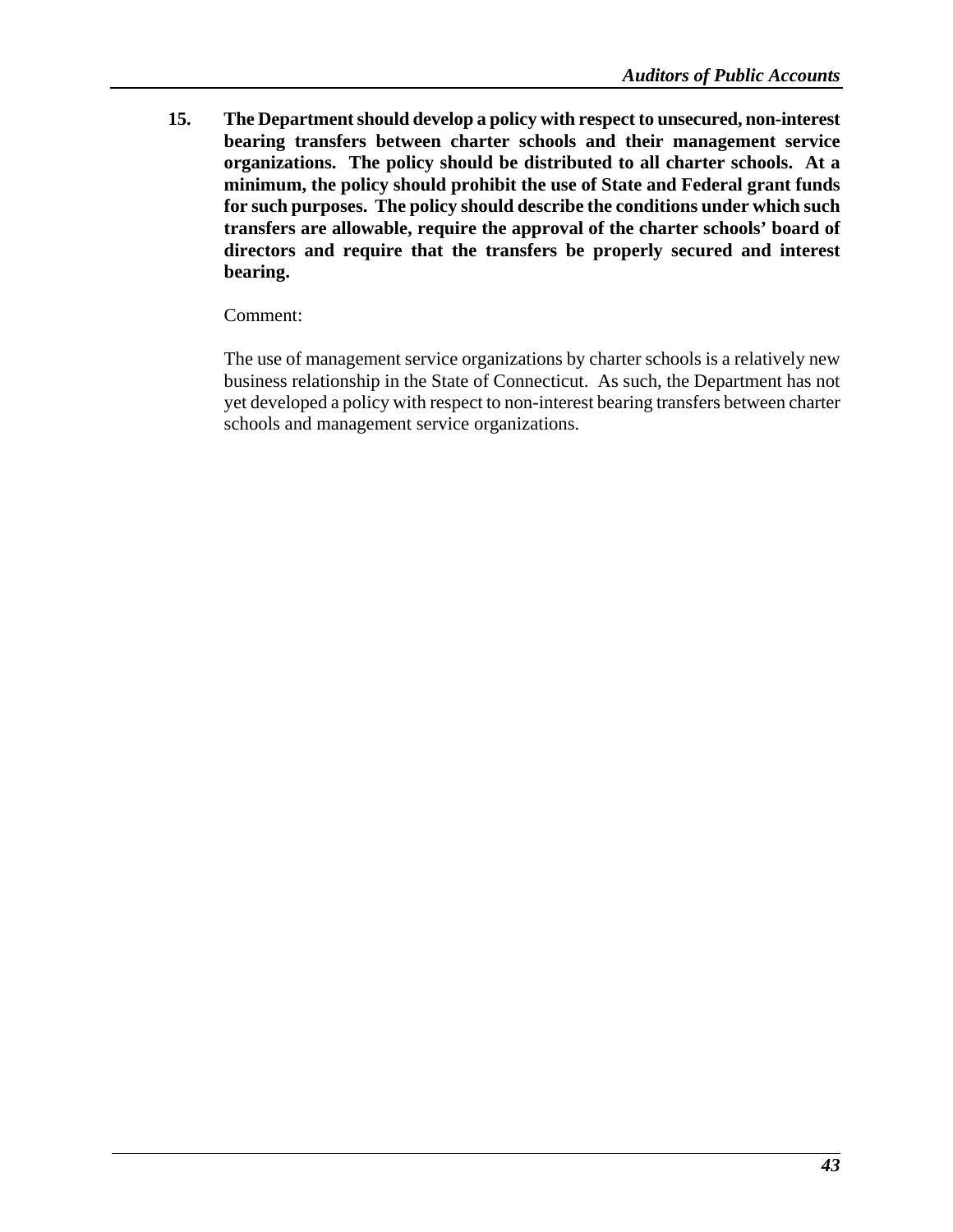### **INDEPENDENT AUDITORS' CERTIFICATION**

As required by Section 2-90 of the General Statutes we have audited the books and accounts of the Department of Education for the fiscal years ended June 30, 2005 and 2006. This audit was primarily limited to performing tests of the Agency's compliance with certain provisions of laws, regulations, contracts and grants, and to understanding and evaluating the effectiveness of the Agency's internal control policies and procedures for ensuring that (1) the provisions of certain laws, regulations, contracts and grants applicable to the Agency are complied with, (2) the financial transactions of the Agency are properly recorded, processed, summarized and reported on consistent with management's authorization, and (3) the assets of the Agency are safeguarded against loss or unauthorized use. The financial Statement audit of the Department of Education for the fiscal years ended June 30, 2005 and 2006, is included as a part of our Statewide Single Audit of the State of Connecticut for those fiscal years.

We conducted our audit in accordance with auditing standards generally accepted in the United States of America and the standards applicable to financial audits contained in *Government Auditing Standards,* issued by the Comptroller General of the United States*.* Those standards require that we plan and perform the audit to obtain reasonable assurance about whether the Department of Education complied in all material or significant respects with the provisions of certain laws, regulations, contracts and grants and to obtain a sufficient understanding of the internal control to plan the audit and determine the nature, timing and extent of tests to be performed during the conduct of the audit.

### **Compliance:**

Compliance with the requirements of laws, regulations, contracts and grants applicable to the Department of Education is the responsibility of the Department of Education's management.

As part of obtaining reasonable assurance about whether the Agency complied with laws, regulations, contracts, and grants, noncompliance with which could result in significant unauthorized, illegal, irregular or unsafe transactions or could have a direct and material effect on the results of the Agency's financial operations for the fiscal years ended June 30, 2005 and 2006, we performed tests of its compliance with certain provisions of laws, regulations, contracts, and grants. However, providing an opinion on compliance with these provisions was not an objective of our audit, and accordingly, we do not express such an opinion.

The results of our tests disclosed no instances of noncompliance that are required to be reported under generally accepted government auditing standards.

We did, however, note certain immaterial or less than significant instances of noncompliance, which are described in the accompanying "Condition of Records" and "Recommendations" sections of this report.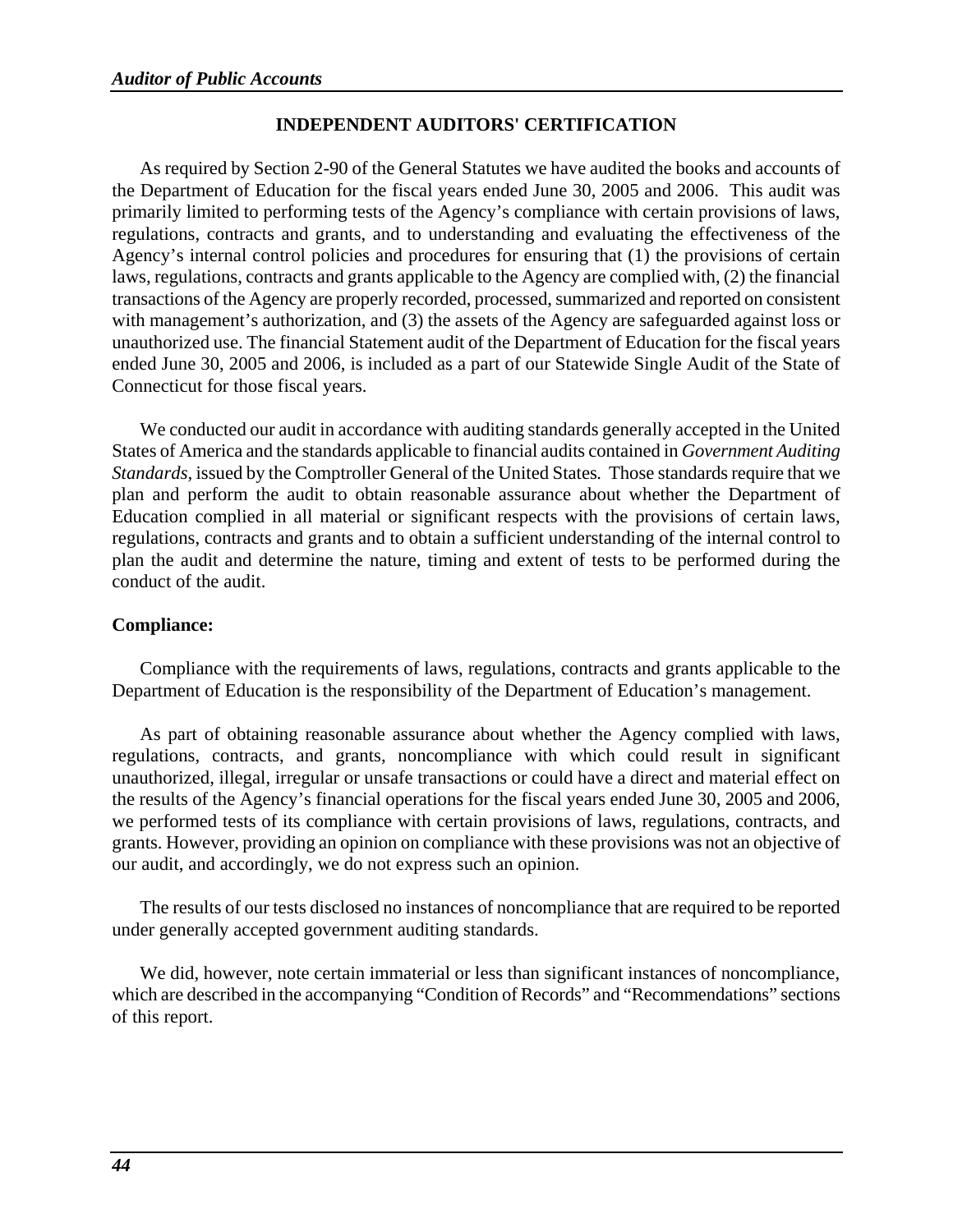### **Internal Control over Financial Operations, Safeguarding of Assets and Compliance:**

The management of the Department of Education is responsible for establishing and maintaining effective internal control over its financial operations, safeguarding of assets, and compliance with the requirements of laws, regulations, contracts and grants applicable to the Agency. In planning and performing our audit, we considered the Agency's internal control over its financial operations, safeguarding of assets, and compliance with requirements that could have a material or significant effect on the Agency's financial operations in order to determine our auditing procedures for the purpose of evaluating the Department of Education's financial operations, safeguarding of assets, and compliance with certain provisions of laws, regulations, contracts and grants, and not to provide assurance on the internal control over those control objectives.

However, we noted certain matters involving the internal control over the Agency's financial operations, safeguarding of assets, and/or compliance that we consider to be reportable conditions. Reportable conditions involve matters coming to our attention relating to significant deficiencies in the design or operation of internal control over the Agency's financial operations, safeguarding of assets, and/or compliance that, in our judgment, could adversely affect the Agency's ability to properly record, process, summarize and report financial data consistent with management's authorization, safeguard assets, and/or comply with certain provisions of laws, regulations, contracts, and grants. We believe the following findings represent reportable conditions: the lack of established procedures to obtain and review projected enrollment data for reasonableness and compliance with Section 10-286; the lack of monitoring and enforcement tools and procedures to ensure compliance with the Department of Information Technology's Acceptable Use of State Systems Policy; the need to implement controls to ensure that compensatory time is approved in advance of the work performed; the need to establish controls to ensure that student activity funds and production funds are operated in accordance with established procedures; the lack of procedures to ensure that variances between accountability reports and deposits are properly researched and resolved in a timely manner; the need to ensure that cash registers are properly operated; the need to improve controls over the inventory system; the need to establish controls over the receipt of Teacher's Certification and Adult Education fees; and, the need to establish policies with respect to charter schools and their management service organizations for the emerging issues of, interlocking board members, use and calculation of service fees by management service organization and noninterest bearing transfers between charter schools and their management service organizations.

A material or significant weakness is a condition in which the design or operation of one or more of the internal control components does not reduce to a relatively low level the risk that noncompliance with certain provisions of laws, regulations, contracts, and grants or the requirements to safeguard assets that would be material in relation to the Agency's financial operations or noncompliance which could result in significant unauthorized, illegal, irregular or unsafe transactions to the Agency being audited may occur and not be detected within a timely period by employees in the normal course of performing their assigned functions. Our consideration of the internal control over the Agency's financial operations and over compliance would not necessarily disclose all matters in the internal control that might be reportable conditions and, accordingly, would not necessarily disclose all reportable conditions that are also considered to be material or significant weaknesses.

We believe that the following reportable conditions described above are considered to be material or significant weaknesses: the lack of established procedures to obtain and review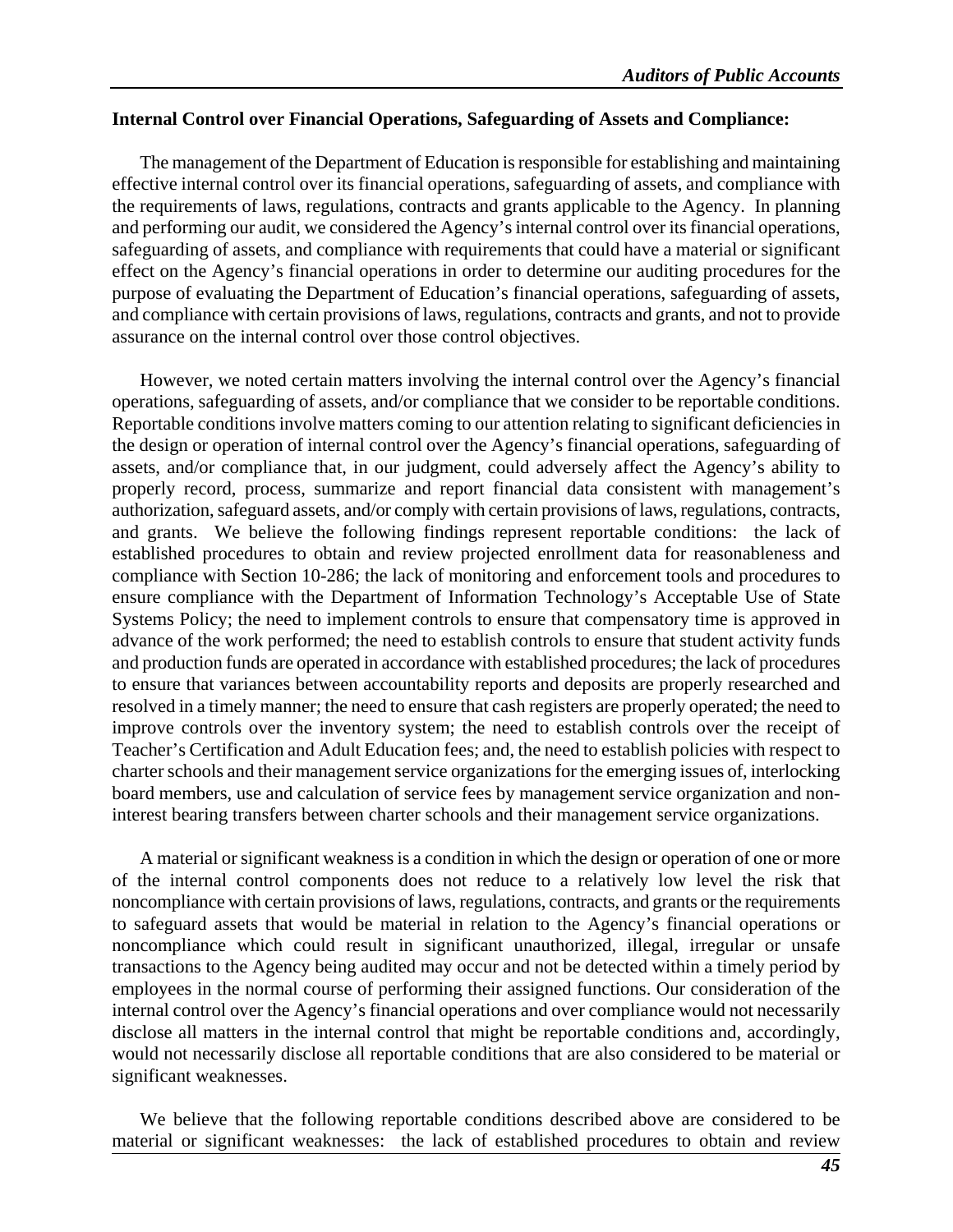projected enrollment data for reasonableness and compliance with Section 10-286 of the General Statutes; and, the need to improve controls over the inventory system.

We also noted other matters involving internal control over the Agency's financial operations and over compliance, which are described in the accompanying "Condition of Records" and "Recommendations" sections of this report.

This report is intended for the information of the Governor, the State Comptroller, the Appropriations Committee of the General Assembly and the Legislative Committee on Program Review and Investigations. However, this report is a matter of public record and its distribution is not limited.